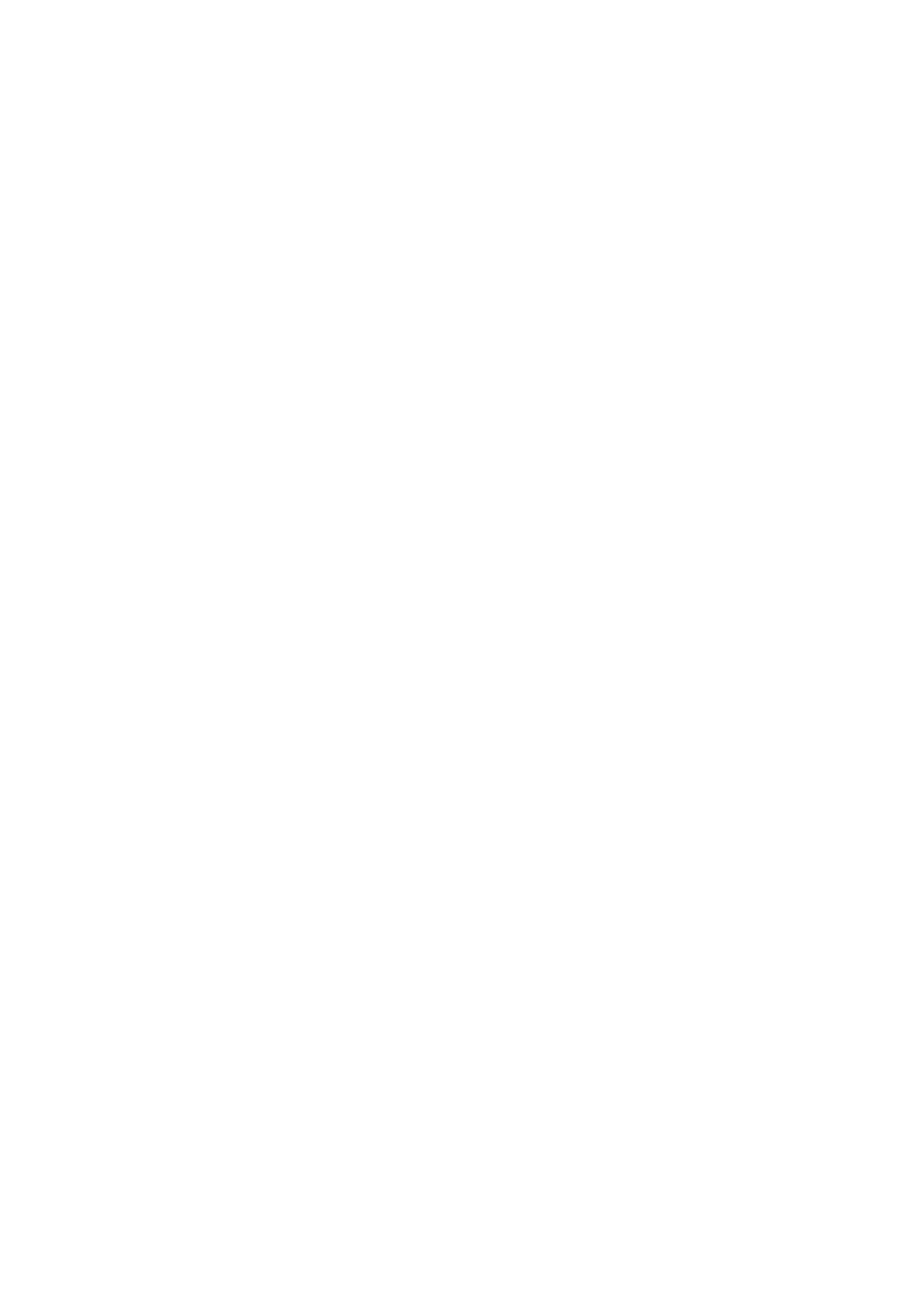## E.U. NETWORK OF INDEPENDENT EXPERTS IN FUNDAMENTAL RIGHTS (CFR-CDF)

## **THE BALANCE BETWEEN FREEDOM AND SECURITY IN THE RESPONSE BY THE EUROPEAN UNION AND ITS MEMBER STATES TO THE TERRORIST THREATS**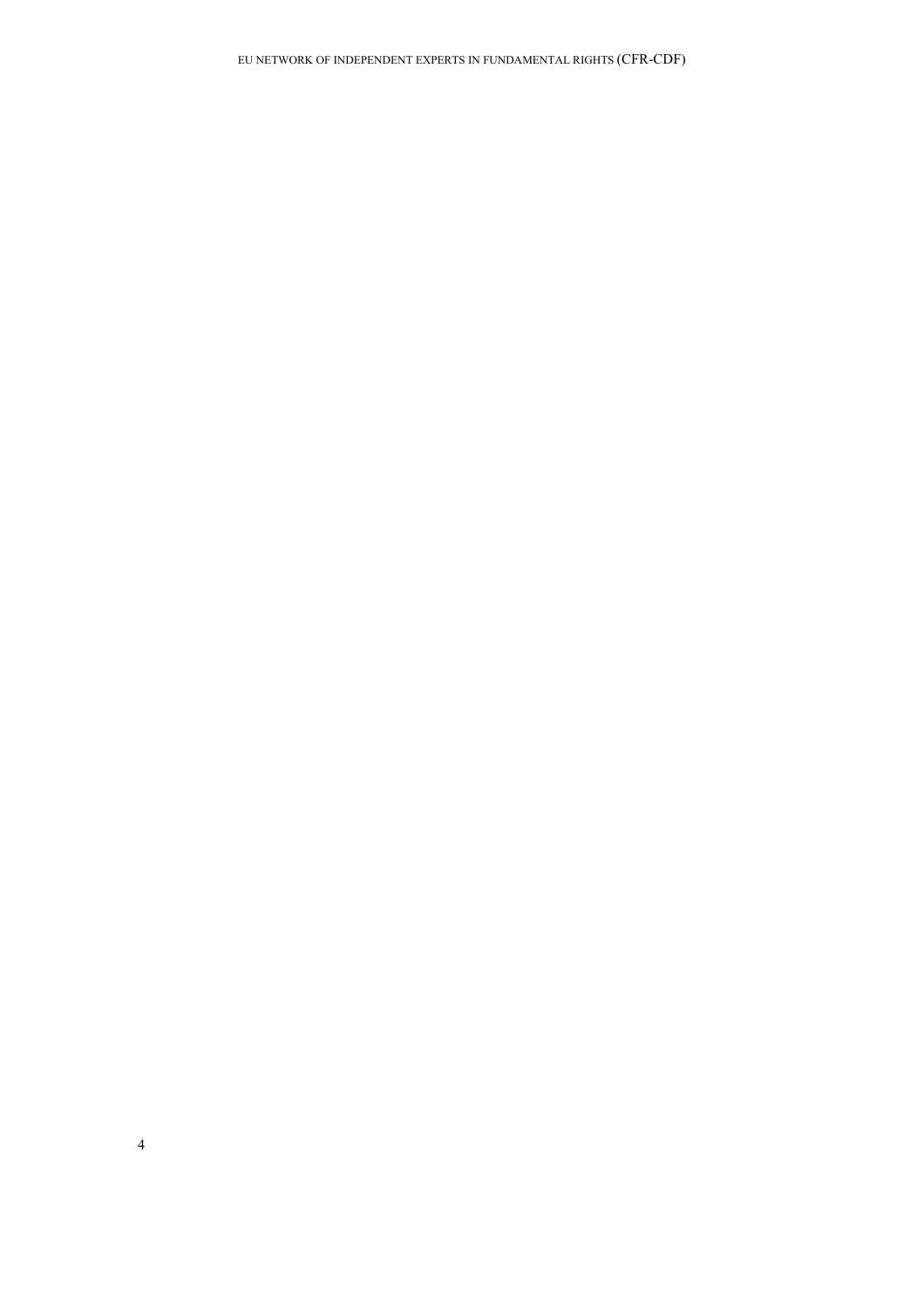# **TABLE OF CONTENTS**

| THE BALANCE BETWEEN FREEDOM AND SECURITY IN THE RESPONSE BY THE<br>EUROPEAN UNION AND ITS MEMBER STATES TO THE TERRORIST THREAT 7 |  |
|-----------------------------------------------------------------------------------------------------------------------------------|--|
|                                                                                                                                   |  |
|                                                                                                                                   |  |
| II. Mutual recognition of criminal justice rulings by Member States 16                                                            |  |
|                                                                                                                                   |  |
| IV. Extension of the powers of investigation, surveillance and prosecution 20                                                     |  |
| IV.1. Establishment of profiles of suspected authors of terrorist acts  21                                                        |  |
| IV.2 Transmission of personal data from the European Union to the United States  21                                               |  |
|                                                                                                                                   |  |
|                                                                                                                                   |  |
|                                                                                                                                   |  |
|                                                                                                                                   |  |
|                                                                                                                                   |  |
| Criminal investigation methods borrowed from those used by intelligence services29                                                |  |
|                                                                                                                                   |  |
|                                                                                                                                   |  |
|                                                                                                                                   |  |
| V. Restrictive application of legislation on the residence of foreigners 37                                                       |  |
|                                                                                                                                   |  |
|                                                                                                                                   |  |
|                                                                                                                                   |  |
|                                                                                                                                   |  |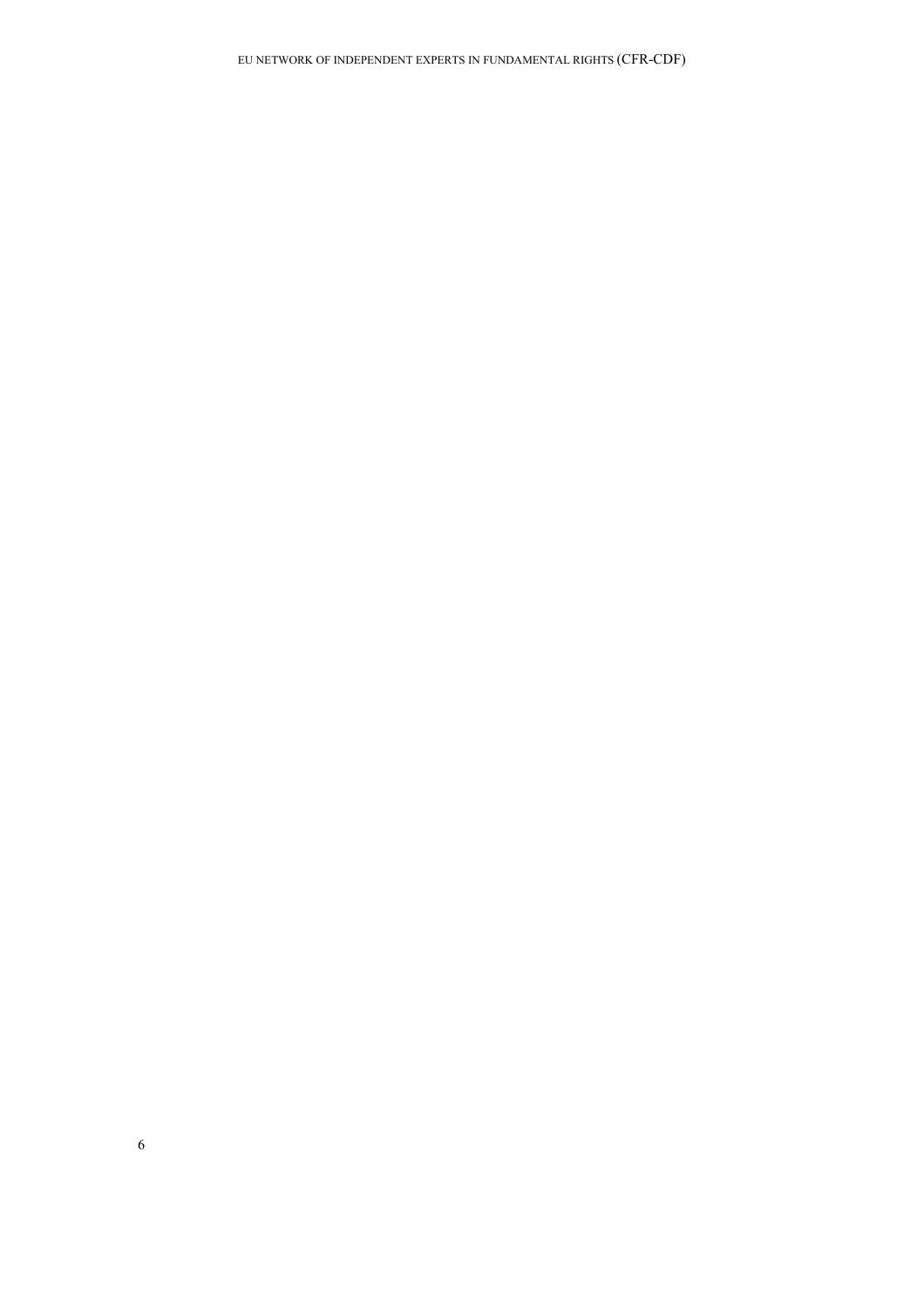# **THE BALANCE BETWEEN FREEDOM AND SECURITY IN THE RESPONSE BY THE EUROPEAN UNION AND ITS MEMBER STATES TO THE TERRORIST THREAT**

### **Introduction**

More than a year after the terrorist attacks on New York and Washington on 11 September 2001, the Network of Independent Experts on Fundamental Fights felt that it would be useful to report on all the measures taken by institutions of the European Union as well as by its Member States in response to the terrorist threat from the point of view of the compatibility of these measures with the requirements of fundamental rights.

Terrorism constitutes a serious breach of human rights, and must therefore be fought. Nevertheless, the characteristics of terrorism and in particular the seriousness of the breaches in question, the organized nature of this type of crime and its international dimension have given rise to responses by the States whose compliance with fundamental rights is sometimes questionable; the difficulties can be summarised as follows.

1. Neither international legal instruments<sup>1</sup>, nor the framework decision of the Council on 13 June 2002 concerning the fight against terrorism<sup>2</sup> have really succeeded in overcoming the difficulties traditionally encountered when attempting to give a definition of terrorism which describes its specificity, compared to other forms of organised crime in relation to all its possible forms. However, a sufficiently exact definition of the offence of terrorism is a prerequisite not only for a specific indictment, but also for the application of specific procedural rules, particularly in the context of the inquiry or the investigation, and even more so for special forms of detention; otherwise the measures adopted in fighting terrorism will lack clear legal basis, potentially bringing into question their lawfulness<sup>3</sup>. This difficulty is the subject of point I of this Comment.

2. Terrorism and organised crime have in common the fact that they are not the work of isolated individuals, but of criminal organisations. The organised nature of this type of crime implies that States are inclined to make the membership of such organisations an offence, indicting individuals for their relations with certain groups, regardless of the possible participation by these individuals in the commission of other offences and possibly regardless of any breach already committed. This trend has

<sup>1</sup> See Convention on Offences and Certain Other Acts Committed on Board Aircraft, (Tokyo, 14 September 1963), Convention on Illegal Capture of Aircraft, (The Hague, 16 December 1970), Suppression of Unlawful Acts Against the Safety of Civil Aviation, (Montreal on 23 September 1971), Convention on the Prevention and Punishment of Crimes against Internationally Protected Persons, including Diplomatic Agents, adopted by the General Assembly of the United Nations on 14 December 1973. Convention on the Physical Protection of Nuclear Material (Vienna, 3 March 1990), Protocol for the Suppression of Unlawful Acts of Violence at Airports Serving International Civil Aviation, supplementary to the Convention for the suppression of unlawful acts against the safety of civil aviation (Montreal, 24 February 1988), Convention for the Suppression of Unlawful Acts against the Safety of Maritime Navigation, (Rome, 10 March 1988), Protocol for the Suppression of Unlawful Acts against the Safety of Fixed Platforms Located on the Continental Shelf, (Rome, 10 March 1988), International Convention on the Marking of Plastic Explosives for the Suppression of Terrorist Bombings (adopted by the General Assembly of the United Nations on 15 December 1997), International Convention for the Suppression of the Financing of Terrorism (New York, 9 December 1999). It is also important to mention Resolution 1373, adopted by the United Nations Security Council on 28 September 2001, which is one of the pillars of the international legal order, with the 12 international conventions and protocols mentioned above, for the prevention and suppression of terrorism. Finally, work currently going forward in the United Nations on a draft "Comprehensive Convention on International Terrorism" is also attempting to define terrorism or an act of terrorism. See K. Bannelier, T. Christakis, O. Corten and B. Delcourt (coordinator), *Le droit international face au terrorisme,* Ed. A. Pedone, Paris, 2003. 2

OJ L 164 du 22.6.2002, p. 3.

<sup>&</sup>lt;sup>3</sup> Guidelines of the Committee of Ministers of the Council of Europe on human rights and the fight against terrorism at the 804th meeting of Delegates, 11 July 2002, principle III (legality of antiterrorist measures).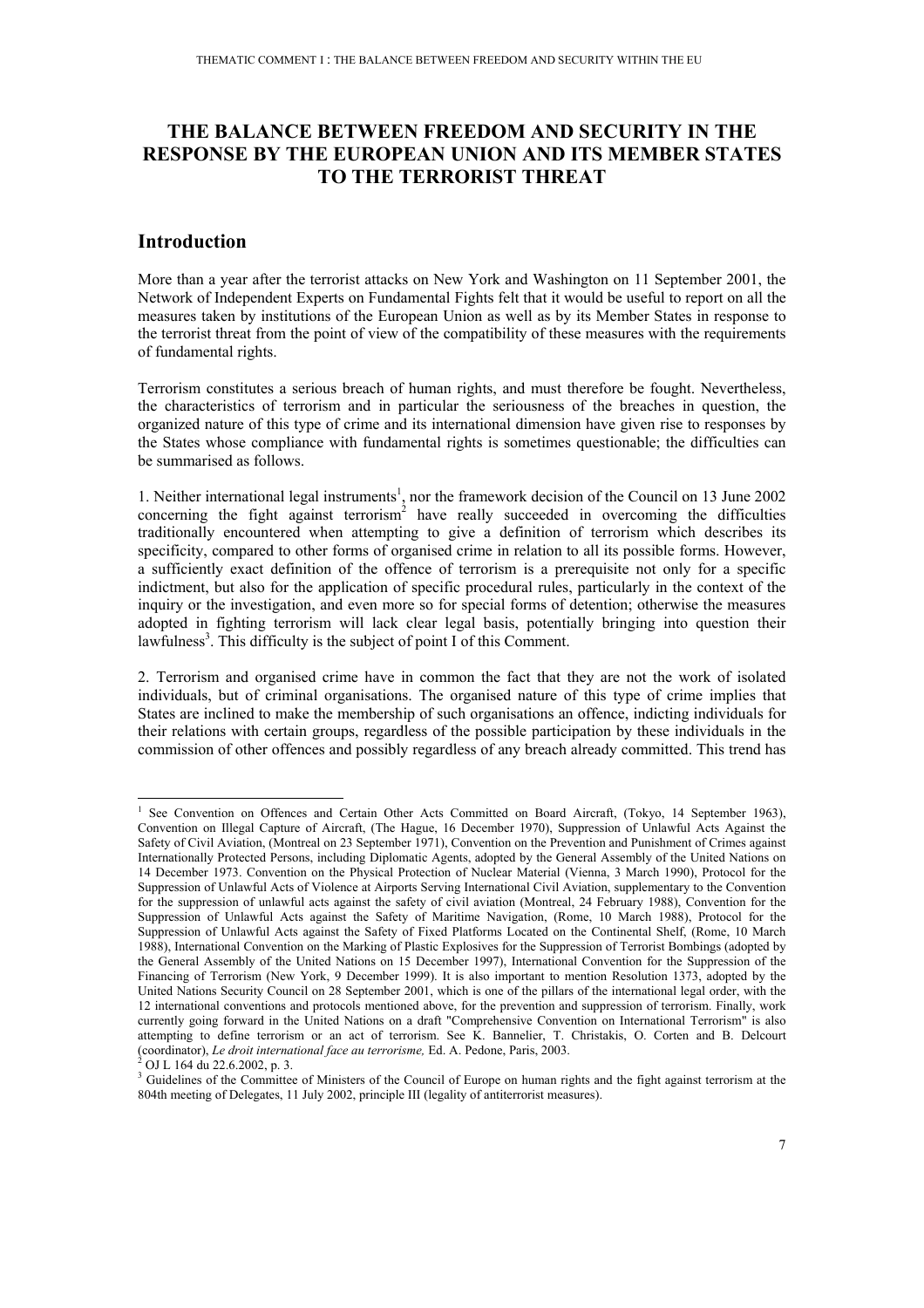already existed for several years<sup>4</sup> and additional developments took place during the period under review. These developments are also dealt with in Point I of this Comment.

3. Because of their international dimension, the phenomena of terrorism and organised crime can only be effectively be dealt with through international cooperation (II and III below). However, the intensification of cooperation among States which have differing standards on the subject of fundamental rights, puts the said rights at risk; for example, when certain private data are communicated between States which have different levels of data protection, or when extradition or transfers between States are facilitated to the detriment of the guarantee of non-liability to the death penalty, to torture or inhuman or degrading treatment or deprivation of the right to a fair trial which must be given to every individual. In addition, the international dimension of this phenomenon can threaten the free movement of persons, and potentially the right of asylum, particularly when certain States are considered as possibly sheltering potential terrorists. This can encourage discriminatory attitudes towards people of certain nationalities or certain religious convictions<sup>5</sup>.

4. Given the seriousness of the offences in question, States have tended to infiltrate terrorist organisations and increasingly to use special methods of investigation such as infiltration by agents, monitoring and intercepting communications. These techniques, which the police took over from intelligence and security services, constitute potential threats to privacy, particularly when they are used proactively, that is to say, before an actual offence has been found. Measures extending the powers of investigation, whether they consist in increasing the use of certain techniques of inquiry, in extending existing powers or in adopting exceptional procedures justified for the sake of the fight against terrorism, will be considered in point IV of this Comment.

5. Taking into account the terrorist threat can lead to a restrictive application of laws on stays by foreigners, including the use of the exclusion clause in Article 1 F) of the Geneva Convention of 18 July 1951 on the status of refugees, and to changes in the rules on extradition<sup>6</sup>. Point V of this Comment will be devoted to this question.

<sup>4</sup> On incrimination of organised crime in **Belgium**, resulting from the law of 10 January 1999, see Roggen, "La loi du 10 janvier 1999 relative aux organisations criminelles", *Rev. dr. pén.,* 1999, p. 1135. Similarly, in **Greece**, Parliament has adopted a law on organised crime even before the events of 11 September, that does not target terrorist acts directly; it refers to a broader phenomenon but it could apply to such acts. (Νόµος 2928/27.6.2001 (ΦΕΚ Α' 141), ''Τροποποίηση των διατάξεων του Π.Κ. και του Κ.Π.∆. και άλλες διατάξεις για την προστασία του πολίτη από αξιόποινες πράξεις εγκληµατικών οργανώσεων'' (Law No. 2928/27.6.2001 (OJ A' 141), "amendment of the provisions of the Criminal Code and the Criminal Procedure Code and other provisions for the protection of the citizen from punishable acts of criminal organisations"). Further to the National Committee for Human Rights' recent opinion on the proposal for a law, denouncing the incompatibility of some aspects with Articles 5 and 6 of the ECHR (text in Report 2001, National Committee for Human Rights, Athens, official publication, 2002, p. 157 and thereafter, adopted in plenary on 3 May 2001), the final text was amended appropriately. In 2002, arrests and indictment of the presumptive members of the terrorist organisation "17 September", active in Greece since 1975, were made on the basis of the law on organised crime. The trial will begin in March 2003.

<sup>&</sup>lt;sup>5</sup> We can mention that in Germany, the conditions for the prohibition of foreign associations have been considerable extended through further modifications of the Act concerning Associations (voy.  $\S$  14 Act concerning Associations in the wording of Art. 9 Act for the Fight Against Terrorism) E.g. new reasons for prohibition are the impairement or threat of Germans and foreigners friendly living together, the supported or recommended use of force as a means for asserting political or religious interests. The restrictive requirements of art. 9 (2) Basic Law to prohibit associations ("whose aims or activities contravene the criminal laws, or that are directed against the constitutional order or the concept of international understanding") apply to associations whose members or leaders are all or predominant Germans or citizens of the Union. The Act concerning Associations contained a regulation concerning religious communities and associations: those that make it their business to commonly cultivate a belief are not regarded as associations in the sense of the Act concerning Associations (§ 2 (2) Nr.3). This so called religious privilege was now striked off (First Act for Modification of the Act concerning Associations of 4 Dec 2001 (BGBl. 2001 I p. 3319)). The concept of the legislator has it that even those associations may now be prohibited on condition of Art. 9 (2) Basic Law. It is here a difficult question if the cancellation of the religious privilege is compatible with the right to freedom of religion and if so which are the boundaries. See L. Michael, Verbote von Religionsgemeinschaften, *Juristenzeitung* 2002, pp. 482-491. – In any case, on 12 Dec 2001, a few days after the law modification became effective, the Minister for the Interior prohibited the association "Kalifatsstaat" which was striving for a "State of God" in Turkey.

<sup>&</sup>lt;sup>6</sup> The Committee of Ministers of the Council of Europe formally approved the Protocol amending the Convention on the suppression of terrorism of 1977 on 13 February 2003. Among other things, the new Protocol allows for considerable extension of the list of offences to be "depoliticised" and the opening of the convention to Observer States of the Council of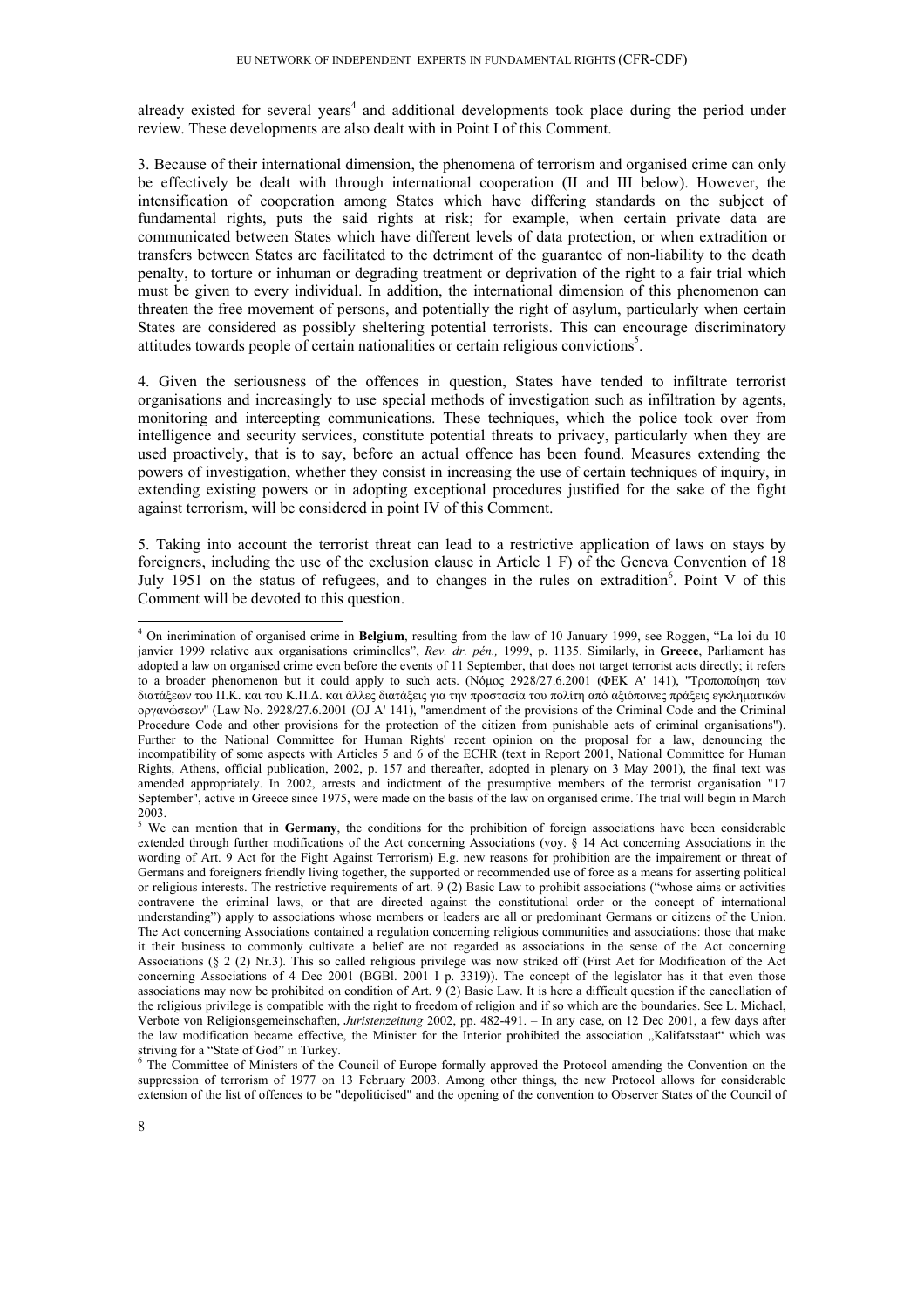6. The fight against the financing of terrorism, particularly in the context defined by the United Nations Convention for the suppression of the financing of terrorism of 9 December 1999 has given rise to many initiatives since the attacks on 11 September 2001, including the criminalisation of finance of terrorism, the freezing of assets upstream of a criminal trial and the use all of the specific penalty of confiscation. These measures will be considered in point VI of the Comment.

This Thematic Comment sets out the initiatives of the European Union and its Member States in response to the terrorist threat deriving from the attacks on 11 September 2001, using the specific guidelines included in fundamental rights as a criterion of assessment. The present Comment begins from a grid of specific readings which constitute fundamental rights. The idea is not to reiterate the standards of fundamental rights in the field of measures of fighting terrorism. These standards are known and they were quite recently mentioned in the Guidelines issued by the Committee of Ministers of the Council of Europe on human rights and the fight against terrorism. These guidelines were approved by the Committee of Ministers of the Council of Europe on 11 July 2002 and adopted on 15 July 2002 by the Delegates of the Ministers of Foreign Affairs of the Council of Europe. They affirm the obligation of States to protect all persons against terrorism, as well as the prohibition of arbitrary action, the need for the legality of any anti-terrorist measures taken by States and a complete prohibition of torture. They also set a legal framework in particular for the gathering and processing of private data, measures of interference in private life, arrest, police detention and pre-trial detention, judicial procedures, extradition and the compensation of victims. This Thematic Comment does not concern either a revision or a development of these standards. It aims to update certain points, which require particular vigilance on the adoption of measures to fight terrorism, given the content of the initiatives, which were taken during the period of reference.

In the European Union, the risk to fundamental rights posed by the adoption of measures to fight terrorism are all the greater since democratic and juridical controls are still very inadequate in the current institutional balance, particularly in the context of headings V and VI of the Treaty on European Union. The deliberate choice by Member States to base an important part of the Union's response on the second pillar of the Treaty in particular the adoption of common positions as a tool for the measures as specific the drawing up of lists of terrorist organisations or the exchange of information, in addition to a growing number of "anti-terrorist" clauses in agreements with non-Member States, deprives parliamentary institution of all sources of information and possibility of action<sup>7</sup>. The lack of democratic legitimacy of these measures is all the greater, since a large part of the fight against terrorism takes place in the context of implementing international commitments and positions decided within the United Nations Organisation, reducing further the option of parliamentary control over inter-governmental options. Several of the measures adopted by Member States in response to the terrorist threat were implemented in execution of Resolution 1373 (2001) adopted on 28 September 2001 by the United Nations Security Council determining the strategies for fighting terrorism by every available means, including its financing. Common Position 2001/930/CESP on the fight against terrorism<sup>8</sup>, Common Position 2001/931/CESP on the application of specific measures to

Europe. In addition, capital punishment, torture and prison sentences without the possibility of reduction of the sentence are added as reasons to refuse extradition. The Protocol will be open for signature on 15 May 2003 on the occasion of the 112th session of the Committee of Ministers. It will take effect simultaneously for all parties to the Convention. For the complete text of the Protocol and explanatory report see: http://www.coe.int/gmt/.

See: European Parliament Resolution of 7 February 2002 on Council Decision of 27 December 2001 on the fighting terrorism, OJ C 284 of 21.11 to 2002, p. 313.

<sup>8</sup> OJ L 344 of 28.12.2001, p. 90. Article 14 of this position provides that the Member States should become parties to international conventions and protocols on terrorism listed in an annex as quickly as possible. This gave rise to a certain number of ratifications and signatures of these texts by the Member States. On 24 September 2001, Austria signed the International Convention for the Suppression of the Financing of Terrorism, adopted on the 9 December 1999 by the General Assembly of the United Nations; it ratified the convention on 15 April 2002. Finland, that had already signed, respectively in 1998 and in 2000, the International Convention for the Suppression of Terrorist Bombings of 15 December 1997 and the International Convention for the Suppression of the Financing of Terrorism, ratified the two texts on 27 and 28 June 2002, and immediately adopted legislative measures in compliance with these conventions (law No. 372 and laws No. 558 and 559, including an amendment to Chapter 34 of the Criminal Code providing for incrimination of financing of terrorism). In July 2002, Germany ratified the International Convention for the Suppression of Terrorist Bombings of 15 December 1997 (see law of 2 Oct. 2002, BCBI. 2002 II, p. 2506). In Greece, Parliament adopted law No. 303/2002 ratifying the International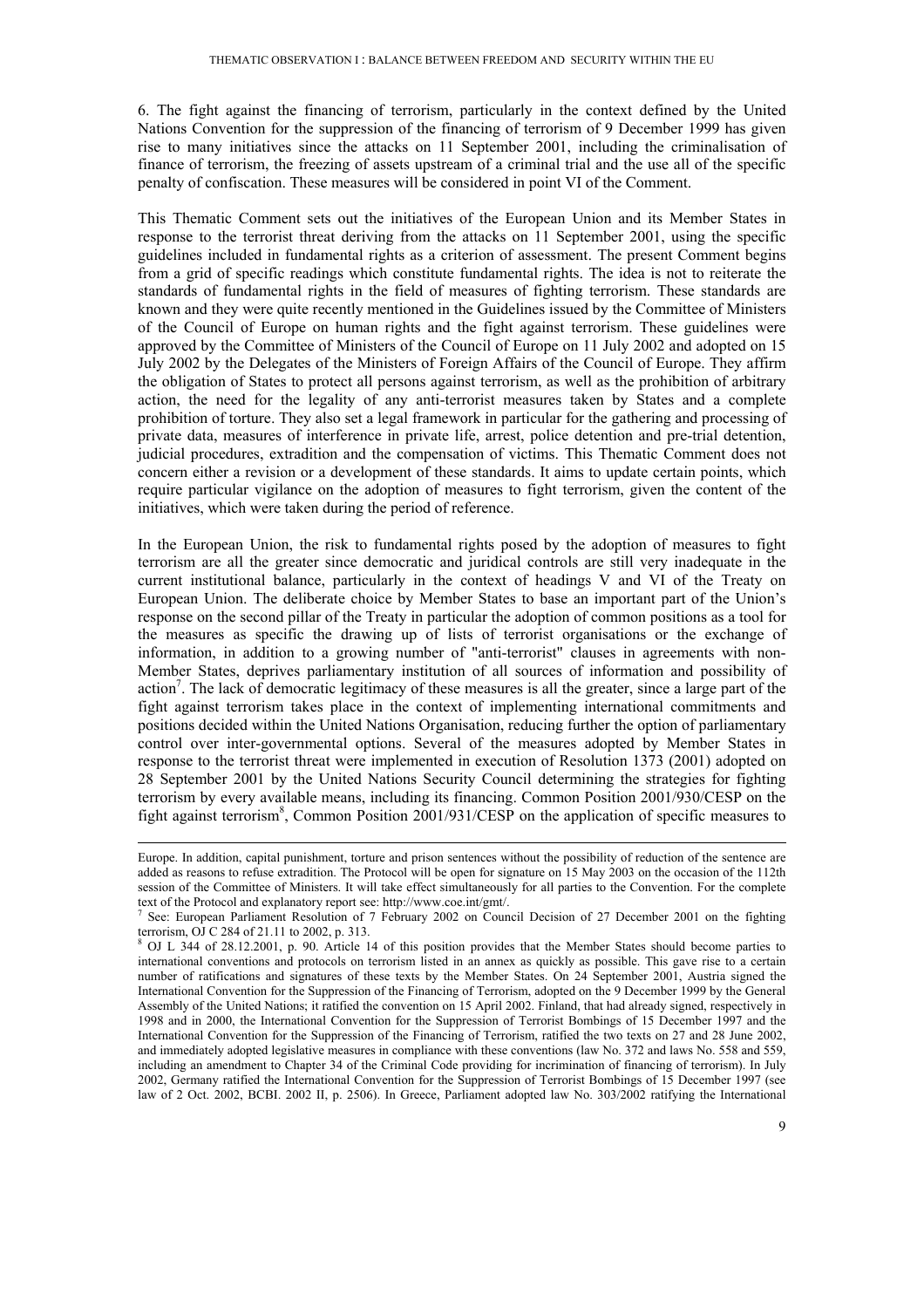combat terrorism<sup>9</sup> and in respect of the freezing of assets, Council Regulation 2580/2001 of 27 December 2001; specific restrictive measures directed against certain persons and bodies with a view to fighting terrorism<sup>10</sup> were adopted within the European Union on the basis of this resolution. Decision 2001/927/EC of 27 December 2001, establishing the lists stipulated in this regulation, was made on the basis of Article 2 § 3 of the Regulation. Point VI of this Comment will analyse this problem in greater detail.

This lack of democratic control contrasts sharply with the stake, which these measures represent from the viewpoint of fundamental rights. And this is reinforced further still when, like in Belgium, the houses of parliament eliminated from the debates on the transposition measures to be adopted.<sup>11</sup>. Because rights as fundamental as the right to the presumption of innocence, or to access to a Court, are questioned here, given the consequences for a person or an organisation through their inclusion in the list based on Decision 2001/927/EC referred to earlier, the right to protection of privacy in the processing of private data, which is particularly threatened by the intensification of the exchange of such data (see points III and IV of the Comments), or more generally, the rights to the respect of privacy and the right of the defence, are subject to restrictions by the new so-called "special" methods of inquiry (point IV).

Given this context, this Thematic Comment wishes to draw attention to certain problems, which can arise from the viewpoint of the respect of fundamental rights laid down in the Charter of Fundamental Rights of the European Union by the measures adopted by the Member States in the context of the fight against terrorism. This has two objectives; on the one hand, throwing light on the options which national parliaments will have on transposing the framework decisions of the Council on the fight against terrorism<sup>12</sup> into national legislation and on the European arrest warrant and surrender procedures between Member States<sup>13</sup>, and then, on each occasion they are called on to exercise control over the adoption of measures presented as a response to the terrorist threat. On the other hand, it aims to make it easier for States to learn from one another, by comparing national experience on the most appropriate response to this threat. The independent experts on fundamental rights are in fact convinced that the effectiveness of steps to fight terrorism cannot be measured by the extent of the restrictions which these steps impose on fundamental freedoms. In other words, the increase in security is not inversely proportional to the restriction of freedom; on the contrary, certain practices minimise the scope of restrictions on fundamental rights, whilst offering a high level of effectiveness.

Convention for the Suppression of Financing of Terrorism; on 5 July 2002, a proposal for a law on ratification of the International Convention for the Suppression of Terrorist Bombings of 15 December 1997 was submitted to Parliament – it has not yet been adopted. In Luxembourg, proposal for a law No. 4954 on the approval of the International Convention for the Suppression of the Financing of Terrorism was submitted on 16 May 2002; it has not yet been ratified. In Sweden, the International Convention for the Suppression of the Financing of Terrorism took effect on 6 July 2002. Certain initiatives to implement this last convention are discussed in Point VI of this Comment.

<sup>9</sup> OJ L 344 of 28.12.2001, p. 93.

<sup>10</sup> OJ L 344 of 28.12.2001, p. 70.

<sup>&</sup>lt;sup>11</sup> On 27 February 2003, the House of Representatives voted a proposal for a lw on the implementation of restrictive measures adopted by the Council of the European Union against certain persons and organisations (doc. 50. 2210/001), authorising the Executive to take, by interim decrees, the measures needed to implement the common actions and positions adopted under Articles 12, 14 and 15 of the Treaty on European Union and for cases treated under Articles 60 § 1, 301 and 308 of the EC treaty. As the text was not commented by the Senate, it will come into force in the near future. By adopting this text, **Belgium** ensures that the implementation of the asset-freezing measures will be carried out, in the same way it has done since a law of 11 May 1996 for the embargo decided by United Nations Security Council.

<sup>&</sup>lt;sup>12</sup> This text should be transposed by 31 December 2002. This is going forward in several Member States.<br><sup>13</sup> Council Framework Decision of 13 June 2002 on the European arrest warrant and surrender procedures between Memb States, OJ L 190 of 18.7.2002, p. 1. Participation in a criminal organisation and terrorism are the first two offences in a list of offences that, if they are punishable in a Member State will give rise to surrender pursuant to a European arrest warrant without verification of the double criminality of the act. See Article 2  $\S$  2.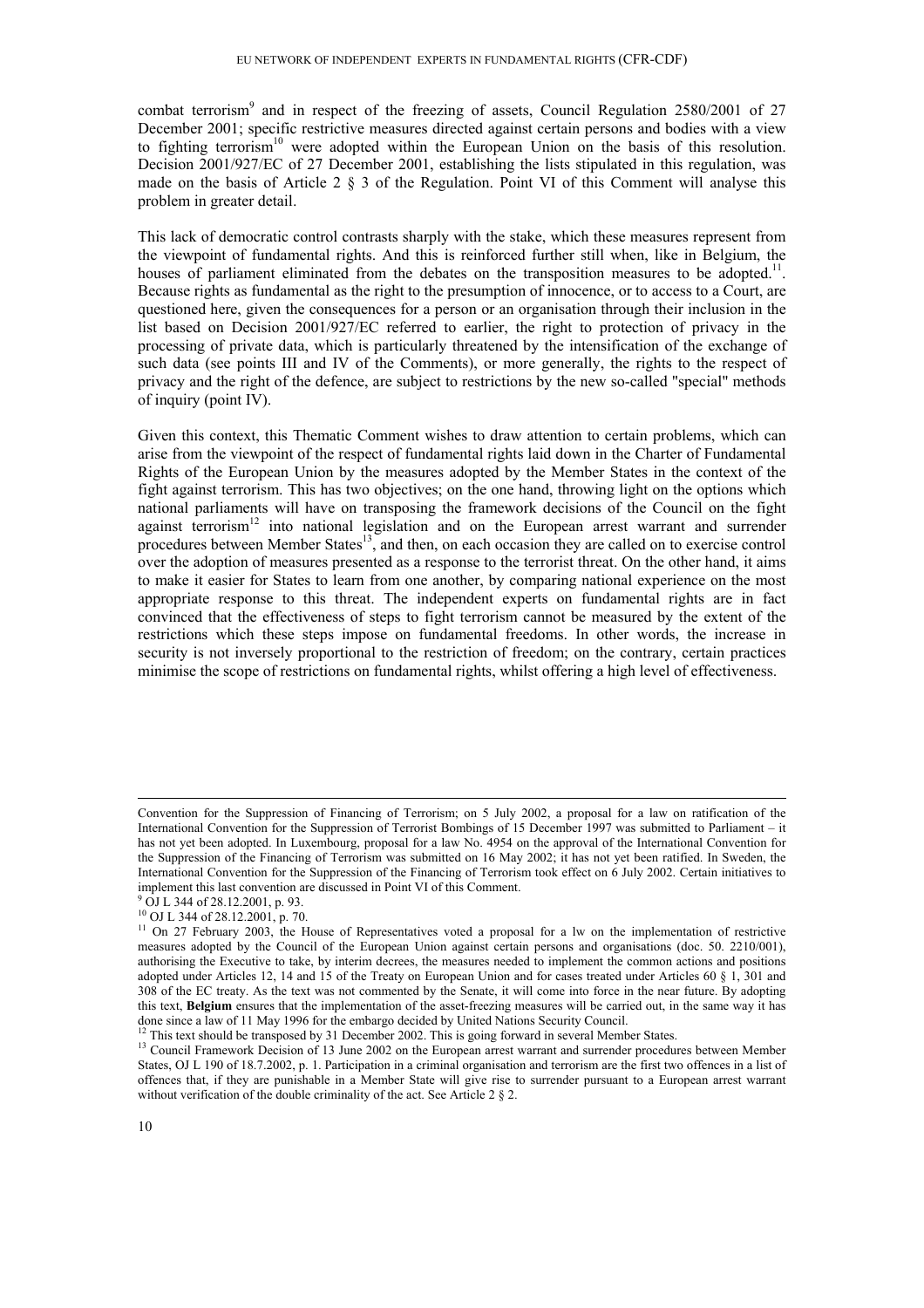## **I. The charge of terrorism**

When the "terrorist" offence is given special legal treatment in criminal procedure, in particular by the use of certain special inquiry methods, or leads to special or particularly serious sanctions, it must be defined sufficiently precisely: the principle of lawfulness in criminal matters requires this. Moreover, since the international phenomenon of terrorism requires increased international cooperation, the States concerned must agree on a common definition of terrorism. However, a review of developments during the period under review does not make it possible to conclude that from this point of view, all the difficulties have been overcome.

The framework decision on combating terrorism of 13 June  $2002<sup>14</sup>$ , which has been considerably amended since the time when the initial text was drawn up by the European Commission on 19 September  $2001<sup>15</sup>$ , puts forward a harmonised definition of terrorism. However this definition as such is not adequate to meet the requirement of lawfulness<sup>16</sup>. To describe certain common law offences such as terrorism, the elements contained in the framework decision itself refer to the *degree of seriousness* which these offences exhibit: "given their nature or context, (*these offences)* may seriously damage a country or an international organization", or *their object,* that being to: "seriously intimidating the population, unduly compelling a Government or international organisation to perform or abstain from performing any act, seriously destabilising or destroying the fundamental political, constitutional, economic or social structures of a country or an international organisation"<sup>17</sup>.

These aspects do not define the common law offence of terrorism with adequate precision<sup>18</sup>. By saying in a general way, that "…this framework decision shall not have the effect of altering the obligation to respect the fundamental rights and fundamental legal principles enshrined in Article 6 of the Treaty on European Union", the 10th recital of the framework decision of 13 June 2002 on fighting terrorism specifies, that "…nothing in this framework decision shall be interpreted as being intended to reduce or restrict fundamental rights or freedoms such as the right to strike, the freedoms of assembly, of association or of expression, including the right of all to form and to join with others in trade unions for the protection of their interests and the related right to demonstrate". In the declaration attached to the framework decision, Member States specifically mention the case of those who have worked to maintain or re-establish democratic values, as is stated to have been was the case in World War  $II^{19}$ . A reference to a subjective assessment at a moment when the regulation endeavoured to define the offence objectively, illustrates the difficulties encountered in defining the offence of terrorism, in order to apply special treatment to the said offence which differs from that applied to common law offences.

Under these circumstances, it is crucial for the Member States, in the method in which they transpose this framework decision into national legislation, to take into account of the need to palliate these uncertainties, which continue to affect the definition of a terrorist offence. For these reasons, it is desirable, notwithstanding the urgency of adopting measures to deal with the terrorist threat, to organise a parliamentary debate to develop the best possible text, and, during the drafting of the text, compliance with the requirements of fundamental rights should be the subject of an independent assessment.

<sup>&</sup>lt;sup>14</sup> Article 31 e) provides for the gradual adoption of measures setting up minimum rules concerning the elements that constitute criminal offenses and sanctions applicable notably in the field of terrorism. At the time of the adoption of the framework-decision, six Member States already had specific legislation on the question (E, F, I, D, UK, P). 15 COM (2001)521 final du 19 septembre 2001.

<sup>&</sup>lt;sup>16</sup> See Article 7 of the ECHR, Article 15 of the International Covenant on the Civil and Political Rights and Article 49 of the Charter of Fundamental Rights of the European Union. ERHR, judgments S.W. and C.R. vs. United Kingdom of 22 November 1995, Series A n° 335-B and 335-C, § 35 and § 33. The European Court of Justice has also underlined the importance of this principle: CJ.E.C., 12 December 1996, Criminal Procedure vs. X, C-74/95 and C-129/95; ECJ, 9 July 1981, Grondrand Frères, 169/80, ECR p. 1931.

 $17$  Article 1 of the framework decision.

<sup>&</sup>lt;sup>18</sup> The lack of precision is even clearer when the framework decision requires the States to criminalise management or participation in activities of a "terrorist group" (Article 2  $\S$  2 of the framework decision), or when it identifies the "threat" of carrying out a terrorist act as a terrorist offense (Article 1  $\S$  1, i of the framewor

<sup>&</sup>lt;sup>19</sup> Declaration 109/02, Annex I of doc. 11532/02 of 22 August 2002, p. 19.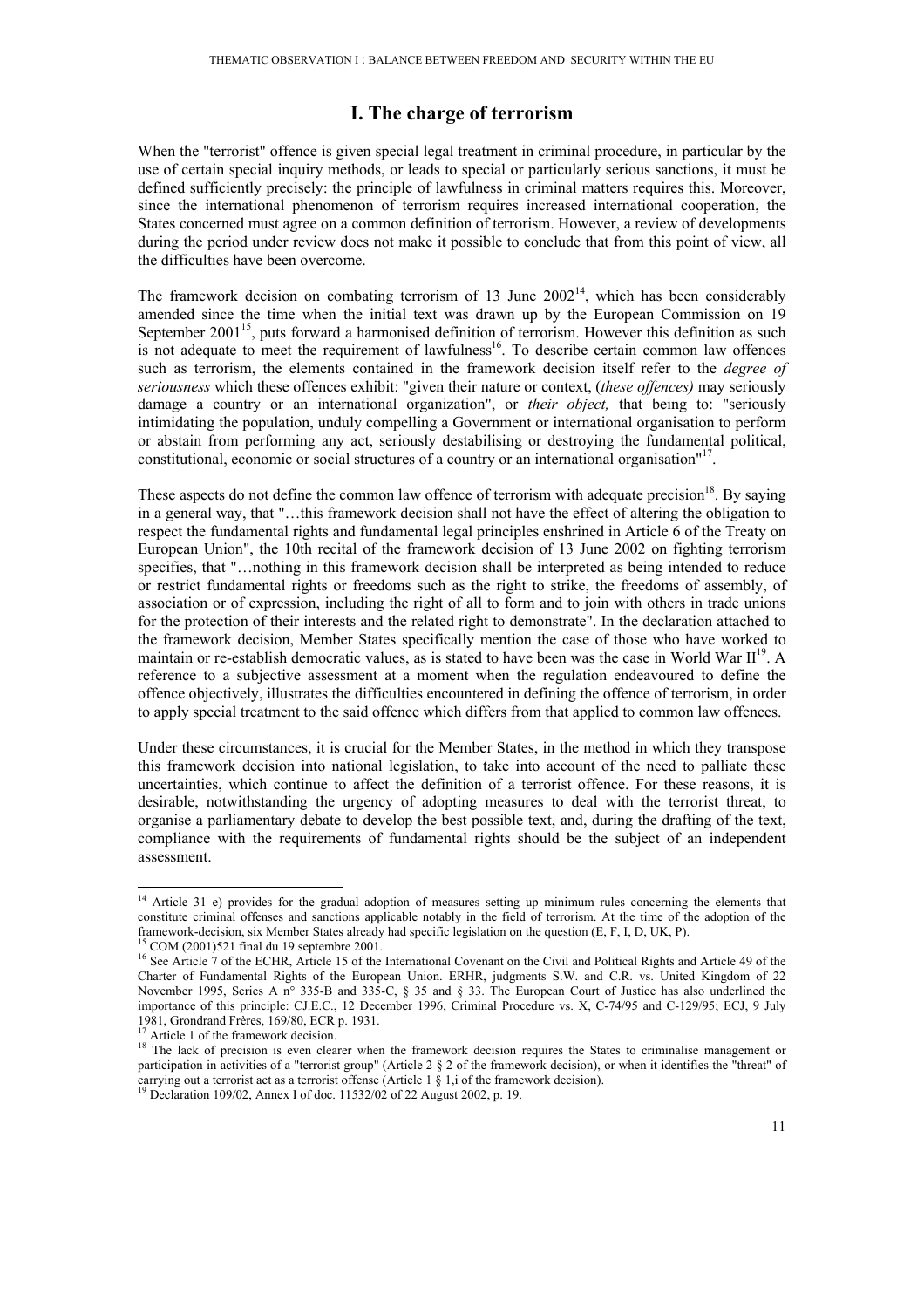*Incrimination of terrorism by the transposition of the framework Council decision of 13 June 2002 on fighting terrorism*<sup>2</sup>

The paragraphs which follow give what is still only a partial report on the status of incrimination of terrorism, stating where applicable the progress of the transposition of the framework decision by Member States into national legislation

In **Austria**, Articles *278b* to *278d* have been added to the Criminal Code to incorporate incrimination of terrorism, while Article 64 of the Code has been amended to provide for extra-territorial jurisdiction of Austrian Courts to try this kind of offence<sup>21</sup>. Section 278b contains a definition of the term 'terrorist organisation<sup>22</sup> which is modelled after the Council framework decision, providing for up to ten years imprisonment for members of such organisations, whereas section 278c increases the maximum sentence for a catalogue of various offences when committed within the framework of a terrorist organisation by half of the sentence otherwise threatened, however, in no case to more than 20 years. The financing of terrorism and provision of terrorist resources is dealt with in section 278d, according to which a sentence ranging from 6 months to 5 years can be imposed.

In **Denmark**, following the 11 September 2001 situation, a number of measures to counter-balance terrorism have been adopted by the Danish government (*legislative package*) 23. Due to the fast process of elaboration and adoption of this package, Denmark may be in violation of its international legal obligations, especially under the 1951 Geneva Convention or the European Convention on Human Rights. A definition of terrorism has been included in the Penal Code ; it is borrowed from the Framework Decision of 13 June 2002 and has not remedied the vagueness of the definition contained in that Framework Decision.

In **Belgium**, the government has submitted a draft law on terrorist offences to the House of Representatives on 14 March  $2003^{24}$ . The draft law adapts the Criminal Code to make Belgian legislation comply with the framework decision by defining "terrorist" offences and the concept of a "terrorist group". In addition, it introduces heavy sanctions and grants extra-territorial jurisdiction to Belgian courts to try alleged perpetrators of terrorist acts.

In **Greece**, the process of incorporating the framework decision of 13 June 2002 into national legislation is progressing well, but has not yet concluded. (The offence of terrorism was, however, already recognized by the Greek law of 27 June 2001).

In **Finland**, the measures to incorporate the framework decision into national legislation are not yet in force. A Government proposal<sup>25</sup> for an Act on incorporating provisions concerning terrorism into the *Penal Code (Rikoslaki, Act no 39 of 1889)* and the *Coercive Measures Act (pakkokeinolaki, Act No* 

 $20$  Transposition by the Member States should be done before 31 December 2002.

<sup>&</sup>lt;sup>21</sup> See Federal Law Gazette (BGBI) I N° 134/202. Article 9  $\S$  1 on the framework decision of 13 June 2002 lays down the cases under which each Member State must establish its jurisdiction with regard to terrorist offences. Among these cases is one in which the perpetrator of the offense is one of its nationals or residents, independently of the place where the offense was committed.

 $^{22}$  It has been argued that this definition would be broad enough to cover well established organisations such as Greenpeace; even if this were theoretically true, it is far from realistic that any judge would adopt such interpretation.<br><sup>23</sup> Lov (2002:378) om ændring af straffeloven, retsplejeloven, lov om konkurrence- og forbrugerforhold på tele

våbenloven, udleveringsloven samt lov om udlevering af lovovertrædere til Finland, Island, Norge og Sverige [Law (2002:378) changing Act regarding the Penal Code, Act on Administration of Justice, the Telecommunication Competition and Consumer Act, Order on the weapons and explosives Act, Extradition Act and The Extradition Act regarding Finland, Island, Norway and Sweden].

<sup>&</sup>lt;sup>24</sup> Proposal for a law on terrorist offences, 14 March 2003, DOC 502364/001. See also the Opinion of the Council of State No 34.362/4 of 27 January 2003; legislation section, fourth chamber, request for an opinion by the Minister of Justice on a preliminary proposal for a law "on terrorist offences". The Council of State scrupulously analyzed the admissibility of the first version of the project with regard to the lawfulness of the incriminations, recalling that the circumstance that the national provision takes inspiration from a European standard does not exempt it from the application of Article 7 of the Convention. In this sense see ECHR, judgment *Cantoni vs. France* of 15 November 1996, § 30. 25 HE terrorismia koskeviksi rikoslain ja pakkokeinolain muutoksiksi. See also PeVL 48/2002vp.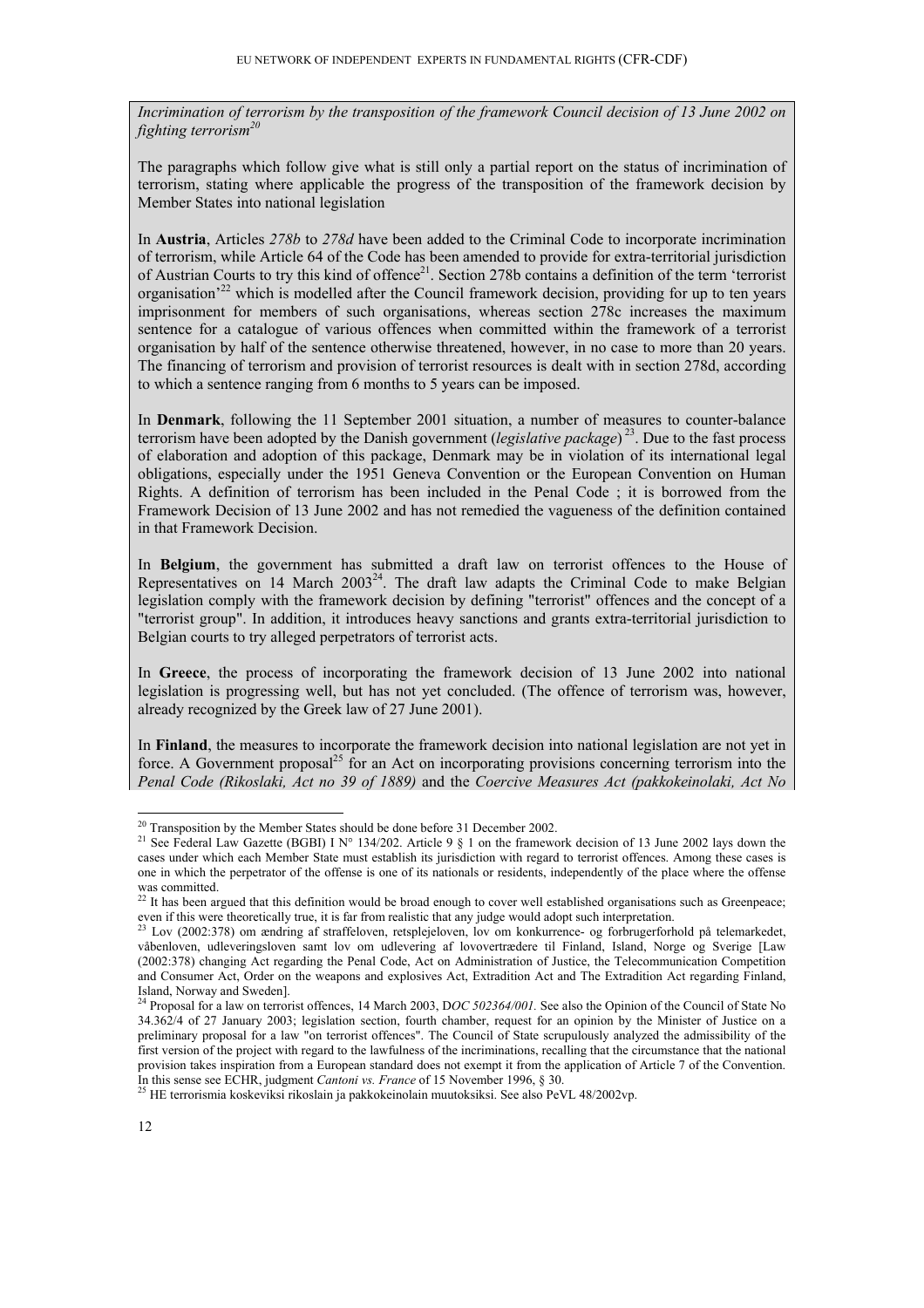*450 of 1987)*, implementing Council Framework Decision of 13 June 2002 on combating terrorism, was approved by Parliament on 8 January 2003. When the relevant Government bill seeking to implement the framework decision of 13 June 2002 was before the Constitutional Law Committee of Parliament, several academic experts of constitutional law and criminal law heard by the Committee expressed their concern regarding the compatibility of the bill with fundamental rights and human rights, notably the principle of legality in criminal cases (Section 8), freedom of expression (Section 12) and freedom of assembly and freedom of association (Section 13). In its Opinion, the Constitutional Law Committee required several changes to be made to the bill for the purpose of guaranteeing the appropriate observance of fundamental rights and, accordingly, enabling the enactment of the bill through an ordinary procedure for legislative enactments.<sup>26</sup> On the particular subject of membership of a terrorist group, on 21 January 2003, Parliament finally approved the Government bill<sup>27</sup> suggesting that participation in the activities of a criminal organisation be punishable by law. According to the Government, the bill was inspired by the International Convention on the Elimination of All Forms Racial Discrimination, on the one hand, and Joint Action of 21 December 1998 adopted by the Council on the basis of Article K.3 of the Treaty on European Union, on making it a criminal offence to participate in a criminal organisation in the Member State of the European Union, on the other hand.

In **Sweden**, the Parliament approved the European Council's Framework Decision on Combating Terrorism on 29 May 2002.<sup>28</sup> In consequence, the draft of a new act on the crime terrorism was approved by the Government on 4 December 2002, which was subsequently referred to the Council on Legislation for review.29 It is expected that the Parliament will take a decision on the new legislation (Act on punishment for terrorist crimes) at the beginning of the year 2003. The Swedish Government makes it clear that the proposal under review will fulfil the requirements of foreseeability and accessibility of a law according to international standards. Thus, in its view the definition of a terrorist crime shall be formulated with sufficient precision to enable the addressee to know what he is expected to do or not to do. Nevertheless, it has been argued that the existing provisions in the Criminal Code of relevance could without any obstacle be adapted for that purpose.<sup>30</sup> In their view the proposed act suffers in the same way as the above-mentioned Framework Decision from ambiguity, surrounding *e.g.*, the subjective requirements. A wide definition together with the proposal to remove from the Act on Special Control of Aliens the exception for non-expulsion for political crimes (§ 1, 2nd part) implies that greater number of aliens risk being expelled in the future on the basis of considering them as a threat to the national security. As one specially problematic area has, thus, been identified the absence of a clear dividing line between the crime terrorism and politically motivated crimes.<sup>31</sup> The potential for abuse of power by the public authorities is, in other words, great.

In the **Netherlands,** the *Wetsvoorstel terroristische misdrijven* [Crimes of Terrorism Bill] was submitted to Parliament on 28 June 2002.<sup>32</sup> Once the Bill enters into force, membership of or participation in a criminal organisation the purpose of which is to commit crimes of terrorism will be

 $26$  See Opinion of the Constitutional Law Committee PeVL 48/2002vp.

 $^{27}$  Hallituksen esitys 183/1999 vp rikollisjärjestöjen toimintaan osallistumisen säätämisestä rangaistavaksi.<br><sup>28</sup> Prop. 2001/02:135 Sveriges antagande av rambeslut om bekämpande av terrorism. See also SOU 2002:98, Int brott och svensk jurisdiktion.

 $^{29}$  Ds 2002:35 Straffansvar för terroristbrott, pp. 81-86. A great number of amendments to various existing laws of relevance to the issue of terrorism shall enter into force on 1 January 2003. What is regarded as a terrorist crime will, for example, have consequences for the asylum determination procedure since both the Aliens Act and the Special Control Act will be amended so that they shall comprise a reference to the Act on punishment for terrorist crimes.

Mention should be made here that the Government has established an investigative commission to review, *inter alia*, whether the current legislative system in an appropriate way enables public authorities to prevent and combat terrorist acts (Dir. 2001:120). Its conclusions shall be published no later than 31 March 2003 (Dir. 2002:134) Kommittédirektiv,<br>Tilläggsdirektiv till 11 septemberutredningen (Ju 2001:13).<br><sup>30</sup> Frivillionreanisationarnas fond för mänchliga exi

Frivilligorganisationernas fond för mänskliga rättigheter, Svenska Helsingforskommittén för Mänskliga Rättigheter, Betänkande Ds 2002:35 "Straffansvar för terroristbrott", Yttrande 4 October 2002, p. 4.<br><sup>31</sup> See the reference made by Petter Ljunggren to a statement delivered by the International Commission of Jurists on this

issue, *Lagförslag mot terrorism möter hård kritik "Lagen leder till godtycke",* Amnesty Press no. 4, Stockholm December 2002, p. 22.

<sup>32</sup> *Kamerstukken II*, 28463, no. 1 *et seq.*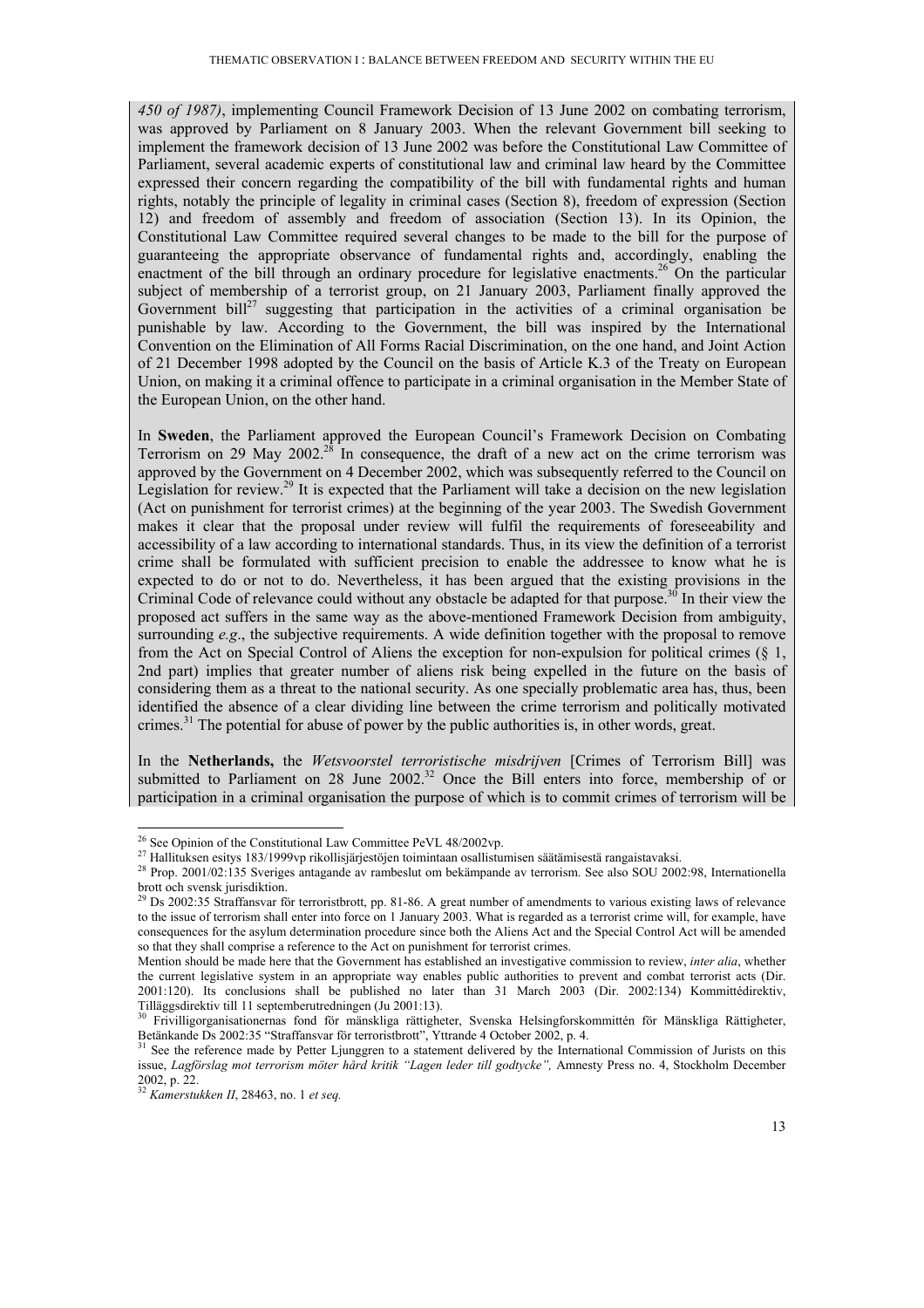punishable by up to eight years' imprisonment, or 15 years in the case of its founder, leader or administrator. A later amendment, introduced on 17 December 2002, clarifies that one who provides financial or other material support to a terrorist organisation, will be regarded as "participating" in that organisation and hence criminally liable.<sup>33</sup> In addition, the Bill provides that the maximum sentences for serious crimes may be increased by 50% if these crimes where committed with a terrorist aim.

In December 2002 the **Irish Government** published the *Criminal Justice (Terrorist Offences) Bill, 2002*34 the principal purpose of which is to give effect in Irish law to the EU Framework Decision on Combating Terrorism, but also to the International Convention Against the Taking of Hostages, the Convention on Prevention and Punishment of Crimes against Internationally Protected Persons including Diplomatic Agents, the International Convention for the Suppression of Terrorist Bombings (section 8-11 of the Bill)<sup>35</sup> and the International Convention for the Suppression of the Financing of Terrorism (section 12-44). The measures contained in the Criminal Justice (Terrorist Offences) Bill, 2002 should be seen as supplementing those contained in the Offences Against the State Acts, 1939- 1998<sup>36</sup> The Bill also adapts the model of anti-organised crime legislation to the national and international counter-terrorist context by replicating provisions of the Criminal Justice Act, 1994 and the Proceeds of Crime Act, 1996. Sections 6(5) and (6) make provision for a rebuttable presumption in certain circumstances in relation to the intent required for the purposes of committing the offence of engaging in or attempting to engage in terrorist activity. The Criminal Justice (Terrorist Offences) Bill, 2002 introduced a special procedure not included in the framework decision: Subsection (5) provides that where a person is proved to have committed, or to have attempted to commit, an act that constitutes an offence specified in the relevant Schedule and the court is satisfied, having regard to all the circumstances, that it is reasonable to assume that the act was committed with the required intent, the person will be presumed to have committed the act with such intent unless the contrary is shown. The specified circumstances which a court may take into account are set out in Subsection (6) as follows : whether the act created or was likely to create a collective danger to the lives or the physical integrity of persons; whether the act caused or was likely to cause serious damage to a state or international organisation; whether the act caused or was likely to result in major economic loss; and any other matters that a court considers relevant.

**France** has not yet transposed the Council framework decision of 13 June 2002 on fighting terrorism into national legislation, but had already adopted the law of 15 November 2001 on day-to-day security<sup>37</sup>, which widens the definition of a terrorist act in Article 33 to include money laundering and insider offences (the description of this concept has also been broadened), and also creates a new charge of financing a terrorist undertaking<sup>38</sup>. Moreover, on 10 December 2002 the orientations of the

<sup>&</sup>lt;sup>33</sup> Kamerstukken II, 28463, no. 7.

<sup>&</sup>lt;sup>34</sup> For the full text of the Bill and Explanatory Memorandum see: www.irlgov.ie. Parliamentary debates on this legislation can also be accessed at this address.

<sup>&</sup>lt;sup>35</sup> Ireland signed this Convention on 29<sup>th</sup> May, 1998. The International Convention Against the Taking of Hostages and the Convention on the Protection and Punishment of Crimes against Internationally Protected Persons are no longer open for signature but may be acceded to following the enactment of the Criminal Justice (Terrorist Offences) Bi

This body of legislation (and, in particular, its provision for a non-jury Special Criminal Court) has already been the subject of serious criticism, on a number of occasions, by the UN Human Rights Committee. While the existence of such legislation might be understandable by reference to the historical experience of political violence in Ireland circumstances have changed significantly since the mid-1990's. It was in that spirit that this legislation was subject to a thorough review (on foot of a commitment contained in the Belfast Agreement of 1998) by a government-appointed committee which reported in April 2002. Cfr. *The Report of the Committee to Review the Offences Against the State acts, 1939-1998 and Related Matters*, (Dublin: Government Publications, 2002). This report is also referred to as "The Hederman Report" as the Committee was chaired by Mr. Justice Anthony Hederman (a former member of the Irish Supreme Court) who dissented from the main findings of the Report. Although the final report resulting from that review (the Hederman Report) did not propose repeal or, indeed, fundamental reform of the Offences Against the State Acts some modest suggestions for improving the operation of the Acts were made. None of these have been acted upon and the measures contained in the 2002 Bill – which extend significantly certain provisions of the Offences Against the State Acts and other pieces of legislation – are open to criticism on a number of grounds.

 $<sup>7</sup>$  Law No. 1-1062, JOFG of 16 November 2001, p. 18215. See below with regard to the other provisions introduced by this</sup> law.

<sup>&</sup>lt;sup>38</sup> Chapter VS of the law concerning provisions reinforcing the fight against terrorism, that introduces exceptional measures, has a duration of application limited to 31 December 2003. Before expiration of this deadline, the Government must bring an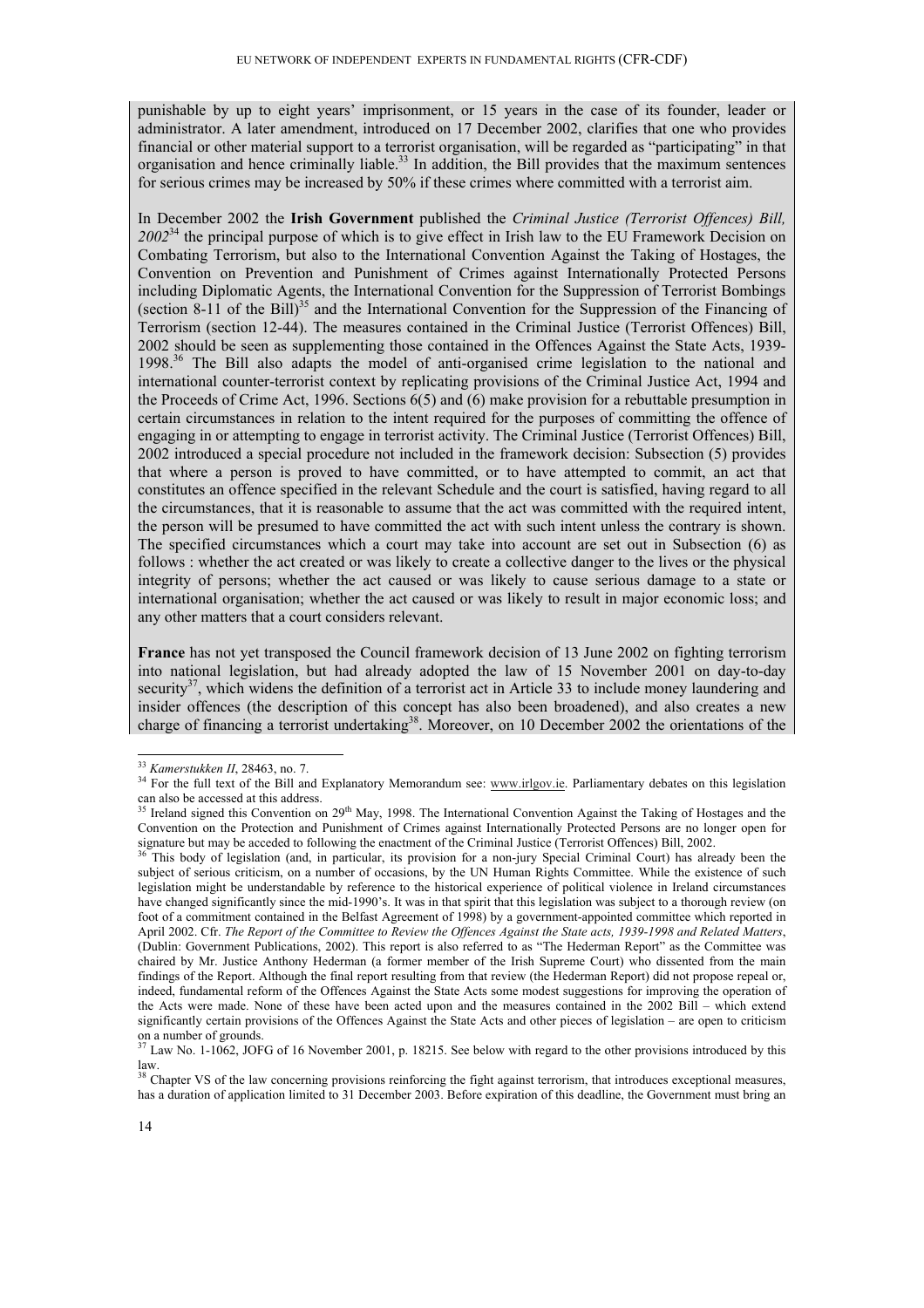preliminary draft law on fighting organised crime were laid down. This wording intends to place a large number of offences into the category of "organised crime", an extensive concept which can involve as few as two or three people, an example of the risk of confusing two types of delinquency that has led to an extension of the principles needed to fight terrorism to crimes for which a waiver of common law is not necessary.

In **Germany**, the initial draft Law on fighting terrorism *(Terrorismusbekämpfungsgesetz),* deliberated by an emergency process in the *Bundesrat<sup>39</sup>*, has been the object of a great deal of substantial criticism during a Public Hearing carried out by the Committee for Home Affairs of the Bundestag (notwithstanding the general conditions accelerating the discussion which the Opposition criticized)<sup>40</sup> and from the Federal Data Protection Commissioner)<sup>41</sup>; the law which came into force on 1 January  $2002$  has been considerably amended<sup>42</sup>. In criminal law, up to now the criminal offence rule "Formation of Terrorist Associations" existed in section 129a Strafgesetzbuch [Penal Code]. Now it is complemented with the criminal offence rule "Criminal and Terrorist Associations in Foreign Countries" in section 129b Penal Code.<sup>43</sup>

In Italy, the new Article 270b of the Criminal Code<sup>44</sup>, which now concerns "associations active in terrorism, even international, or the subversion of the democratic order" criminalises the promotion, formation, organisation, management or financing of such associations, providing for heavy prison sentences of from 5 to 10 years. The new article 270c of the Criminal Code provides for a heavy prison sentence of up to four years to those who give assistance to members of an association, without directly or indirectly belonging to it. These amendments to the Criminal Code preceded framework decision of 13 June 2002 but they do not represent the transposition into Italian legislation.

The legislative response of the **United Kingdom** to the perceived threat to it from international terrorism is to be found in its adoption of the *Anti-terrorism, Crime and Security Act 2001*. This wideranging law builds on existing legislation but the provisions in it were said to be intended to deal specifically with the situation that arose in the light of the attacks in the United States on 11 September 2001. This Act was adopted pursuant to a regular parliamentary procedure but with the relatively short period. Although the Act is permanent, provision has been made for it to be reviewed in its entirety within two years of its enactment and an adverse report on any particular provision would lead to it ceasing to have effect (s  $122)^{45}$ . The definition of terrorism has been the object of a great deal of

evaluation report on the application of all of the measures before the Parliament. Article 33 on criminal sanctions for acts of terrorism is included in the law No. 2002-1138 of 9 September 2002 on the orientation and programming of Justice, however, so continuity is ensured.

<sup>&</sup>lt;sup>39</sup> According to the possibility provided by Article 76  $\S$  2 of the Basic Law, Grundgesetz, that results in reducing the debates from six weeks to three weeks.

<sup>&</sup>lt;sup>40</sup> The opposition criticized that a regular discussion was impossible because of the short-termed presentation of multiple amendments by the coalition; see Bericht des Innenausschusses [Report of the Committee on Home Affairs], Bundestags-Drucksache 14/7864, p.8.

<sup>&</sup>lt;sup>41</sup> A summary critical assessment of the Act for the Fight Against Terrorism can be found in B. Hirsch, "Terror und Antiterror – Zur Beratung des Terrorismusbekämpfungsgesetzes im Deutschen Bundestag am 14. Dezember 2001", in: T. Müller-Heidelberg u.a. (ed.), *Grundrechte-Report 2002 - Zur Lage der Bürger- und Menschenrechte in Deutschland*, p. 15- 26. – See also documentation of the Deutsches Institut für Menschenrechte, Berlin, "Menschenrechtliche Erfordernisse bei

der Bekämpfung des Terrorismus", 2002. ["Human Rights requirements in fighting against terrorism"] [1010] Gesetz zur Bekämpfung des internationalen Terrorismus [Act for the Fight Against International Terrorism] from 9 January 2002 (BGBL 2002 I p.361) <BGBL = Bundesgesetzblatt, *Federal Law Gazette*. It contains modifications of 17 acts and 6 statutory instruments.

<sup>43</sup> Vierunddreißigstes Strafrechtsänderungsgesetz [Thirty-forth Modification of the Penal Code] – section 129b StGB of 22 August 2002 (BGBl. 2002 I p. 3390).

<sup>&</sup>lt;sup>44</sup> Introduced by the Decree-law of 18 October 2001 n° 374 (converted with amendments into the law of 15 December 2001 n° 438) : *Dispositzioni urgenti per contrastare il terrorismo internazionale* 45 Only the extended power of arrest and detention of suspected international terrorists was not adopted on an indefinite basis,

being made operative in the first instance for a fifteen-month period but with provision for its renewal by Parliament for up to a year at a time until 10 November 2006 (s 29). There is also provision for the operation of this power to be reviewed before the end of each period for which it is in force (s 28).The power has been the subject of a derogation made under Article 15 of the European Convention on Human Rights (see below, Point IV of the Comment).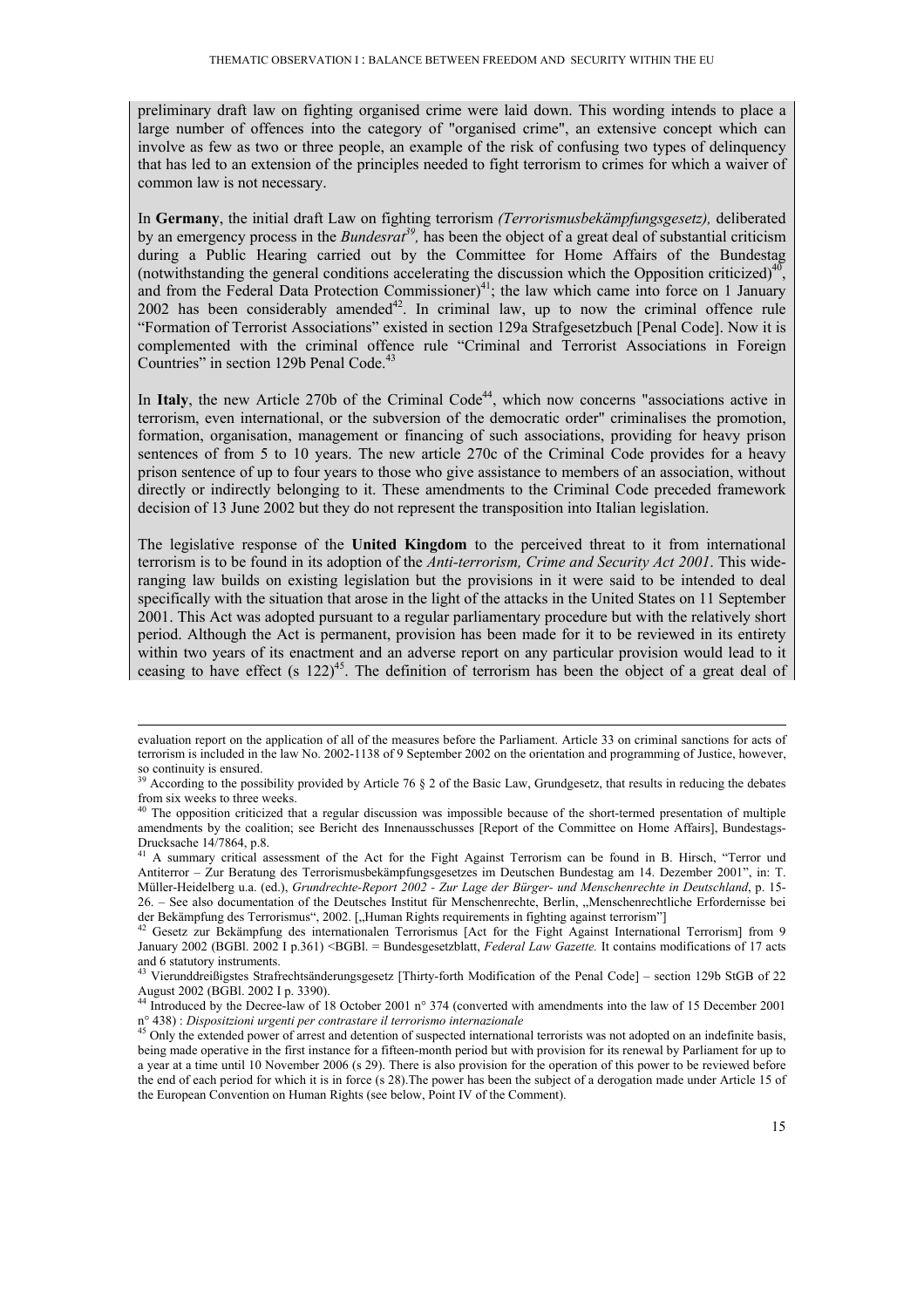criticism by the Joint Committee on Human Rights, which was concerned about the potential for arbitrariness of this definition<sup>46</sup>.

A review of the measures adopted by the Member States for the transposition of the Council framework decision of 13 June 2002 on combating terrorism shows that the States' transposition measures have not solved the problem of the imprecise definition in this instrument – for the most part, the definition of terrorism given in the framework decision is simply reproduced in national criminal law. Still, it is important to recall, that the Member States remain bound by the principle of lawfulness of offenses and sentences set down in Article 7 of the European Convention of Human Rights when they implement an instrument of the European Union<sup>47</sup>. According to the European Court of Human Rights, this provision means that an individual should be able to know from the wording of the pertinent clause, with the help of the courts for its interpretation where need be, for what acts and omissions he/she can be held liable<sup>48</sup>. In addition, since qualifying an offence as "terrorist" justifies the use of special methods of inquiry (point IV of the Comment below) that entail major interference in private life, the distinction between "terrorist" offences and other offences must be sufficiently precise to meet the condition of lawfulness to which the legitimacy of this interference is subject. This is not the case when the distinction between two offences is described exclusively by the gravity of their consequences and the objective of the perpetrator.

## **II. Mutual recognition of criminal justice rulings by Member States**

The framework decision on the European arrest warrant and surrender procedures between Member States of 13 June  $2002^{49}$  provides that the offence of belonging to a criminal organisation and of terrorism shall result in extradition on the basis of the European arrest warrant, *without control of double criminal liability*, if they are punished in the Member State which issued the arrest warrant, by imprisonment or detention of at least three years, as defined by the Member State which issued the arrest warrant (article 2, par. 2).

Mutual recognition of criminal sentences, of which the framework decision on the European arrest warrant is the first manifestation, is based on the idea of mutual confidence of States which are required to comply with the same standards of fundamental rights. The preamble provides two safeguards. The refusal to extradite a person can be justified "…when there are objective reasons to believe that the arrest warrant in question was issued for the purpose of prosecuting or punishing a person on the grounds of his or her sex, race, religion, ethnic origin, nationality, language, political opinions or sexual orientation<sup>50</sup>". Next, given that "...the mechanism of the European arrest warrant is based on a high level of confidence between Member States", implementation can be suspended in the event of serious and persistent breach by one of the Member States of the principles set out in Article 6(1) of the Treaty on European Union, according to the procedure stipulated in Article 7 of the Treaty<sup>51</sup>.

These precautions are nevertheless still less than would have been desirable from the viewpoint of compliance with fundamental rights. The details that have been mentioned do not appear in the operative part of the wording, but only in the recitals, which underlines their precariousness. Admittedly article 1 § 3 of the framework decision provides that "…this framework decision shall not

<sup>&</sup>lt;sup>46</sup> Also see the Human Rights Commissioner of the Council of Europe, opinion 1/2002 and 26 August 2002 -- the exemption to Article 5 § 1 ECHR, adopted by the United Kingdom in 2001, Dov. Comm DH (2002) (noting that the broad definition of terrorist organizations enables the British law to apply to individuals who may have no relation with the emergency situation that is that the origin of the legislation and in virtue of which the rights of this individual guaranteed by the Convention may be jeopardized.<br><sup>47</sup> ECHR, judgment Cantoni vs. France of 15 November 1996, ECR 1996-V, p.1627, § 30.

<sup>&</sup>lt;sup>48</sup> ECHR, judgment Kokkinakis vs. Greece of 25 May 1993, Series A 260-A, § 52, ECHR, judgment S.W. vs. the United Kingdom of 22 November 1995, Series A n° 335-B, § 35; ECHR judgments Streletz, Kessler and Krenz vs. Germany and K-H W vs. Germany of 22 March 2001, respectively § 50 and § 45.

<sup>49</sup> Framework decision of the Council of 13 June 2002 on the European arrest warrant and procedures for surrender between Member States, OJ L 190 of 18.7.2002 page 1. This instrument must be transposed by 31 December 2003. <sup>50</sup> Recital 12, par. 1.

<sup>51</sup> Recital 10.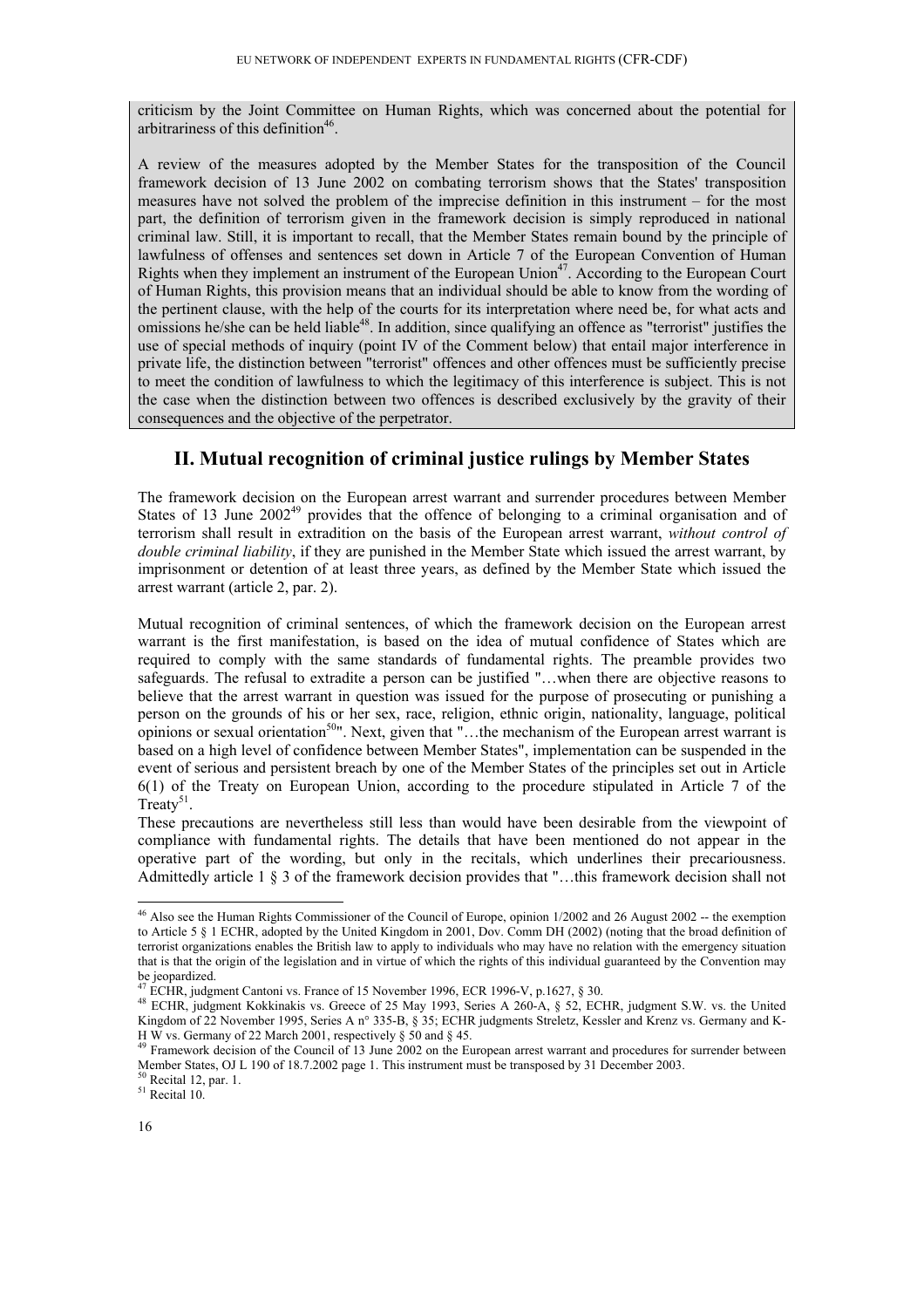have the effect of modifying the obligation to respect fundamental rights and fundamental legal principles enshrined in Article 6 of the Treaty on European Union". A more explicit affirmation would, however have been desirable, stipulating that the absence of guarantees of compliance with rights in the State issuing the arrest warrant could for instance be a legitimate reason for refusal to surrender. The affirmation of the principle that appears in Article 1 § 3 of the framework decision at this time is not likely to compensate for its weakness, when it is restricted to the affirmation in the preamble that the Council must "determine" a serious and persistent breach in fundamental rights which shall bind the State in question pending action by the Council. Nevertheless, whilst the implementation of a European arrest warrant takes place on individual basis, the determination set down in the context of Article 7 to the Treaty of European Union is made on the general basis of compliance by Member State with the principle of Article 6 of the Treaty on European Union, and should only be used in exceptional cases of "serious and persistent breach" of these principles by a State. It should nevertheless be remembered that the obligations imposed on the Member States of the Union, particularly by the European Convention of Human Rights, are not limited to prohibiting the surrender of a person to the authorities of a State which is guilty of a breach of this magnitude as determined by the Council.

The body of the text of the framework decision of 13 June 2002 on the European arrest warrant and procedures for extradition between the Member States mentions a certain number of exceptions. The framework decision lays down provisions barring the issue of a European arrest warrant from resulting in a breach of the principle *non bis in idem52*. It also provides that the surrendering State shall not be obliged to execute the arrest warrant if, under its own national law, the person who is the subject of the European arrest warrant may not, owing to his age, be held criminally responsible for the acts on which the arrest warrant is based<sup>53</sup>. It also provides that the receiving State can be required to provide certain guarantees to the surrendering State, particularly in certain cases of a decision rendered in absentia<sup>54</sup> or when the laws of the State which issued the arrest warrant provide that the offence on the basis of which the European arrest warrant has been issued is punishable by custodial life sentence or life imprisonment<sup>55</sup>.

The framework decision is also specifically concerned with the protection of certain rights which could be brought into question by surrender procedures; amnesty is taken into consideration, as well as age<sup>56</sup> and the statute of limitation<sup>57</sup>; the rights of the person against whom the arrest warrant has been issued are expressly governed by Article 11 under conditions in compliance with the European Convention of Human Rights in the matter of the rights of persons in detention<sup>58</sup>, and their right to information<sup>59</sup> and translation, as well as to assistance of counsel and of an interpreter<sup>60</sup>. As already noted, the implementation of extradition can be temporarily postponed for humanitarian reasons.<sup>6</sup>

All these numerous guarantees demonstrate that the authors of the framework decision concerning European arrest warrants and surrender procedures between Member States are concerned that this

 $61$  Article 26  $\tilde{\S}$  4.

<sup>-</sup> $52$  Article 3, 2).

 $53$  Article 3, 3)

 $54$  Article 5, 1)

<sup>&</sup>lt;sup>55</sup> The European Court of Human Rights does not exclude that the condemnation of a person to an incompressible life sentence can raise questions from the standpoint of Article 3 of the Convention: ECHR, judgment *Weeks vs. United Kingdom* of 2 March 1987, Series A No. 114 and court decisions (3rd section) of 29 May 2001 in the case *Sawoniuk vs. United Kingdom* (pl. 63716/00) and of 16 October 2001 in the case *Einhorn vs. France* (pl. 7155/01). Also see Council of Europe, and General Report on the treatment of detainees in long-term detention, Subcommittee No. XXV of the European Committee for criminal problems, Council of Europe Publications, 1997, and Resolution (76) 2 on the treatment of detainees in long-term detention adopted by the Committee Ministers of the Council of Europe after this study. 56 Article 3 § 3.

 $57$  Article 4  $\frac{8}{9}$  4.

<sup>58</sup> ECHR, judgment *Brogan and others vs. United Kingdom* of 29 November 1988, Series A n°145-B, §62. See also ECHR, judgment *Brannigan and Mc Bride vs. United Kindom* of 26 May 1993, Series A n°258-B §58. ECHR, judgment *Aksoy vs. Turkey* of 12 December 1996 ECR.1996-VI §66; ECHR judgment *Sakik and others vs. Turkey* of 26 November 1997. ECR.1997-VII, § 44

<sup>59</sup> ECHR *Fox, Campbell and Hartley vs. United Kingdom* of 30 August 1990, Series A n°182, §§ 32 and 34. 60 Article 11 § 2.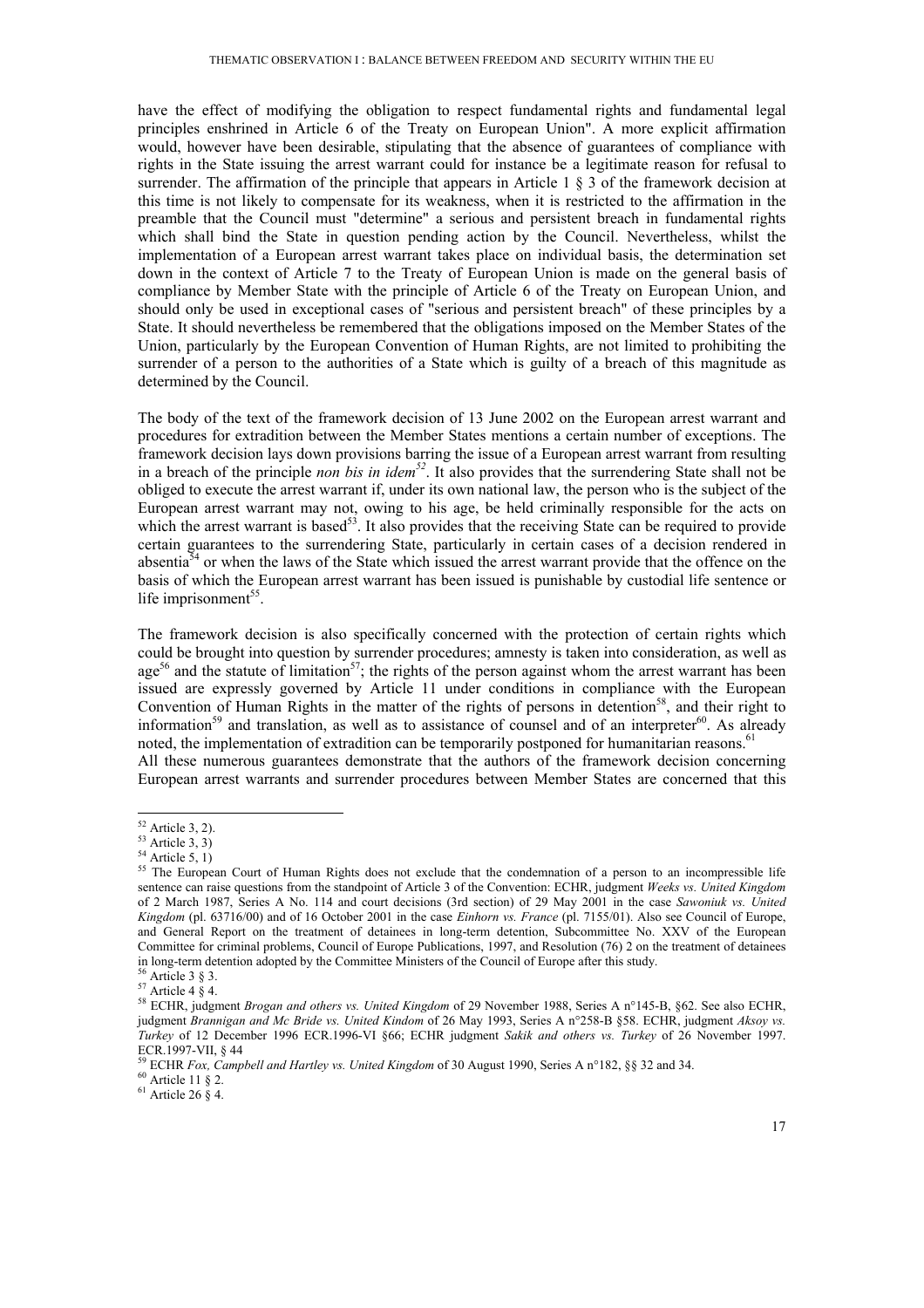type of judicial cooperation should not breach the fundamental rights of the person concerned. Nevertheless, these guarantees protect these rights only partially. The priority of the international obligations of the Member States, which result from the treaties on fundamental rights of which they are signatories, over the obligations of mutual assistance imposed by the framework decision, should have been explicitly stated to avoid any ambiguity on the point. Since the wording of the framework decision does not as such provide this guarantee, it is important for Member States take this into account when transposing the decision into their legislations.

In fact, the exceptions which the framework decision provides to the obligation to surrender, do not cover all situations where, by surrendering a person for the execution of a judgment or for prosecution, the surrendering State may render itself internationally responsible in the context of the Human Rights, as described below: according to well-established legal precedent (since 1989) of the European Court of Human Rights; the surrender of a foreigner by a Member State may raise problems with regard to Article 3, and therefore render the State in question responsible under the Convention, when there are serious reasons and evidence to show that the person in question genuinely risks treatment contrary to Article 3 if he/she is surrendered to the country of destination. In such a case, the provision implies the obligation of not surrendering the person in question to that country.<sup>62</sup> Recital 13 of the Preamble of the framework decision of 13 June 2002 restates this aim, but the provision of the framework decision is not equally explicit (except for delaying the surrender of the person for compelling humanitarian reasons: Article 23 § 4). In addition, the prohibition of subjecting the person concerned to the risk of capital punishment, torture, inhuman or degrading sentences or treatment, does not cover all the prohibitions by the European Convention of Human Rights in the case of deportation. In particular, a prohibition of deportation is also required when the person to be deported is at risks of " $\ldots$  a flagrant denial of justice" in the State to which he/she is to be deported<sup>63</sup>.

In the current state of the law of the European Union, a Member State's refusal to implement the obligation of cooperation that is normally required under the framework decision on the European arrest warrant of 13 June 2002 can be justified by its concern for complying with the obligation to respect fundamental rights. But in uncertain situations, where the risk of violation is not clearly established, a State will hesitate to refuse to surrender someone to the Member State issuing the warrant. The weakness of the mechanisms for requiring a State to meet this obligation, and the political nature of some of these mechanisms due to the limits of the jurisdiction of the Court of Justice of the Communities European under the procedure for references a for preliminary ruling<sup>64</sup>. does not does not provide a solution this difficult – on the contrary it is an additional handicap: only under exceptional circumstances does the Court of Justice of European Communities exercise control on the lawfulness of this refusal. So in most situations, on the contrary, there is a risk of seeing political treatment, within the Council, of what in fact are legal questions dealing with protection due to fundamental rights in the legal order of the European Union and the obligation of the Member States to the respect international treaties on human rights to which they are a party even in the execution of their obligations within the European Union.

<sup>62</sup> See ECHR *Soering vs. United Kingdom* of 7 July 1989, Series A n° 161, p. 35, §§ 90-91, *Cruz Varas et autres vs. Sweden* of 20 March 1991 Series A n° 201, p. 28, §§ 69-70; *Chahal vs. United Kingdom* of 15 November 1996, *Record* 1996-VS, N° 22, p. 1853-1855, §§ 73-74, 79 and 8062*; Ahmed vs. Austria* of 17 December 1996, *Record* 1996-VI, N° 26, p. 2206, § 39; *H.L.R. vs. France* of 29 April 1997, *Record* 1997-III, N° 36, p. 757, §§ 33-34 et *D. vs. United Kingdom* of 2 May 1997,

<sup>&</sup>lt;sup>63</sup> See ECHR judgment *Drozd and Janousek vs. France and Spain* of 26 June 1992, Series A n°240, § 110; ECHR (3<sup>re</sup> sect.), *S. Einhorn vs. France* (pl. n° 71555/01), of 16 October 2001, §§ 32-33).

<sup>&</sup>lt;sup>64</sup> Article 35 § 7 of the TEU provides that each Member States can introduce an action for failure to meet obligations against another Member State, when it has not been possible to settle the dispute between them in the Council within six months following the introduction of the matter by one of the Members. Action for failure to meet obligations lodged by a State can concern the interpretation or application of any act adopted on the basis of Article 34 § 2 TEU. The European Commission does not have competence to introduce an action for failure to meet obligations against a Member State under the law of the European Union. Article 35 TEU also provides that the European Court of Justice can be given jurisdiction to make such a ruling, by means of a preliminary reference from the national courts of the Member States, under conditions set by each Member State for its own courts. (Also see the Declaration on Article K7 of the Treaty of European Union, annexed thereto).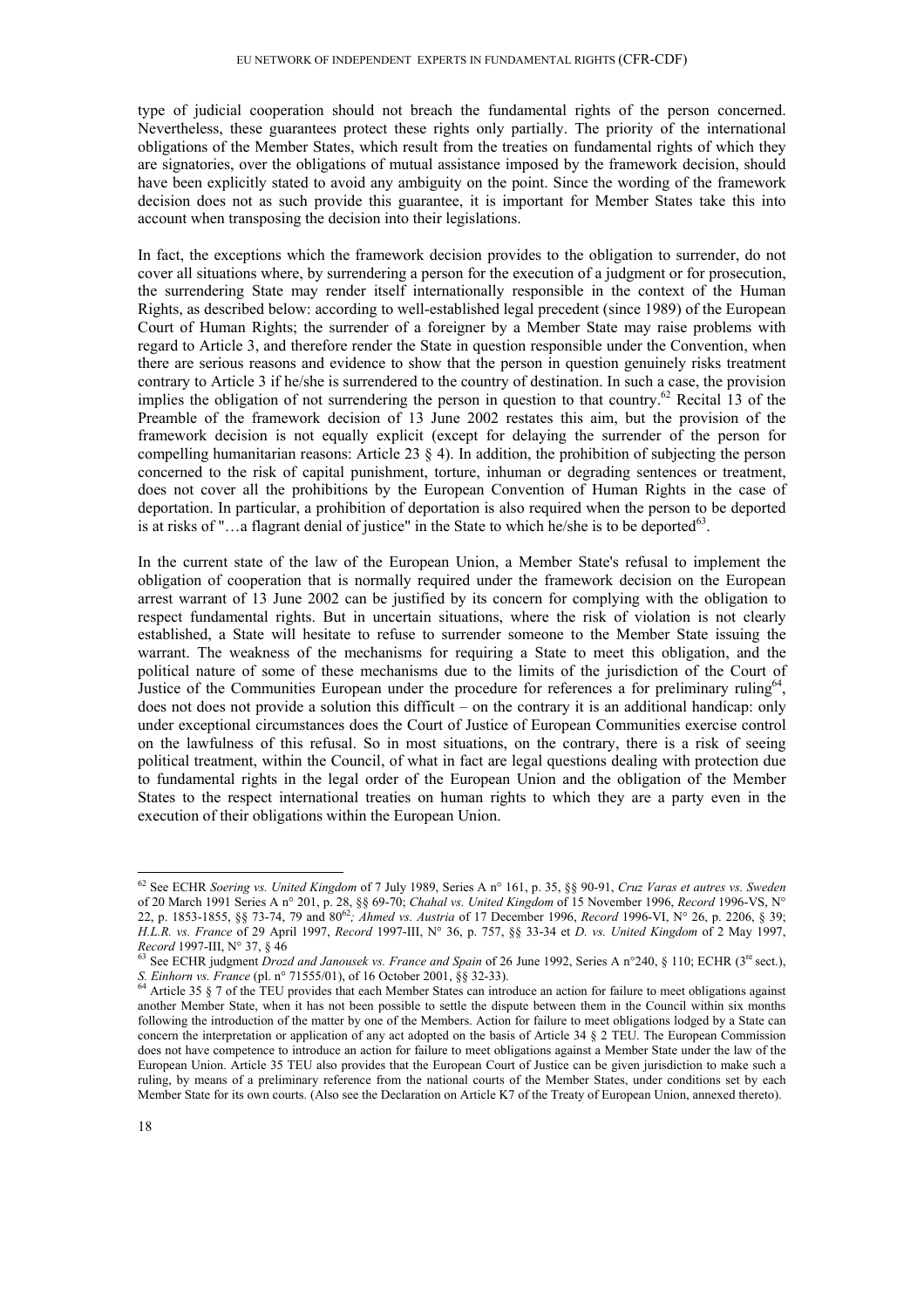## **III. Cooperation with the United States**

The demands of the fight against terrorism have led to an intensification of cooperation with non-Member States and in particular, the United States, in order to respond to the trans-national nature of the terrorist threat. A strengthening of this cooperation can endanger the protection of fundamental rights when the standards, which prevail in these States, are at a lower level than those which prevail in the European Union. Judicial cooperation with the United States, and a request for communication of personal data represent a good illustration of this. Point III of the Comment deals exclusively with judicial cooperation, the question of exchange of private data being considered in Point IV.

The difficulties which arise on the subject of concluding a judicial cooperation agreement with the United States, particularly from the point of view of compliance with fundamental rights, are summarised by the European Parliament in its resolution on judicial cooperation between the European Union and the United States of America in the field of the anti-terrorist fight adopted at the end of 2001<sup>65</sup>. The limits of the actions of the Union are defined on the basis of the fundamental principles given in Article 6 of the Treaty on European Union and on the United Nations Convention on torture, the Geneva Convention on the status of refugees of 28 July 1951, the European Convention of Human Rights and its protocol No. 6 abolishing capital punishment, and rules concerning the protection of data<sup>66</sup>. This mandatory restriction of the actions of the Union explains the problems of negotiating a formal agreement on judicial cooperation in criminal matters and extradition on the basis of Article 24 and 38 of the Treaty, in reply to the request made by the United States. The negotiation mandate, which the European Union entrusted to the presidency has therefore marked the limits of this exercise and in particular, it will be subject to a further provision of guarantees on the nonimplementation of capital punishment and on the maintenance of existing constitutional guarantees on sentences of life imprisonment<sup>67</sup>.

The JHA Council of 19 December 2002 has made some progress<sup>68</sup>, particularly on the question of the extradition of nationals to the United States, which is a constitutional rule in several Member States. Nevertheless, the subject is particularly complex from both the political and the technical points of view. Politically, it is not certain that unanimity of the States of the Union is as firm as it may appear on cooperation on criminal cases under conditions which are contrary to fundamental rights. The fact that there is a bilateral judicial relationship between the U.S.A and certain Member States, means that the United States could be granted their requests through this relationship under conditions equivalent to those that would result from an agreement with the European Union. The limits set by the aforementioned resolution could then be circumvented to the detriment of individual rights.

>From the technical point of view, obstacles are still numerous. They could lead to an exploration of new solutions, such as, for example, temporary extradition. However, each of the States in question would have to overcome the obstacle of judicial cooperation in criminal cases between the European Union and United States, due to the continued existence of capital punishment in the latter country, with the result that European States which cooperate with United States, risk being held internationally responsible if a death penalty resulted.

Two prominent episodes in 2002 bear witness to this difficulty, which has already arisen in the context of bilateral judicial cooperation on criminal cases between the United States and certain Member States of the Union. The first episode originated in the refusal by France to cooperate with the United

<sup>65</sup> OJ C 177 E/288

<sup>&</sup>lt;sup>66</sup> Convention for the protection of the individual with regard to automatic processing of personal data included in the Council of Europe on 28 January 1981; Directive 95/46/EC of the European Parliament and other, Council of 24 October 1995 on the protection of individuals with regard to the processing of personal data and on the free movement of such data. OJ L 281, 23/11/1995 p. 31: Directive 97/66/E.C. of 15 December 1997 (O.J. L24 of 30.01.1998, p. 1) now rescinded and replaced by Directive 2002/58/E.C. of the European Parliament and of the Council of 12 July 2002 concerning the processing of personal data and the protection of privacy in the electronic communications sector (Directive on privacy and electronic communications), (OJ L 201 of 31.7.2002, p. 37).

 $\frac{67}{67}$  Conclusions of the JHA Council of 25 and 26 April 2002, doc. 7991/02 (press 104) p. 13.

 $68$  Conclusions of the JHA Council, doc. 15691/02 (Press 404), p. 8.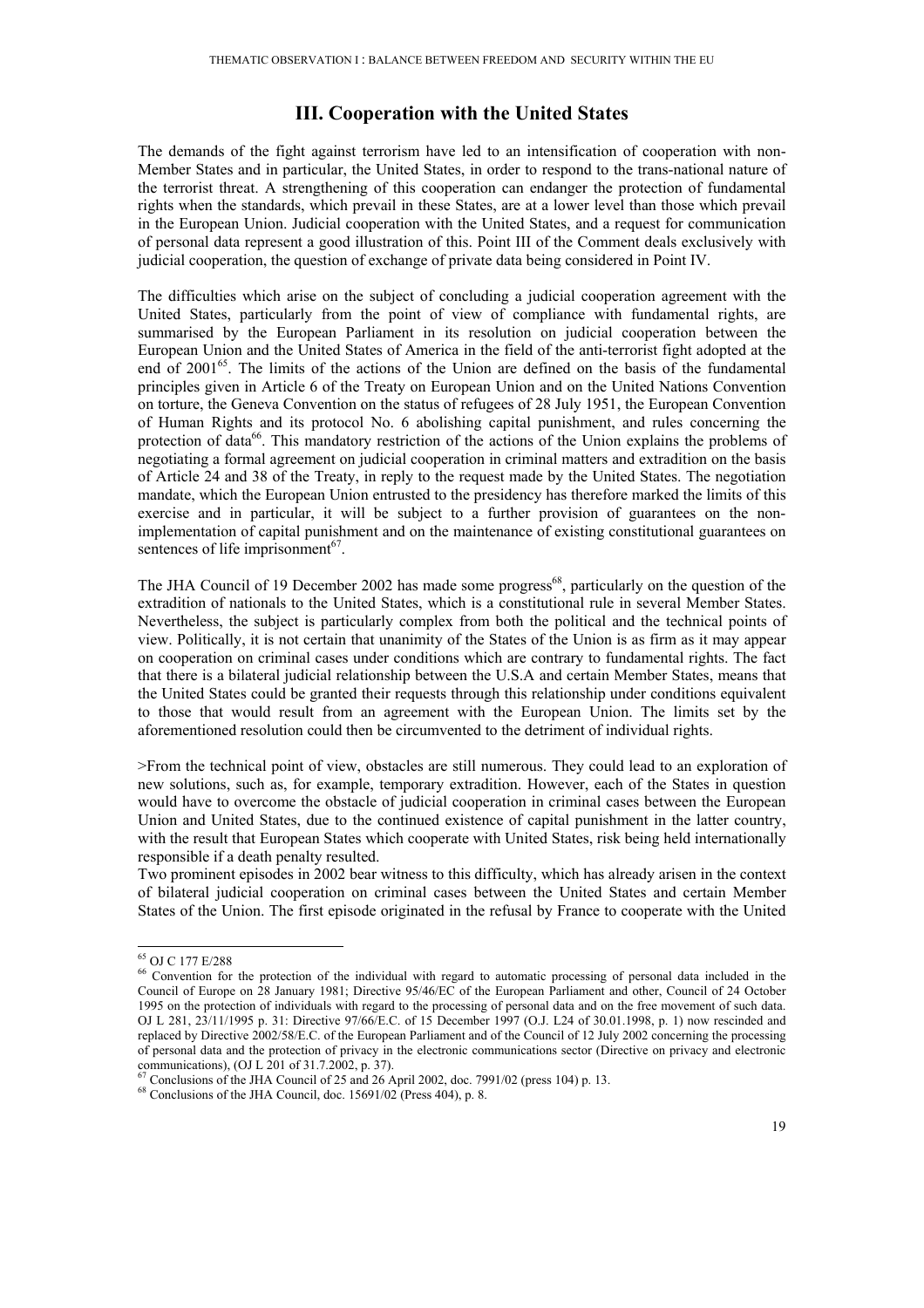States in the case of Zacaruas Moussaoui, a French citizen who might have been sentenced to death for alleged participation in the events of 11 September 2001 until the American judicial authorities made a commitment by means of a letter dated 25 November 2002 to the effect that documents and information provided by France would not be taken into account in pronouncing the death sentence $69$ . The second episode is the adoption in Finland by the Parliamentary Constitutional Law Committee of an opinion on a government proposal for an Act on the processing of personal data by the police (HE 93/2002vp laiksi henkilötietojen käsittelystä poliisitoimessa ja eräiksi siihen liittyviksi laeiksi)<sup>70</sup>. In this Opinion, the Constitutional Law Committee noted that the general prerequisite of the transfer of personal data to outside the European Union (or the European Economic Area) is that the country in question guarantees an adequate level of data protection. The Committee referred to Article 25 of the Data Protection Directive (95/46/EC) and paragraph 1 of Section 10 of the Constitution of Finland. According to the latter provision, "more detailed provisions on the protection of personal data are laid down by an Act". In practice, these "more detailed provisions" are laid down by Personal Data Act (Act No 523/1999). The Committee noted that the transfer of personal data is only possible in accordance with the relevant provisions laid down by the Personal Data Act (see especially Chapter 5 of this Act). In particular, the Committee referred to paragraph 4 of Section 9 of the Constitution, providing that "[a] foreigner shall not be deported, extradited or returned to another country, if in consequence he or she is in danger of a death sentence, torture or other treatment violating human dignity." According to the Committee, the interpretive effect of this provision entailed that personal data shall not be transferred if it is processed for the purpose of sentencing a death sentence or executing it.

It is important to keep in mind that the Member States of the European Union, which are party to the European Convention of Human Rights, are bound to comply with that instrument, including in the context of interState Cooperation that they choose to enact with nonmember States. The States party to the European Convention of Human Rights cannot of course impose the rules of that convention on nonmember States or territories. But consistent case law of the European Court of Human Rights considers that the contracting States of the Convention must refrain from assisting States with which they reinforce their judicial cooperation, if it appears that this could cause an individual to run the risk of infringement of his/her fundamental rights, including the case of flagrant denial of Justice<sup>71</sup>.

## **IV. Extension of the powers of investigation, surveillance and prosecution**

In 2002, the European Union and its Member States made several initiatives to facilitate the tracing and prosecution of suspected authors of terrorist acts, or the improvement of coordination between those involved in fighting terrorism, both the police and magistrates. These initiatives are extremely varied, although they involve restrictions on the fundamental rights of individuals for the sake of the needs of security. These rights are, in particular, the right to respect of private life, the rights of the defence in the context of a criminal procedure, and the right to freedom and security.

These developments are looked at under five headings. The Comment reviews, in turn, the establishment of profiles of the suspected authors of terrorist acts (IV.1), transmission of private data from the European Union to the United States (IV.2), surveillance of electronic communications within the European Union (IV.3) and the extension of the powers of law enforcement services (IV.4). A special paragraph is devoted to the exemption that the United Kingdom has notified, in virtue of Article 15 of the European Convention of Human Rights, concerning the detention of foreigners suspected of having relations with terrorist organizations, without possibility of trial or extradition (IV.5). The diversity of these themes should not cloud the consistency of the current evolution.

 $69$  See notably the Internet site of the League of Human Rights, for criticism of the attitude of the French authorities in this affair: www.ldh-france.assoc.fr.

<sup>&</sup>lt;sup>70</sup> This bill will repeal the current Act on the Personal Data Files of the Police (Act No 509 of 1995).

<sup>71</sup> ECHR (2nd section) judgment of *Pelligrini vs. Italy* (pl. N° 30882/96) of 20 July 2001,§ 40.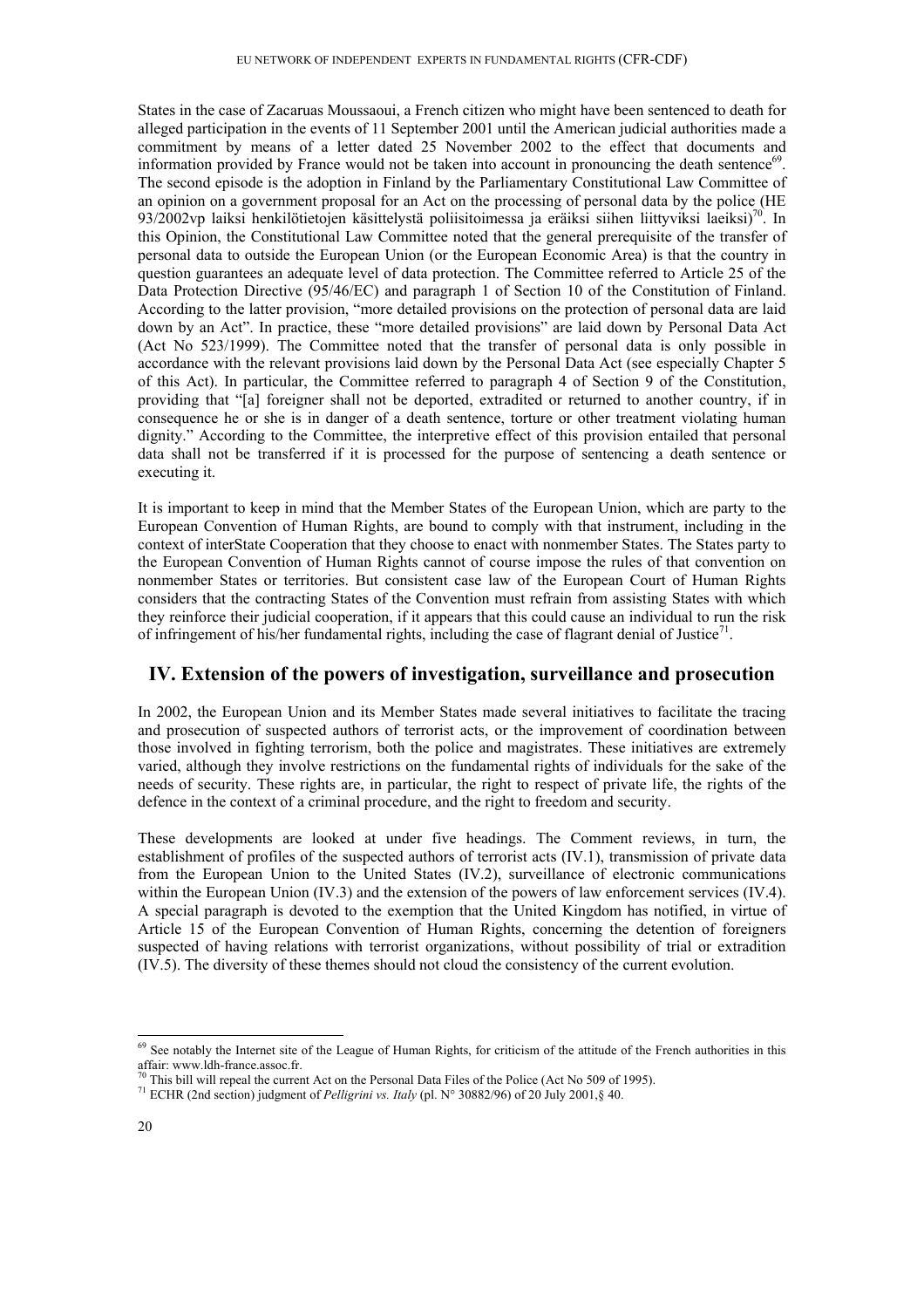# IV.1. Establishment of profiles of suspected authors of terrorist acts

The session of the JHA Council on 28 and 29 November  $2002^{72}$  issued a recommendation on developing "terrorist profiles"73. This concerned the identification of terrorist targets and organizations and the collection of data in cooperation with Europol. Nevertheless, however pertinent and urgent the desire to improve the analysis of terrorist crime might be, the definition of these "profiles" opens the door to a serious threat to the freedom of the public which cannot be precluded by a mere promise of "compatibility" with fundamental rights<sup>74</sup>. The inclusion of elements of identification such as "nationality", "education" or "family situation" in these profiles no doubt requires much greater care, particularly since there is an explicit relationship between these profiles and the policy on immigration. At the present stage, the procedures for the development these terrorist profiles appear insufficient in terms of the accuracy and reliability of information, which is taken into account, notwithstanding its confidentiality, which cannot justify a total absence of control.

This risk was immediately obvious in the Spanish draft decision creating a standard form concerning violent and radical groups "linked to terrorism"<sup>75</sup>, an initiative which fortunately differentiates the respective rights to expression and demonstration guaranteed by national law and listed among the principles in Article 6 of the Treaty on European Union.

The development of terrorist profiles on the basis of characteristics such as nationality, age, education, birthplace, "psycho-sociological characteristics", or family situation – all elements which appear in the recommendation on developing terrorist profiles – in order to identify terrorists before the execution of terrorist acts and in cooperation with the immigration services and the police to prevent or reveal the presence of terrorists in the territory of Member States – presents a major risk of discrimination. The development of these profiles for operational purposes can only be accepted in the presence of a fair, statistically significant demonstration of the relations between these characteristics and the risk of terrorism, a demonstration that has not been made at this time.

## IV.2 Transmission of personal data from the European Union to the United **States**

### Personal data related to Airlines traffic

The American authorities insist on the transmission of personal data processed within the European Union to the United States. The question of knowing how this transmission could take place without adversely affecting the private life of the persons concerned, arose in 2000 in a very different context.

Following the attacks of 11 September 2001, the United States enacted several legislative measures (Aviation and Transportation Security Act 2001; Enhanced Border Security and Visa Entry Reform Act 2002) requiring airlines on pain of fines, to transmit certain personal data to the Commissioner of Customs and to the Immigration Naturalization Services. These services can also give other federal authorities access to the data. The data in question relate to passengers and members of the crew of flights crossing the United States, both entering and leaving.<sup>76</sup>

<sup>&</sup>lt;sup>72</sup> JHA Council of 28 and 28 November 2002, doc. 14817/02 (press 875), Annex II p. 21. Surprisingly, this recommendation does not appear in the summary of the conclusions.

 $5$  Doc.  $11/11858/02$ .

 $74$  Recital 7.

<sup>75</sup> Doc. 557112/02 of 13 February 2002.

<sup>&</sup>lt;sup>76</sup> More particularly, the Aviation Transportation Security act of 19 November 2001 can be pinpointed in that it requires all airlines operating intercontinental flights landing in the United States to provide information on passengers and crew by means of the APIS system, (Advanced Passenger Information System) which was designed to reduce waiting lines at American Customs. Therefore the (limited) data appearing on the passengers' passport and landing card are communicated to Customs before arrival. This information is required 15 minutes before takeoff. The Enhanced Border Security Act provides that "airlines flying to the USA must supply a list of personal information on passengers 15 minutes after the flight has taken off – PNR with personal details and accommodation addresses in USA and any other information categories the Attorney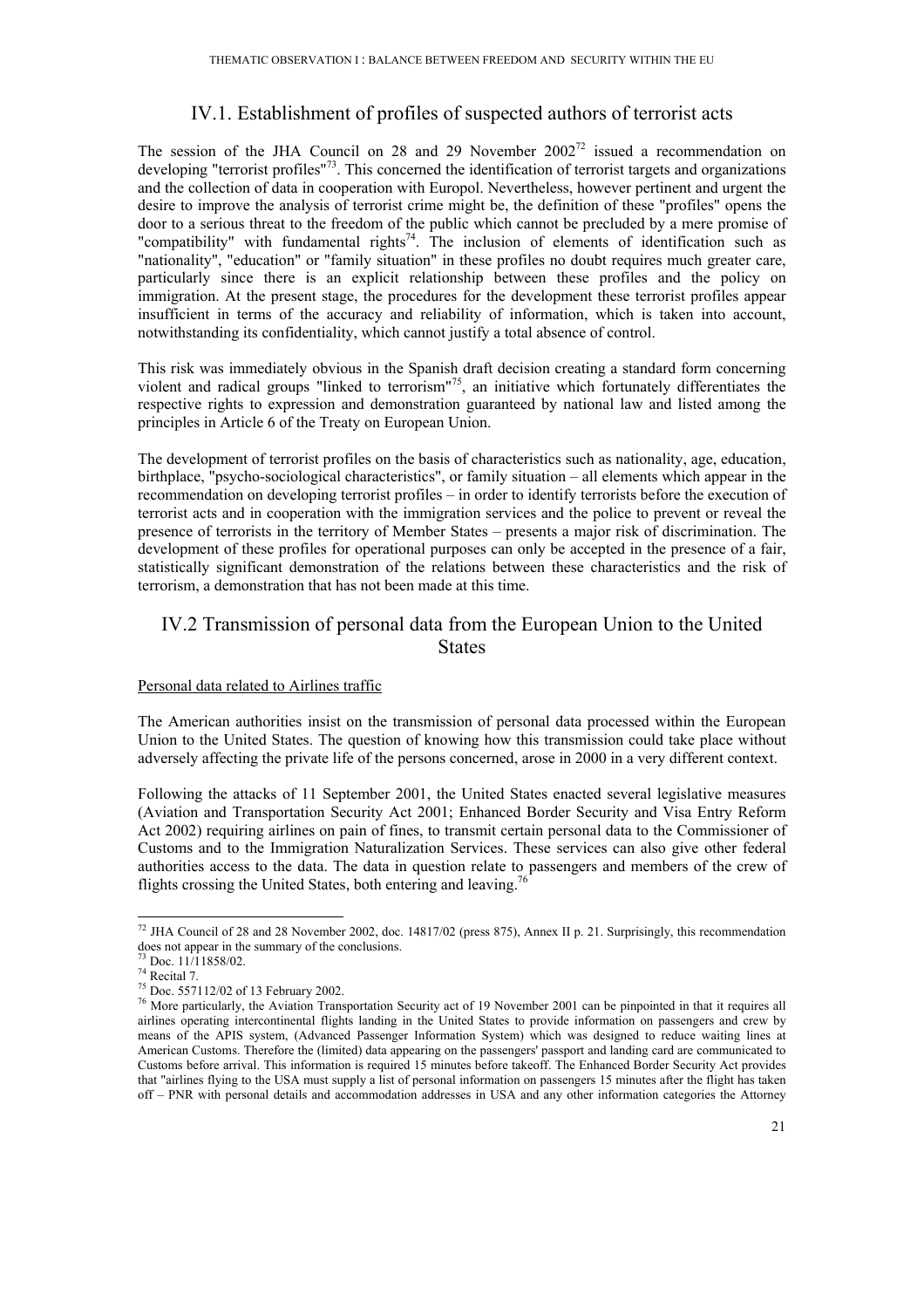On 24 October 2002, the "Article 29" Data Protection Working Party gave a particularly well documented opinion No. 6/2002 on the consistency of Directive 95/46/EC of 24 October 1995 with the obligation imposed on airlines by the United States authorities<sup>77</sup>. Its opinion begins with the observation that the personal data the transmission of which is being required (PNR) exceeds that which is strictly necessary for identifying persons since, in addition to the name, address, date of birth and flight particulars, they include information such as: the date of booking the ticket, name of the travel agent, financial data, information on previous flights made by the passenger, the passenger's philosophical convictions and his/her ethnic group, his place of work, etc.

The "Article 29" Working Party concluded that airlines required to give this information were facing a dilemma; they are required to act in compliance with Directive 95/46/EC, but, on the other hand, if they do not meet the requirements of the American authorities, they run the risk of fines and of being refused the right to land in United States. The Working Party felt that under these circumstances the processing of personal data involving gathering data from passengers and their transmission, could only be accepted if the Member States of the European Union adopted measures involving certain restrictions on the rights laid down in Directive 95/46/EC, using the option provided by Article 13 of this instrument. In addition, it felt that having APIS transmit the required data to the United States could only be acceptable under Directive 95/46/EC, subject to the condition of certain guarantees being given by the State receiving the data, which American law does not at present provide.

The "Article 29" Working Party concluded that "…though it was developed in the context of terrorist atrocities, the APIS system would lead to a routine and disproportionate disclosure of information by airlines which are subject to the requirements of Directive 95/46/CE". It therefore calls for the adoption of a common approach by Member States of the European Union, both on the adoption of measures restricting the personal rights recognized by Directive 95/46/EC as authorized by Article 13 of that Directive, and on negotiations with the United States of a certain number of guarantees in the processing and security of personal data transmitted to the relevant authorities of that country, so that the airlines shall not have contradictory obligations imposed on them.

On 17 and 18 February 2003, the European Commission finally concluded an agreement with the relevant United States authority (U.S. Customs) whereby any airline operating transatlantic flights is required to communicate the identities and personal data of passengers to American Customs before takeoff.78 On 12 March of the same year, the European Parliament nevertheless expressed its disappointment with the contents of the agreement and the procedure for its adoption; 414 votes to 44 were cast in favour of a draft resolution of the European Parliament Committee on Citizens' Freedoms and Rights, Justice and Home Affairs (LIBE)<sup>79</sup>. This resolution mentions criticisms of the agreement which had already been identified by the "Article 29" Working Party in the aforementioned Opinion.<sup>80</sup>

http://www.Europa.eu.int/comm/external\_relation/us/intro/pnr.htm; or http://www.europa.eu.int/comm/internal\_market/en/dataprot/adequacy/declaration\_pnr\_en.pdf.

http://www.statewatch.org/news/2003/mar/12epvote.htm<br><sup>80</sup> Of particularly concern is the uncertainty about the persons to whom the data are sent, the fact that certain data collected are not necessary (relevance criterion), an absence of indications on the time limit of storage, the absence of the right to

General of the USA decides to add in the future". The PNR (Passenger Name Record) is therefore added to the APIS. It includes the generic name given to the files created by the airlines for each journey and passenger booked. They are stored in the airlines reservation departure control databases. PNR allows all the different agents within the air industry (from the travel agent and computer reservation systems (CRS) to the carrier and handling agent at the airports) to recognise each passenger and have access to all relevant information related to his/her journey: departure and return flights, special services onboard required (food), medical information if needed, etc.).

 $\frac{77}{2}$  Opinion 6/2002 on transmission of Passenger Manifest Information and other data from Airlines to the United States, 24 October 2002, 11647/02/EN

 $78$  Joint statement between the European Commission and US Customs, agreed on 17-18 February 2003, supplemented by a statement by the US Customs of 4 March 2003 making undertaking of sensitive data. These documents are available at the following addresses:

<sup>&</sup>lt;sup>79</sup> European Parliament, Motion for a resolution on transfer of personal data by airlines to the US immigration service, draft of 6 March 2003 (B5-0000/2003) and text adopted on 11 March 2003 (B5-187/2003). For the position of the European Commission, see speech No. 03/125 by F. Bolkenstein, member of the European Commission in charge of internal market and taxation of 12 March 2002: Airlines passenger data transfers from the EU to date United States (Passenger Name Record). The reproduction of the oral proceedings during this European Parliament plenary meeting can be found at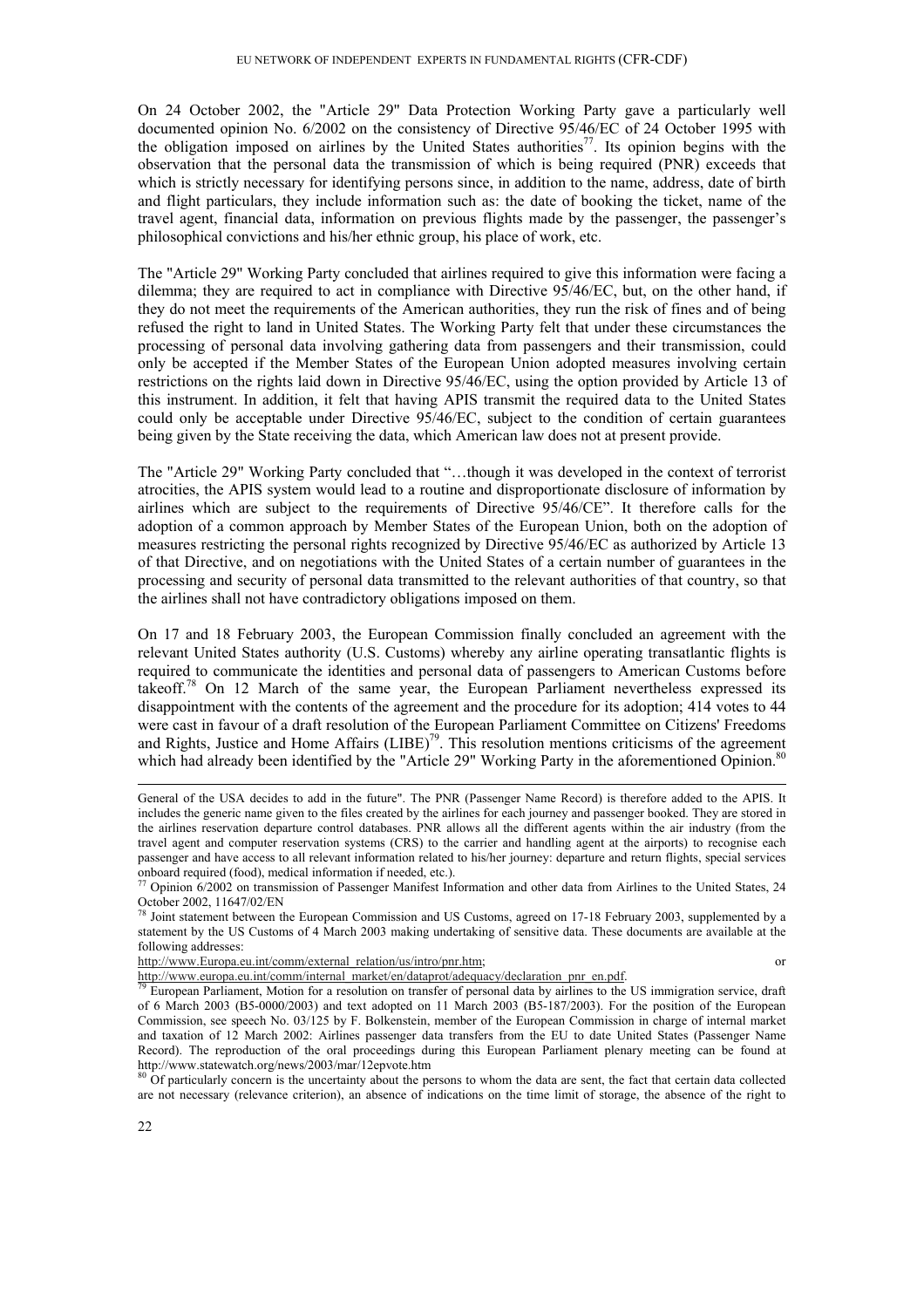It refers to the incompatibility of the agreement with Article 25 of Directive 95/46/EC, which provides that the transmission of personal data to a non-member State shall be subject to compliance with specific conditions, including an adequate level of protection in the country to which the data are sent, not provided in the United States<sup>81</sup>. In its letter of 3 March 2003 addressed to the President of the European Parliament LIBE Committee, the chairman of the "Article 29" Data Protection Working Party doubted that the national supervisory authorities would fail to make use of personal data supplied by airlines, which breached national data protection legislation and Article 25 of Directive 95/46/EC.

Under Article 25 of Directed 95/46/EC, the transfer of personal data to a third country for processing can only take place if the third country in question provides an adequate level of protection. There are doubts at this time about whether the protection offered by the United States is adequate. In any case, the decision of the European Commission adopted under Article 25  $\S$  6 of Directive 95/46/EC, according to which processing of personal data in the United States offers sufficient guarantees, can only be accepted within the limits imposed by Article 8 of the Charter of Fundamental Rights of European Union, by Article 8 of the European Convention of Human Rights and by the Council of Europe for Convention for the Protection of Individuals with regard to Automatic Processing of Personal Data. In the absence of full compliance with the principles of pertinence and proportionality, and a right to correction to the benefit of the individual whose personal data is transferred, there is a real risk of infringement of these various guarantees.

#### Data held by Europol

The question of transmission of personal data to the police also arose concerning data held by the European Police Office (Europol). On 27 March 2000, the European Council authorised the director of Europol to begin negotiations on agreements with non-Member States. It made this authorisation subject to compliance with a strict procedure, where this cooperation could result in the transmission of personal data $^{82}$ , in particular those based on the opinion of the Joint Supervisory Board $^{83}$ . A certain number of agreements providing for this type of data exchange were formalised without major problems (Interpol, Norway, Iceland ...).

Following the events of 11 September 2001, the question of concluding this type of agreement with the United States at the request of the US authorities, was at the centre of particularly delicate problems within the European Union, to a point that a partial agreement had to be the concluded first between Europol and the United States excluding transmission of private data from the agreement<sup>84</sup>. Article 18 of the Europol Convention<sup>85</sup> states that Europol is free to transmit personal data recorded by its services to non-Member States subject to several conditions, in particular the existence of an

correct the data. A complaint can be filed, but any modification is left to the discretion of the American Customs. Data on bookings by the passenger also appear to be available to the American Customs, since apparently the agreement authorises direct access of the Customs to the airlines reservations system. In this case, this transmission would go beyond American requirements, which only call for communication 15 minutes before and after takeoff. According to certain information, this communication is required at least one hour before the takeoff of the aircraft, which indicates that the American authorities reserve the right to refuse to let a given passenger board the plane<br><sup>81</sup> It should be noted that American legislation itself is being criticized, in particular by the Electronic Privacy Information

Center (EPIC). See data presentation by C. Laurant in the European Parliament public seminar of 25 March 2003: "Data protection since 11 September 2001: what strategy for Europe?".<br><sup>82</sup> Council Act of 12 March 1999 for the rules governing the transmission of personal data by Europol to third-party States

and third-party bodies making these rules (OJ C 88 of 30.3.1999, p. 1). It was amended on 13 June 2002 by Council decision (OJ C150 of 22.6.2002, p. 1).

 $83$  The Joint Supervisory Board monitors compliance with the rights of the person and the legality of the transmission of data issued by Europol (Article 24.2 and 7 of the Europol Convention). Persons feeling adversely affected can submit their case to the Board (Article 24.4 of the Europol Convention.

<sup>&</sup>lt;sup>84</sup> The partial agreement was concluded on 6 December 2001. The Europol Joint Supervisory Board (which was not properly consulted on the agreement in accordance with the Europol Convention) argued that there was no legal basis for such an agreement in the Convention, which only contained rules governing "full" cooperation agreements.<br><sup>85</sup> Council Act of 26 July 1995 drawing up the Convention based on Article K.3 of the Treaty on European Union on the

establishment of a European Police Office (Europol Convention) OJ C 316 , 27/11/1995, p. 1.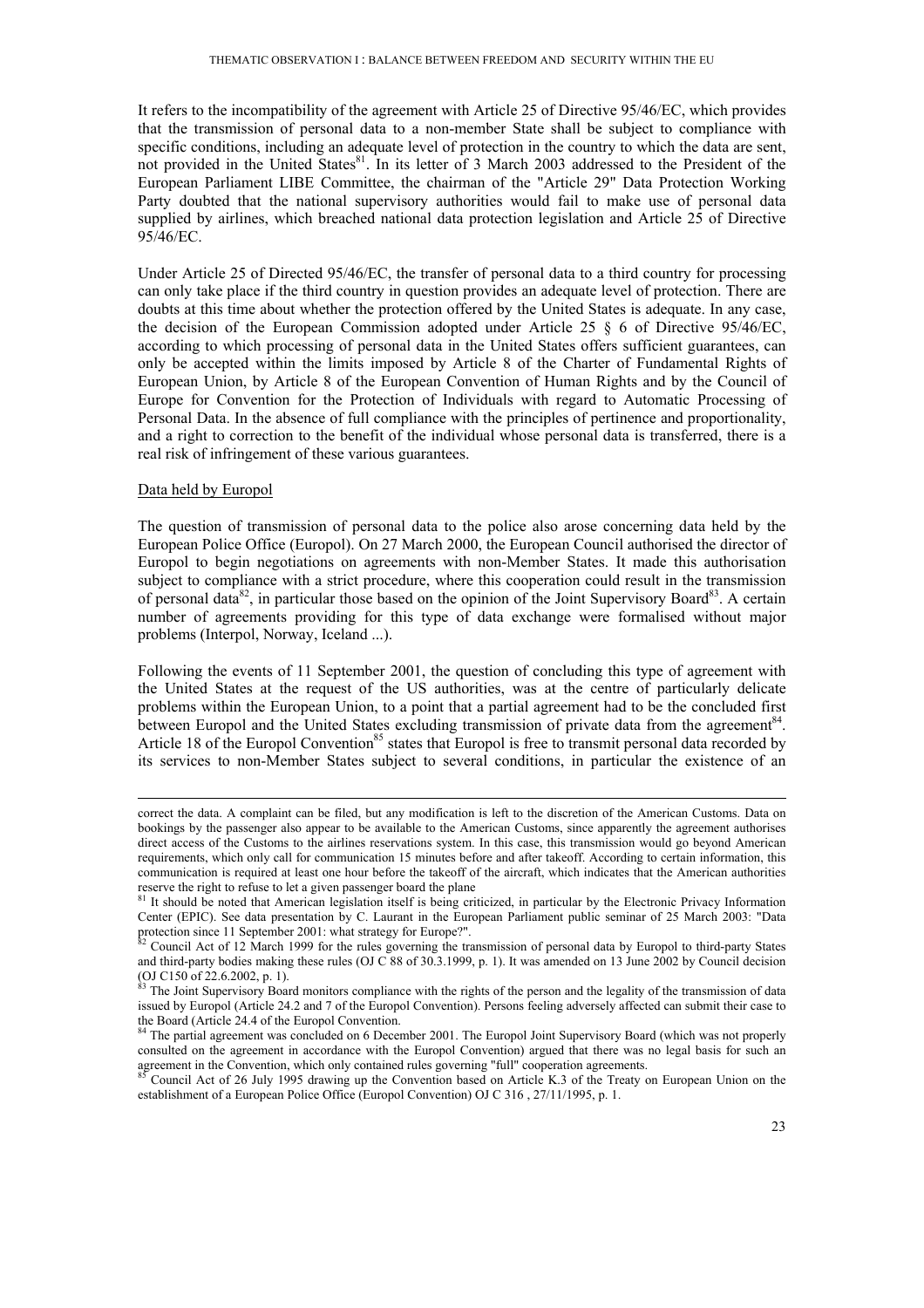adequate level of protection of private data within the receiving State. Here, it is legitimate to express doubt about the quality the guarantees which the United States can offer. The US have not ratified Convention 108 of the Council of Europe of 28 January 1981 for the protection of persons with reference to the automatic processing of private data<sup>86</sup>. The federal nature of the United States moreover renders uncertain the extent of the distribution of the information in question $87$ .

Other criticisms have however been made, which led to parliamentary reservations by a certain number of Member States (France, the Netherlands, United Kingdom)<sup>88</sup>. In essence, the criticism has been as follows: (i) the agreement lacks any provision specifically addressing data protection ; (ii) the agreement fails to guarantee the right of access to data by data subjects as set out in EU, international and national rules, and expressed in Article 8(2) of the EU Charter of Rights ; (iii) nor does it respect the international obligations applying to EU Member States and the EC rules on data protection which require there to be an independent authority, not merely one with the 'appropriate' degree of independence as in the proposed Treaty. This is expressly stated in Article 8(3) of the EU Charter of Rights ; (iv) the agreement flouts the international rules severely restricting processing of data in certain 'sensitive' categories, as set out in Article 6 of the agreement. There is thus a risk that Europol will either transmit its information or receive American information which violates the rules on processing of sensitive data ; (v) there is no power for the European Court of Justice to rule on the validity or interpretation of such treaties and there is no procedure for public review of the application of such treaties. Nor is the European Parliament consulted about the conclusion of such agreements and there is no requirement of national parliamentary ratification.

Despite these difficulties, the session of the JHA Council on 19 December 2002 finally approved the text of a draft agreement. The proposal guarantees protection of information of a racial, political and religious nature; this will only be provided in a strictly necessary context and the State having provided the information shall be in decisive control. Nevertheless, the request for special agreements with many American agencies put forward by certain Member States to cover the risk of uncontrolled distribution, was not granted by the United States<sup>89</sup>; only one agreement will be signed by the Director of Europol which will allow data to be provided at all levels, which seems questionable even if the Union has included a clause denying its responsibility<sup>90</sup>.

Article 18 of the Europol Convention adopted by Act of Council on 26 July 1995!<sup>91</sup> defines the conditions under which Europol can transmit personal data recorded by its services to third party States or bodies. But the conditions set by Article 18, including the conditions by which an adequate level of data protection is guaranteed by the nonmember State or body, must be interpreted taking into account the general requirements of Article 8 of the Charter of Fundamental Rights of the European Union, as well as Article 8 of the European Convention of Human Rights and the Convention for the Protection of Individuals with regard to Automatic Processing of Personal Data. From the standpoint of these provisions, and particularly Article 8 § 3 of the Charter of Fundamental Rights, the absence of an independent supervisory authority competent for controlling transmission of data by Europol and the treatment of that data by the United States authorities gives grounds for particular concern.

<sup>&</sup>lt;sup>86</sup> Article 23 of this Convention allows for joining by States which are not members of the Council of Europe.<br><sup>87</sup> See for example Statewatch analysis No. 15 ' The exchange of personal data between Europol and the USA, b The Chairman of the Joint Supervisory Board pointed out that if the Union wanted to apply to the USA the same criteria as those applicable to the countries of Central and Eastern Europe on their accession to the Union, the agreement would have to be refused in respect of the United States, because that State does not offer sufficient guarantees (report of the Delegation for the European Union to the French Senate, communication of Mr. Alex Turk, Chairman of the Joint Supervisory Board of Europol, on the proposed agreement between United States and Europol on the exchange of personal data (E. 2141)).<br><sup>88</sup> For an overview, see e.g. http://www.statewatch.org/news/2002/nov/analy15.pdf<br><sup>89</sup> Articles 7 and 12.

<sup>90</sup> Article 11.

<sup>91</sup> O.J. C 316 of 27.11.19950, p. 1.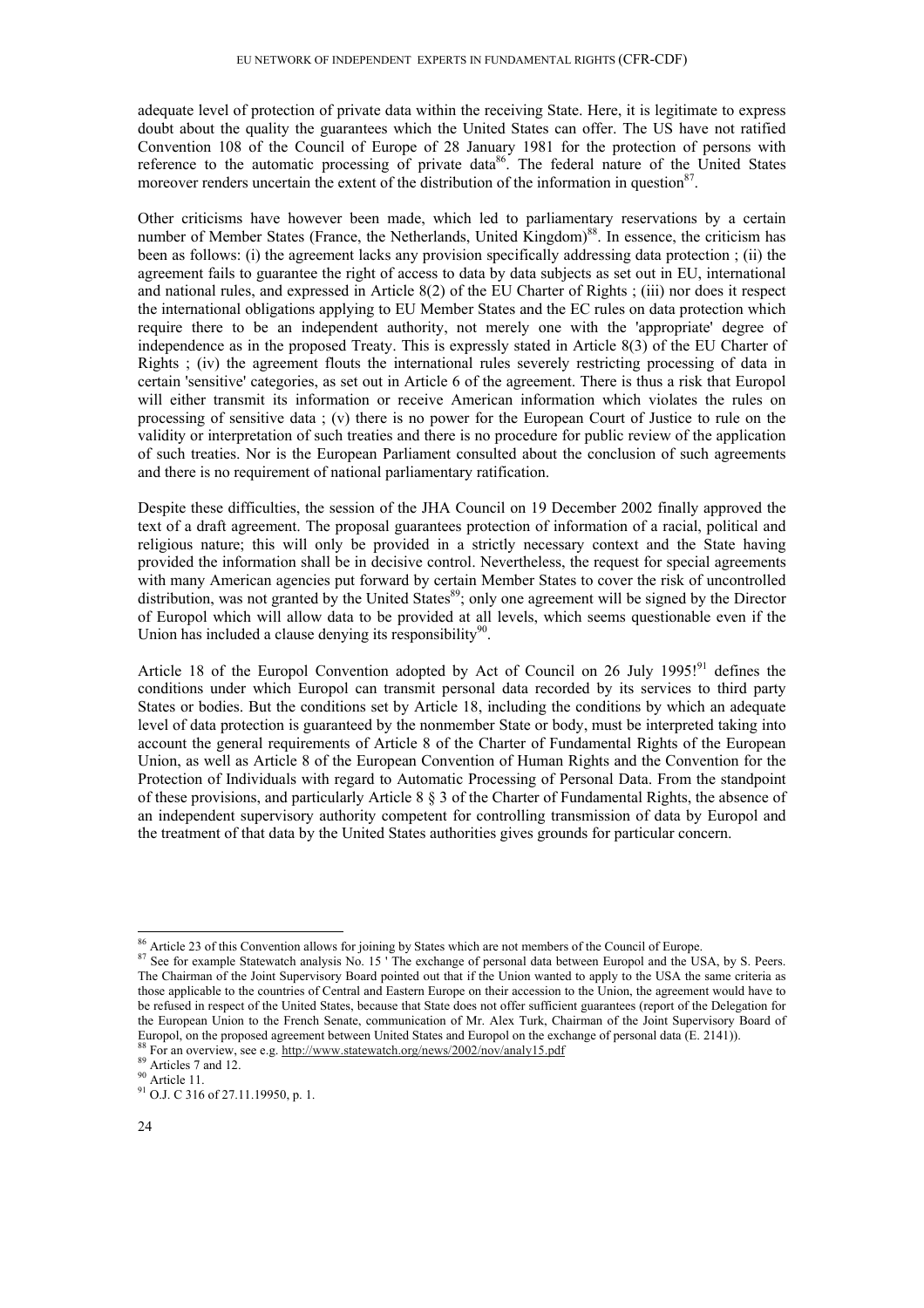# IV.3 Intensification of the monitoring of communications

On 14 December 2001, the "Article 29" Data Protection Working Party gave an Opinion No. 10/2001 on the need for a balanced approach to the fight against terrorism, in which it expresses concern on the growing criminalisation of certain types of behaviour associated with computerised society and the growing number of breaches of individual right to the respect of private life, such as retention of data on telecommunications by the operators concerned.

Directive 2002/58/EC of the European Parliament and the Council of 12 July 2002 on the processing of personal data and the protection of privacy in the electronic communications sector (Directive on privacy and electronic communications)<sup>92</sup> provides that "...Member States may ... adopt legislative steps providing for the retention of data for a limited period, justified on the grounds laid down in this paragraph (safeguarding national security, defence, public security and the prevention, investigation, detection and prosecution of criminal offences, or the unauthorised use of the electronic communication (see article 15 § 1 of the Directive). Under this provision, these restrictions on private life can only be imposed within the limits of compliance with fundamental rights, and in particular with the respect of private life, as guaranteed by Directive 95/46/EC.

In July 2002, the non-governmental organisation Statewatch, published a draft framework decision under the terms of which Member States of the European Union would require telecommunications operators to retain the data on their traffic for a minimum of 12 months and a maximum of 24 months, in order to give access to this data to the authorities responsible for verifying the effective application of the law<sup> $\frac{5}{3}$ </sup>. Following the publication of this proposal, the European Commissioners for data protection expressed doubts about the legitimacy and lawfulness of this type of measure. They expressed the view that: "…where traffic data are to be retained in specific cases, there must be a demonstrable need, the period of retention must be as short as possible and the practice must be clearly regulated by law in such a way as to provide adequate safeguards against illegal access and other abuses. A systematic retention of every type of traffic data for a period of one year or more would be clearly disproportionate and therefore in any event unacceptable.<sup>94</sup>. The "Article 29" Data Protection Working Party supported this view in its Opinion 5/2002 issued on 11 October 2002<sup>95</sup>.

In the action plan which it adopted following the attacks of 11 September, the Council invited the European Commission to make "….proposals for ensuring that law enforcement authorities are able to investigate criminal acts involving the use of electronic communications systems and to take legal measures against their perpetrators"96. In its ruling of 19 December 2002, the Justice and Home Affairs Council reiterated this request, emphasizing the need gradually to arrive at a harmonisation of national legislation by Member States in the area of the retention of traffic information in order to facilitate cooperation between the judicial and the police systems of Member States and to ensure that the ability of the public authorities of Member States to react shall match the mobility of communications and the use of modern means of communication by criminal networks. At this time, emphasis is being placed on the need for a dialogue with the sectors in question, rather than on the harmonisation of legislation, in particular in order to take into account the cost to the telecommunications industry and Internet of the obligation to retain traffic data $97$ .

<sup>-</sup>92 OJ L 201 of 31.7.2002, p. 37.

<sup>&</sup>lt;sup>93</sup> Statewatch analysis n° 11: Surveillance of telecommunications; retention of data to be compulsory.<br><sup>94</sup> Declaration of the European Commissioner for data protection adopted at the Cardiff international conference (9-September 2002), on the mandatory systematic conservation of telecommunications traffic data <sup>95</sup> 11818/02/EN/final, WP 64.

<sup>&</sup>lt;sup>96</sup> Conclusion of the extraordinary session of the Council of 20 September 2001, item 4 p. 6, doc. 12019/01 (press 327) <sup>97</sup> See 15691/02 (Press 404).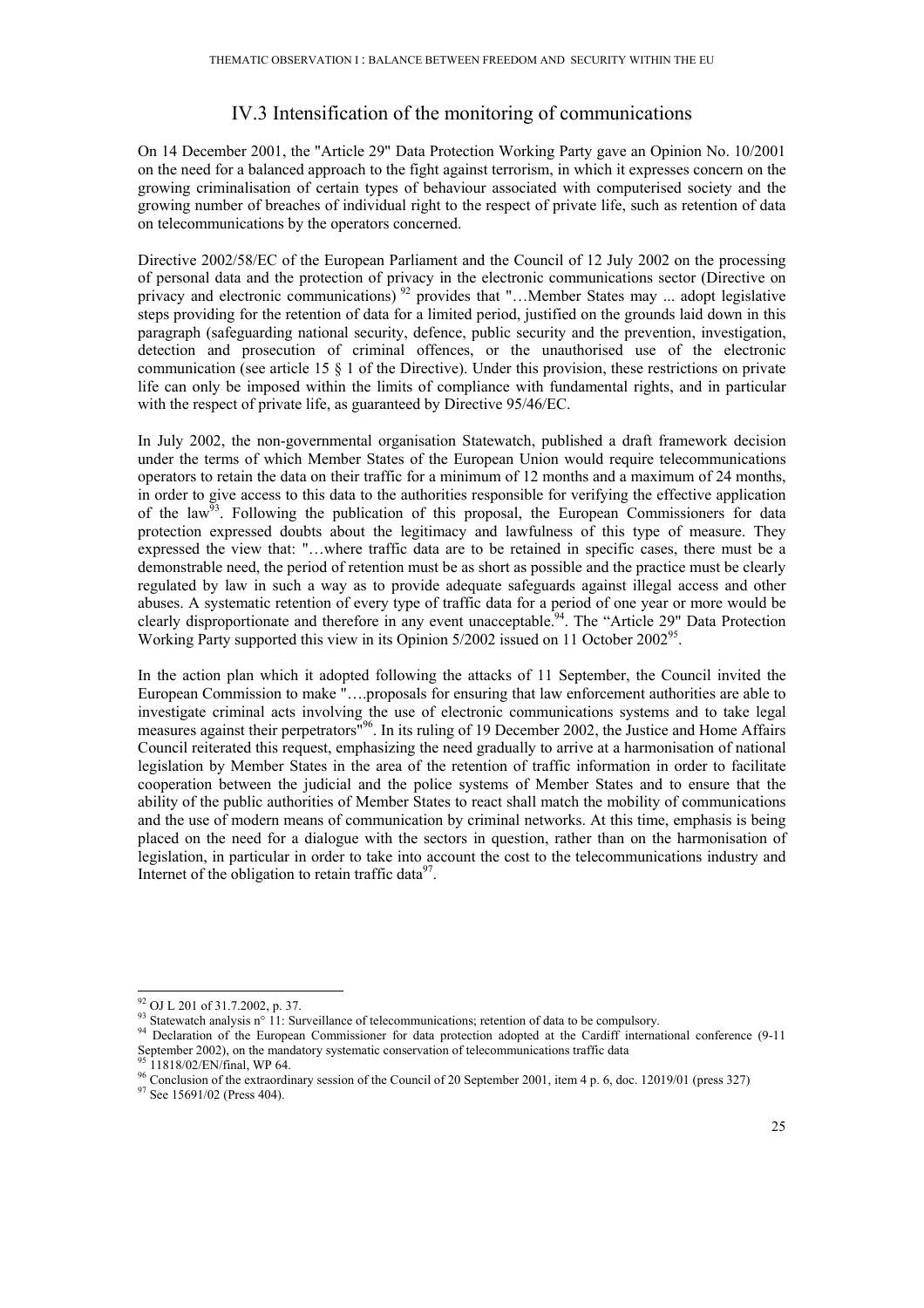*Retention of traffic data: varying attitudes by Member States* 

The heat of the debate of the question of the retention of traffic data is not surprising. The subjects of data protection and information systems appear to be crucial problems in the fight against terrorism<sup>98</sup> At the level of the Member States, an increasing number of initiatives are being taken in this field. For example

In **Belgium**, there is no doubt that uncertainties regarding the legality of this kind of systematic mandatory retention of traffic data for such long periods have delayed the *implementation of Article 109c E of the Law of 21 March 1991 on the reform of certain public economic enterprises* (the socalled "Belgacom law")<sup>99</sup>. Article 109c E was added to this law by Law of 28 November 2000 on computer crime. It provides that the government shall introduce the obligations of telecommunications network operators and telecommunications service providers to record and retain data on calls made via telecommunications, and data on the identification of users of telecommunications services, for a certain length of time, not less than 12 months, with a view to the investigation and prosecution of criminal offences. The declaration by the European Data Protection Commissioners on personal data made at the international conference in Cardiff (9-11 September 2002) considers that the mandatory systematic retention of data on the use of all means of telecommunications for a period of one year or longer, should be regarded as disproportionate and unacceptable.

In **France** on the other hand, *Articles L 32-3-1 and L 32-3-2 of the Post and Telecommunications Code* provide that for the purposes of research, identification, prosecution of criminal offences and form the sole purpose of making information available to the judicial authority as far as is necessary, it is possible to defer for a maximum period of one year, operations tending to delete or to render anonymous certain categories of technical data relating to communicaitons<sup>100</sup>. The categories of data concerned and the period for retaining them are determined after hearing the opinion of the CNIL. It is specified that the data retained and processed only concern the identification of persons using telecommunication services and the technical characteristics of communications provided by the services (the duration of communications, the destination of calls and medium used: traffic data) and not the contents of the correspondence exchanged nor the information consulted in any form whatsoever, within these communications.

In the **United Kingdom** , the *Anti-terrorism, Crime and Security Act 2001* creates a legal basis for the retention by communications providers of data about their customers' communications so that they can be accessed by security, intelligence and law enforcement agencies under existing legislative powers.

In In **Denmark**, a legal basis has been created by the socalled anti-terror package<sup>101</sup> to lay down an obligation on telecommunication suppliers to register and store information on telecommunication traffic.

<sup>-</sup><sup>98</sup> The proposal for a framework decision of the Council on attacks aimed at information systems (COM(2002) 170 final of 19 April 2002, OJ C 203E of 27.8.2002) again underlines the need for a response to computer crime corresponding to the principles of Chapters II and IV of the Charter Fundamental Rights (recital 19), without, however, mentioning all the implications that would result.

<sup>&</sup>lt;sup>99</sup> The technical difficulty and economic issues of this subject and also explain why implementation measures have not been taken to date.

<sup>&</sup>lt;sup>100</sup> Articles added by Article 29 of the law of 15 November 2001 on day-to-day security (law No. 2001-1062, JORF of 60 November 2001, p. 18215). It is pointed out that these provisions are applicable only to 31 December 2003, but they will probably be extended by the proposal for a law on national security (Article 17) until 31 December 2005.

<sup>101</sup> Lov (2002:378) om ændring af straffeloven, retsplejeloven, lov om konkurrence- og forbrugerforhold på telemarkedet, våbenloven, udleveringsloven samt lov om udlevering af lovovertrædere til Finland, Island, Norge og Sverige [Law (2002:378) changing Act regarding the Penal Code, Act on Administration of Justice, the Telecommunication Competition and Consumer Act, Order on the weapons and explosives Act, Extradition Act and The Extradition Act regarding Finland, Island, Norway and Sweden].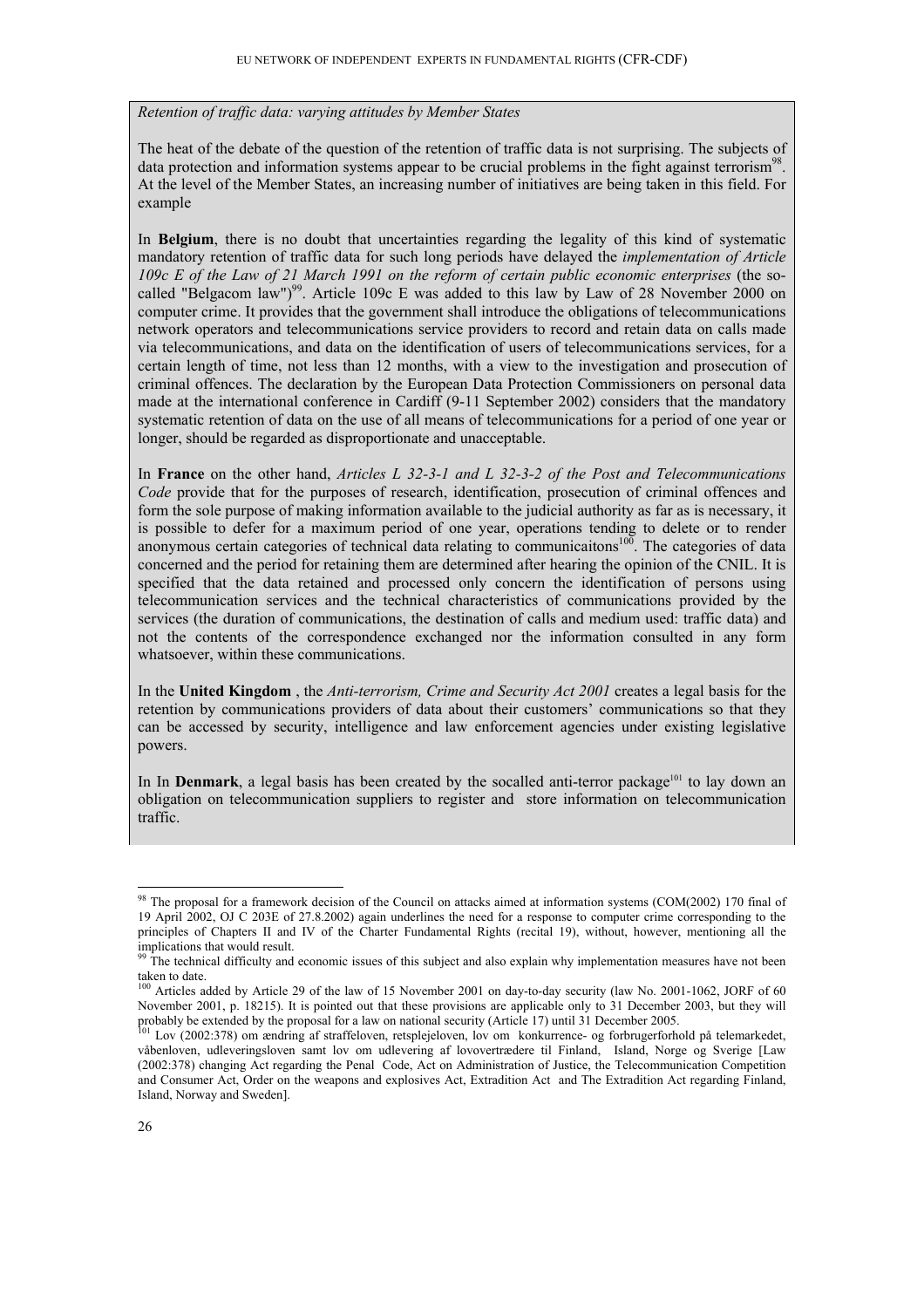In **Germany,** the *Telekommunikations-Überwachungsverordnung [Decree for keeping Telecommunications under Surveillance*] 102 was issued following the attacks of 11 September 2001. Among others, its purpose is to regulate the requirements for the telecommunications services' technical equipments so that the permissible surveillance measures may take place

## IV.4 Extension of the powers of the law enforcement services

#### Extension of the powers of the intelligence services

-

Although the link with the fight against terrorism within national borders is at best an indirect one, attention should be drawn to certain situations where intelligence services of the armed forces of Member States of the European Union have been given additional powers of surveillance. The exercise of these powers can certainly have an impact on the right to respect of private life and the secrecy of communications.

In **Belgium**, a draft law amending Articles 42 and 44 of the Law 30 November 1998 governing intelligence and security services, and Article 259b of the Criminal Code was submitted to the House of Representatives on 9 October 2002. The text adopted without amendment by the House in plenary session on 18 December 2002 is at present being reviewed by the Senate. Article 259b was added to the Criminal Code by the Law of 30 June 1994 dealing with the tapping of telecommunications, obtaining information and recording private communications and telecommunications. It expressly fines or punishes by imprisonment any public agent who, in particular, "….intentionally listens with the help of any apparatus or allows someone else to listen, learns or allows someone else to learn, records or allows someone else to record, private communications or telecommunications during a transmission in which he/she is not involved, without the consent of all the participants in these communications or telecommunications" (Art. 259b  $\S$  1,1°)", or who installs or has someone else install a device of any kind in order to commit one of these breaches (Art.259bis, § 1,2°). Article 259 b of the Criminal Code, introduced by Art. 44 of the Law 30 November 1998 governing intelligence and security services, represents an exception to these rules for the benefit of the armed forces general intelligence and security services, stating that the prohibitions do not apply "…to receiving, tapping, obtaining information or recording [by these services] for military purposes, military radio communications from abroad. The government draft law enacted by the House of Representatives extends the exception enjoyed by the armed forces general intelligence and security services, to "…all forms of communications from abroad" and not only for military purposes, but also "…for reasons of security and protection of our troops and those of our allies during missions abroad and of our citizens domiciled abroad" (Article 2 of the draft law as enacted by the House, amending Article 259b, § 5 of the Criminal Code). The possibility recognized for the armed forces general intelligence and security service to tap communications is therefore extended to all modern means of communications, such as portable telephones, e-mail, satellite communications, insofar as these communications come from abroad and they are sent to a person in or outside Belgium. Although the government initiative is presented as a means of following up the circumstances of the death of Belgian soldiers in Rwanda in April 1994, it was promoted by the need for Belgium to contribute effectively to international cooperation and the fight against terrorism.

The compatibility of the initial draft with the right to respect of private life concerning the interception of communications deserves careful examination. In an Opinion (No. 09/2002) given on its own initiative on 28 February 2002 on what was a preliminary proposal for a law, the Commission on protection of private life, being in agreement with the recommendation issued on 3 May 1999 by the "Article 29" Data Protection Working Party on respect of private life in the context of the interception of communications, specifically stressed that the excessively vague definition of the conditions of the interception of communications by the armed forces general intelligence and security services did not respect the requirement of specificity which can be deduced from the case law of the European Court

<sup>&</sup>lt;sup>102</sup> Decree about the Technical and Organisational Realisation of Measures for keeping Telecommunications under Surveillance of 22 Jan 2002 (BGBl. I p. 458).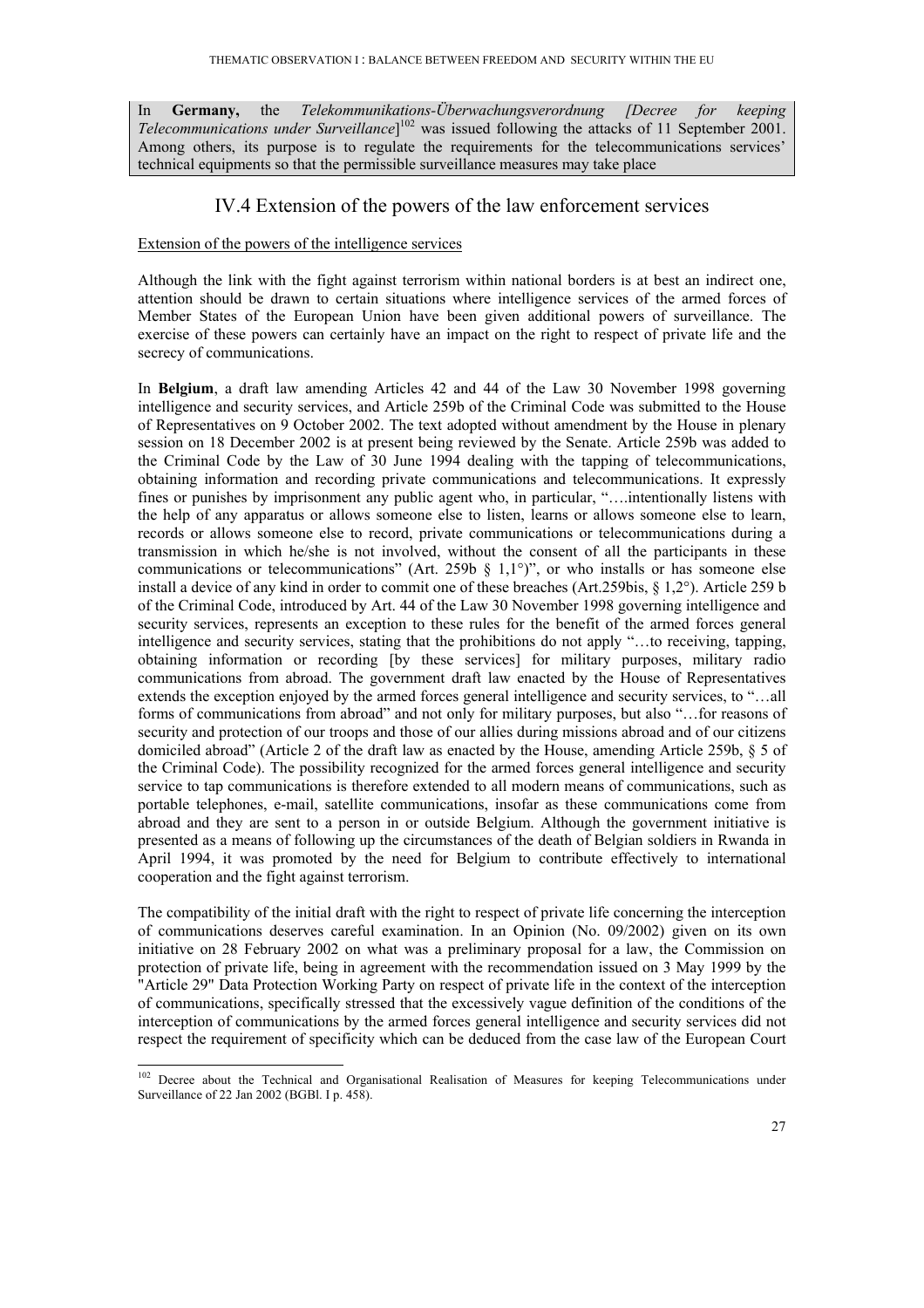of Human Rights on the subject of Article 8 of the European Convention on Human Rights; where an extensive exploratory or general surveillance of communications is prohibited – the circumstances under which interception can take place and the conditions to which it is subject must be identified with sufficient precision. The same Opinion stressed the need for subjecting the interception of communications to a supervisory authority, possessing the required independence and impartiality and having the capacity to prohibit or require the termination of all interception of communications, which do not meet legal requirements. The legislation section of the Council of State had already made a declaration to this effect in Opinion No. 32.623/4 of 28 January 2002. In addition, the Council of State has ruled that given that Law of 30 November 1998 governing intelligence and security services should encourage cooperation between intelligence services and judicial authorities, including the communication of data (Articles 19 and 20), the extension of the authority of the armed forces general intelligence and security service authorising it to listen to, receive, learn and record any form of communication from abroad, creates the risk of circumventing Belgium's international obligations from the viewpoint of mutual judicial cooperation and could adversely affect the admissibility of the elements of proof collected $103$ .

Amendments to the initial preliminary proposal for a law resulting from these opinions take into account the first two concerns expressed, namely, the conditions regulating the interception of communications from abroad were somewhat tightened with reference to the tasks which Article 11 of the Law of 30 November 1998 allocated to the general intelligence and security service; in particular, it is now provided that interception of communications by the service shall be subject to the control of the Standing Committee for the control of the intelligence service (called the "Standing Committee R"). The Standing Committee R, created by the Law of 18 July 1991 governing the surveillance of police and intelligence services consisting of three members appointed by the Senate and presided over by a magistrate, has the task of inquiring into the internal activities, methods, rules and directives of the intelligence services, and into the documents regulating the conduct of their members, and particularly of ascertaining whether the intelligence services comply with fundamental individual rights. The proposal for a law amending Articles 42 and 44 of the Law of 30 November 1998 governing the intelligence and security services, gives this control committee decision-making powers; it is informed about the interceptions and is able to stop them at any time (Article 600 of the proposal providing for the insertion of a new Art. 44c into the Law of 30 November 1998). On the other hand, it does not appear that the objections raised by the Council of State concerning the compatibility of the project with the sovereignty of other States and the obligations of international judicial cooperation have been met.

In **Austria** a recent amendment<sup>104</sup> to the *Military Powers Act* authorised the military intelligence services to request from telecommunication providers free of charge information on the name, address, and the phone number of a certain connection. Additionally, they were given the right to request from competent authorities the issuance of fake documents that veil the holder's true identity in order to prepare or execute hidden investigations in the fulfilment of their intelligence tasks. For any individual case the Defence Minister shall determine in a special order the purpose and scope of these documents and any actual use shall be duly documented.

<sup>&</sup>lt;sup>103</sup> The Council of State expressed another concern in addition to these two, namely, respect of the sovereignty of a foreign State which might militate against allowing these authoritative acts, resulting from a power of constraint possessed by executive or judicial authorities, to be carried out by organs of the Belgian State on the territory of a foreign State by another State. The Council of State referred to Recommendation No. R (95) 13 by the Committee of Ministers of the Council of Europe to the Member States, according to which cross-border searches of a network, conducted by the authorities responsible for an investigation, without the authorisation of the relevant authorities of the country where the data are stored, ...could constitute a breach of sovereignty and of international law, and a partial distortion of the traditional system of the judicial assistance"

<sup>&</sup>lt;sup>104</sup> Federal Law Gazette (BGBl.) I No. 103/2002. This Act was not primarily enacted to combat terrorism but the powers contained therein may well be used in that specific field.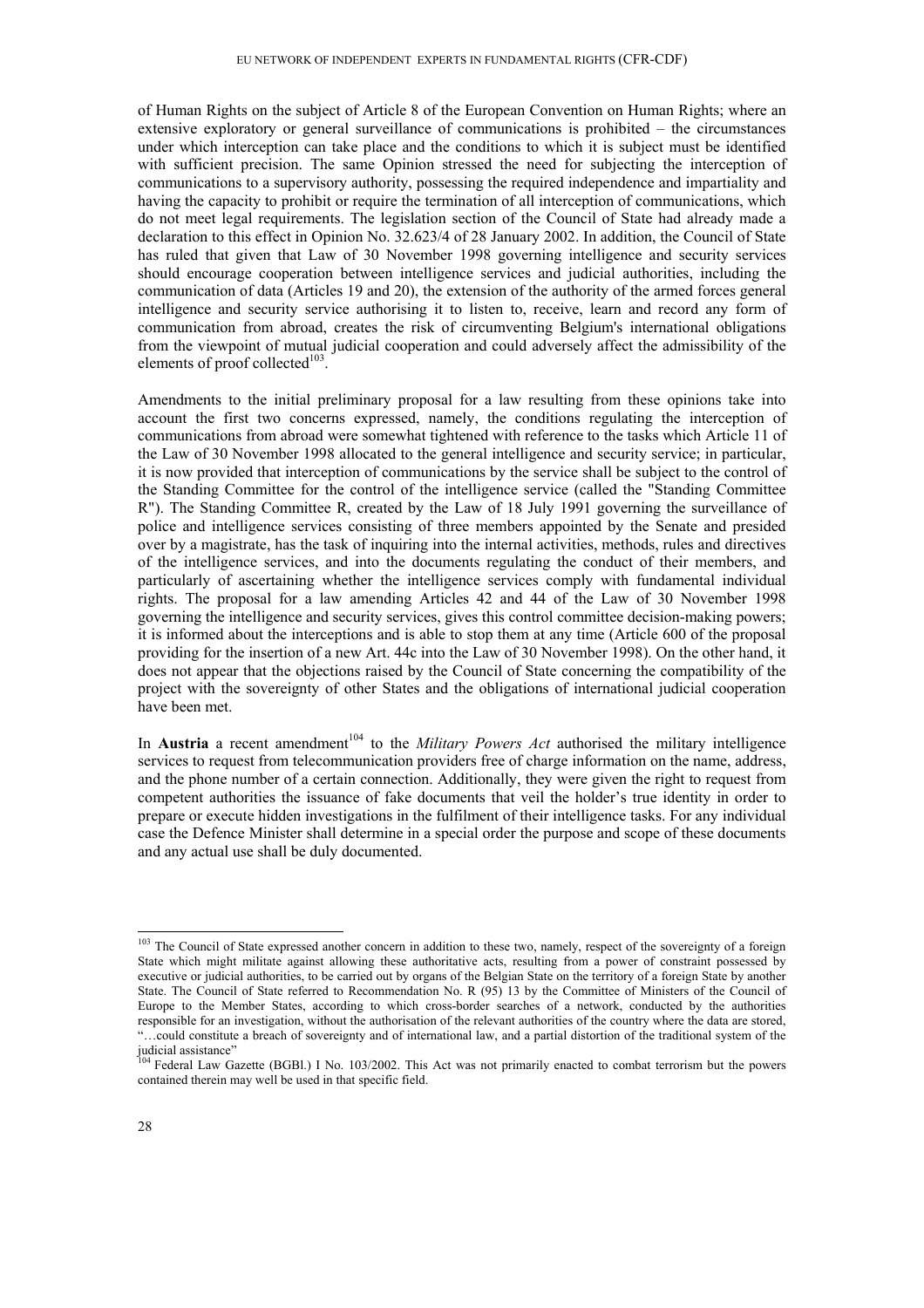In Germany, especially the competencies of the secret services<sup>105</sup> and of the Federal Criminal Police Office (BKA)106 were extended. In particular, the *Federal Office for the Protection of the Constitution*   $(BfV)$  – similar to the Federal Intelligence Service and the Military Counterintelligence – gained farreaching new authorities,<sup>107</sup> which are as well entitled to the Länder-Offices for the Protection of the Constitution. In an isolated case and under certain circumstances, the BfV is allowed to make inquiries at banks, financial services and financial companies, airlines as well as postal and telecommunications services to reveal the financial and personal background of international terrorist networks. In this connection technical means may also be used to locate an active mobile phone and to determine the device and card number (so called IMSI-Catcher). The BKA is allowed to raise data directly at all public or non-public institutions without first contacting the police authorities in the federal states.<sup>108</sup>

#### Criminal investigation methods borrowed from those used by intelligence services

In **Belgium**, the law on special search methods and some other methods of inquiry enacted on 6 January 2003<sup>109</sup> has probably benefited from an accelerated legislative process due to the legislators' concern to authorise special practices and in particular to detect and effectively fight the terrorist threat. The law provides a legal framework<sup>110</sup> for several methods used by the police for inquiries or investigations which were borrowed from intelligence services; this concerns "special search methods" including observation, infiltration and the use of informants; "other methods of inquiry" include the interception of mail, direct telephone tapping, discreet visual control, deferred intervention and collection of data on bank accounts and banking transactions.

These methods involve a particularly high risk of breaching the right to respect of private life, or the rights of the defence. If the objective, which justifies the use of special search techniques, is the fight against terrorism and organised crime, the scope of application of the new law providing for the use of these methods is much wider. The law could have limited the offences (associated with major or organised crime) for which special search methods can be used. Instead, the new law refers, now to a minimum cutoff point of one year's imprisonment (offences punished by one year of imprisonment or a longer sentence can be investigated by resorting to observation by any technical means, interception of mail, collection of banking data), and now to the list of offences for which telephone tapping is authorised by Article 90c of the Criminal Investigation Code. In addition, certain methods of inquiry regulated by law can also be used for any offence (observation without the use of technical means, the use of informants, deferred intervention).

Three essential concerns have been expressed about the law on special search methods and other methods of inquiry<sup>111</sup>. The first concern deals with the proactive use of special search methods. The

<sup>&</sup>lt;sup>105</sup> Secret services are:

*Bundesamt für Verfassungsschutz (BfV*) *[Federal Office for the Protection of the Constitution]*. The BfV is the federal authority charged with the protection of the free democratic basic order, the duration and security of the Federal Government and the Federal States. On the federal level, it is assigned to collect and evaluate relevant informations. It cooperates with the corresponding state agencies.

*Bundesnachrichtendienst (BND) [Federal Intelligence Service*]. The BND collects and evaluates the relevant information to gain knowledge about foreign countries which is significant for the foreign and security policy of the Federal Republic of Germany.

*Militärischer Abschirmdienst (MAD) [Military Counterintelligence]*. The MAD is the authority charged with the protection of the constitution concerning the Bundeswehr [the armed forces].

<sup>&</sup>lt;sup>106</sup> The BKA is the central office for police information and communications and for the criminal police. It supports the national police forces and the police in the federal states with the prevention and prosecution of petty crimes with crossborder, international or otherwise relevant significance.<br><sup>107</sup> Art. 1-3 Act for the Fight Against Terrorism: Modifications of the Act for the Protection of the Constitution, the MAD Act

and the BND Act.<br><sup>108</sup> Art. 10: Modifications of the Federal Criminal Police Office Act.

<sup>&</sup>lt;sup>109</sup> The text was adopted by the Senate in a plenary session on 12 December 2002, after it had been adopted by the House of Representatives on 20 July 2002.

<sup>&</sup>lt;sup>110</sup> These methods had been regulated to date by unpublished circulars (ministerial circulars of 24 April 1990 and 5 March 1992 on special search techniques to fight serious or organised crime.

<sup>&</sup>lt;sup>111</sup> During parliamentary deliberations, other concerns were expressed, particularly with regard to compliance with the principles of proportionality and subsidiarity in the use of special search methods and other police inquiry methods, a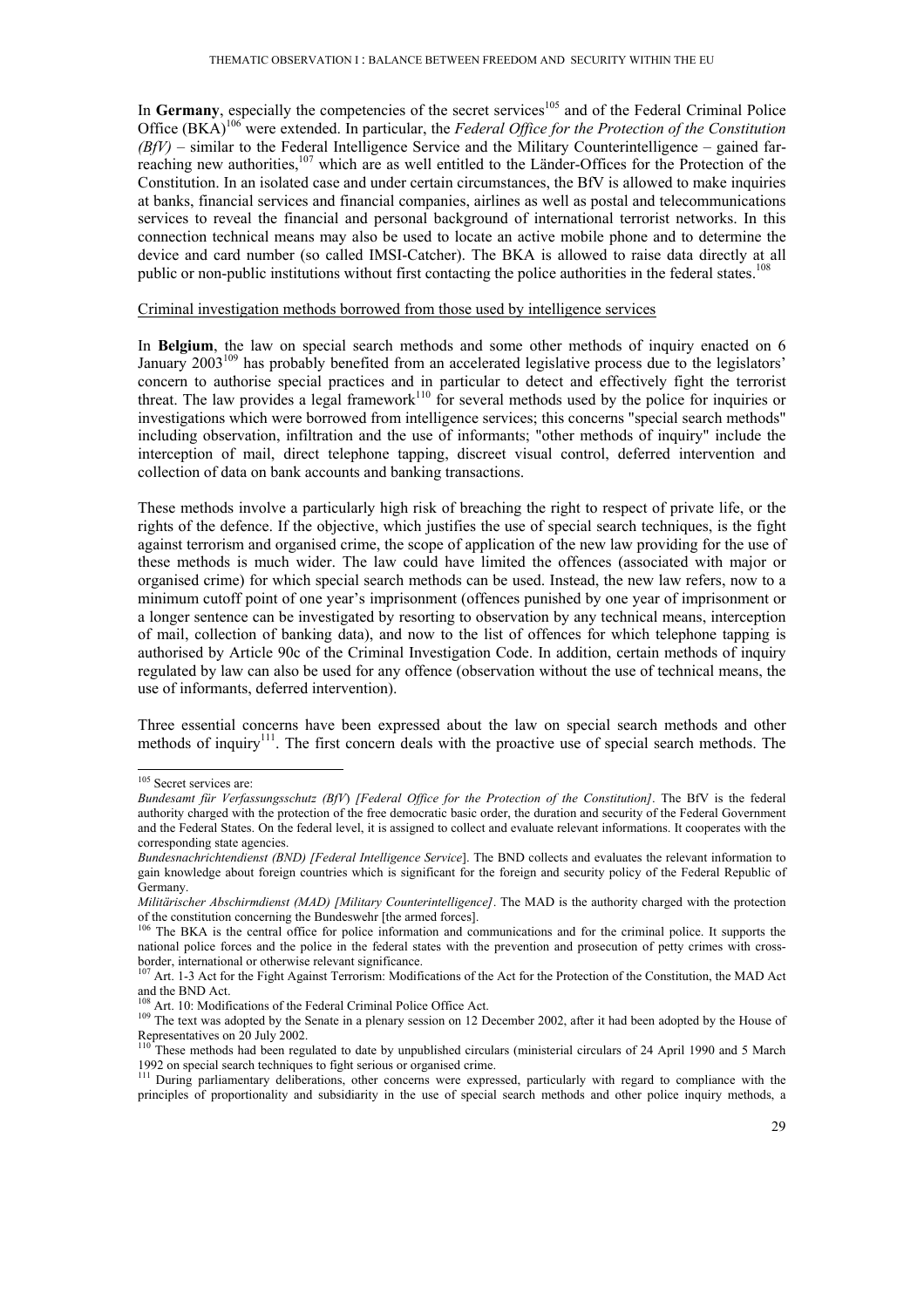option of using special search methods where no breach has been committed to date, but where there are serious indications that an infringement could be committed, confers a particularly wide scope. <sup>112</sup> This can be a problem from the viewpoint of the requirement of foreseeability, which is one of the conditions of lawfulness that must be respected in any interference with the right of individuals to respect of private life. If this limit is not borne in mind, the borderline between a police investigation and activities typical of intelligence service could unknowingly be crossed.

The second concern is that the risk of police provocation is definitely increased by the use of infiltration in a proactive context<sup>113</sup>. Although the European Court of Human Rights accepts the use of infiltration in principle, $114$  it has ruled that there is no fair trial, when the elements used to incriminate the accused have been collected as a result of police provocation, implying that in the absence of infiltration by agents, a criminal offence was provoked, which would not otherwise have been committed<sup>115</sup>. Yet, although Art. 47d introduced into the criminal investigation code by the new law provides that "…in the context of the carrying out of special search methods, a police officer cannot incite a suspect to commit offences other than those that he/she had the intention to commit", otherwise the prosecution is inadmissible, the concept of prohibited police provocation is more restrictive than that found in the case-law of the European Court of Human Rights; as pointed out by the legislative section of the Council of State in its Opinion of 21 December 2001, this provision confirms the existence of case-law of the Supreme Court of Appeal of Belgium which has held that provocation is not present where "…the criminal intent by a person has not been due to any influence of an undercover agent", where the latter only "…creates the opportunity to commit the punishable act under conditions such that the police are in a position to observe its performance<sup>"116</sup>. The consistency of this case-law with the requirements of European Court of the Human Rights based on Article 6 § 1 of the European Convention of Human Rights is uncertain. In addition, its principle has been challenged in legal literature<sup>117</sup>; the judgment in the Texeira de Castro case by the European Court of Human Rights appears to rule that provocation exists only where there is no evidence that the offence would have been committed in the absence of police infiltration, even if no form of pressure was exercised on the accused encouraging him/her to commit the offence. Lastly, the report submitted to the King's Prosecutor on the infiltration operation appears in a separate confidential file and in the report attached to the criminal file, the Court police officer responsible for the infiltration operation is relieved of the obligation of mentioning any element which could "…compromise the technical means and the police inquiry techniques used to ensure the security and the anonymity of the informants and the police officers responsible for infiltration". (Art. 47i,  $\S$  2, on the Investigation Code introduced by the new law). This confidentiality constitutes an important restriction on the rights the defence of the accused, particularly when the latter must show that he/she was the victim of police provocation, presupposing that the defence must have access to information about the conditions under which the infiltration operation, which is being challenged had taken place.

requirement which has still not been explicitly stated by law, and to the definition of the conditions under which not only police officers, but also civilians who provide direct aid or assistance needed for the execution of the the police task or who had contributed to infiltration (Article 47e, § 2, of the Criminal Investigation Code), may commit offences in the context of their missions, under the condition that the offences are not more serious than the offences for which the methods are implemented and remain proportional to the objective pursued.

<sup>&</sup>lt;sup>112</sup> These can be implemented to prosecute the perpetrators of offenses, to search for, collect, record and process data and information on the basis of serious indications that punishable offenses will be committed or have been committed, whether they are known or not (article 47ter, § 1, par. 2 of the CIC).

<sup>&</sup>lt;sup>113</sup> See Article 47octies, § 1 defining infiltration as the act, for a police officer, of maintaining lasting relations under a fictive identity, with one or several persons for whom *there are serious indications that they commit or will commit offenses* as part of the criminal organisation in the meaning of Article 324bis of the Criminal Code or crimes or offenses under Article 90ter §§ 2 to 4 (our emphasis  $^{114}$  ECHR, judgment *Lüdi vs. Switzerland* of 15 June 1962, Series A n° 238.

<sup>115</sup> ECHR, judgment *Texeira de Castro vs. Portugal* of 9 June 1998, ECR 1998-IV, p 1463, § 63, ECDH, Dec. *Calabro vs.* Italy and Germany (pl. n° 59895/00) of 21 March 2002.<br><sup>116</sup> Cass. 5 February 1985n *Gaddum, Pas., 1985*, 690; Cass. 7 February 1979, *Salermo, Pas.* 1979, I, 665.<br><sup>117</sup> F. Kuty, "Lorsque Strasbourg déclare que la provocati

*J.L.M.B.*, 1998, p. 1155.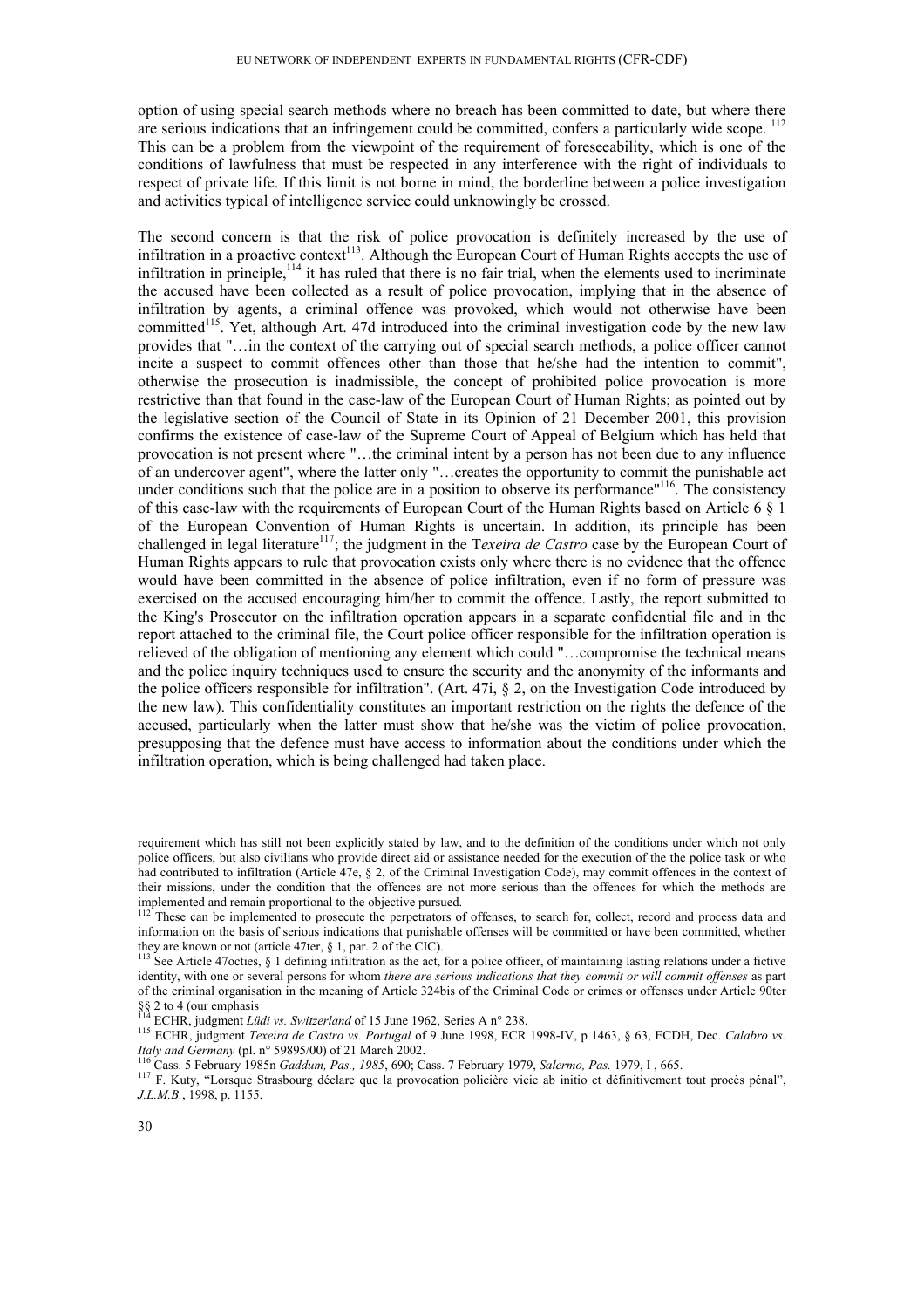Lastly, the third concern is that the new law on special search methods and some other methods of inquiry places the use of these methods under the control of the prosecution (King's Prosecutor) whereas in Belgium, under the law of criminal procedure, the investigating judge is the person who guarantees respect of rights and freedoms of individuals; the investigating judge, who is looking for evidence for and against the accused, must normally verify the lawfulness of the evidence and the fairness with which it was collected under the terms of Art. 56 § 1 of the Code of Criminal Investigation<sup>118</sup>. This shift gives particular cause for concern, in that the prosecution does not have the means of closely following a police investigation leading to the probability that the police will in fact have considerable freedom of conduct.

In the **Netherlands**, early January 2003, a Task force from the Ministry of Justice called for relaxation of the rules on exchange and storage of information by police services. In their view, the *Wet politieregisters* [Police Registers Act] was too narrow to allow for an adequate response to terrorist threats. The Task forces advocated the creation of 'theme registers' were information could be stored about individuals and groups, including people who were not suspected of any criminal offence, who might be involved in the preparation or commission of crime, such as terrorism.119 In a reaction, the chairman of the *College bescherming persoonsgegevens (CBP)* [Dutch Data Protection Authority] voiced his disagreement with the Task force's proposal. In his view the risk of abuse would be too large, whereas the existing powers were already sufficient.<sup>120</sup>

In **Italy**, Decree-Law of 18 October 2001 No. 374 (enacted with amendments as Law of 15 December 2001 No. 438) on urgent provisions concerning terrorism, includes provisions on criminal procedure, particularly on the preventive tapping of communications. It sets specific standards governing undercover activities of the judicial police $121$ .

#### Special procedures for prosecution of terrorist offences

A specific dimension of the reaction of the States coping with the terrorist threat resides in separating common law criminal procedure from special criminal procedure on certain particularly serious offences such as terrorism. This specificity is noted both from the viewpoint of the organisation of the prosecuting authorities and from that of compliance with the rights of the defence during the criminal procedure<sup>122</sup>.

In **Belgium**, on 21 May 2002, the Law of 21 June 2001 came into force, amending certain provisions on federal prosecutions<sup>123</sup>. This law creates a federal prosecution qualified to deal with cases throughout the national territory, headed by a federal prosecutor and consisting of a maximum of 18 federal magistrates. Article 7 of the law on 21 June 2001 introduces Article 144c into the judicial code, stipulating that the prosecution can be brought by the federal prosecution, where it shall promote "good administration of justice", in order to prosecute offences characterised either by their nature or by their geographic scope. This is particularly the case of offences:

associated with a habitual activity consisting of promoting the entry or residence of a foreigner by exercising constraint on him or abusing his vulnerable situation, or by

<sup>-</sup><sup>118</sup> See opinion No. 32.973/2 of 19 December 2001 given by the Council of State, part V, and the hearing of Judge D. Vandermeersch by the Justice Committee of the House of Representatives, on the proposal for a law concerning special search methods and some other inquiry methods, report submitted in the name of the Justice Committee, *Ch.,* ord. sess. 2001-

<sup>2002,</sup> doc. 1668/013, p. 129<br><sup>119</sup> Staatscourant 2002, no. 5, p. 1.

<sup>119</sup> *Staatscourant* 2002, no. 5, p. 1. 120 *Staatscourant* 2002, no. 6, p. 1. 121 Exceptional procedures were not used for the adoption of the new standards: a decree law enacted by the Government

followed by its incorporation into law by Parliament is a usual instrument for making amendments in criminal matters <sup>122</sup> Several developments in national legislations in 2002 are referred to in the annual report of the s rights that the European Union, under Article 48 of the Charter.

<sup>123</sup> *B.M.* 20 July 2001. This law completes the law of 22 December 1998 on the vertical integration of prosecution, federal prosecution and the Council of King's Prosecutors (*B.M.,* 10 February 1999). See. Masset, "Le parquet fédéral est arrivé : plus-value pour le ministère public", *J.T.,* 2002, p. 121.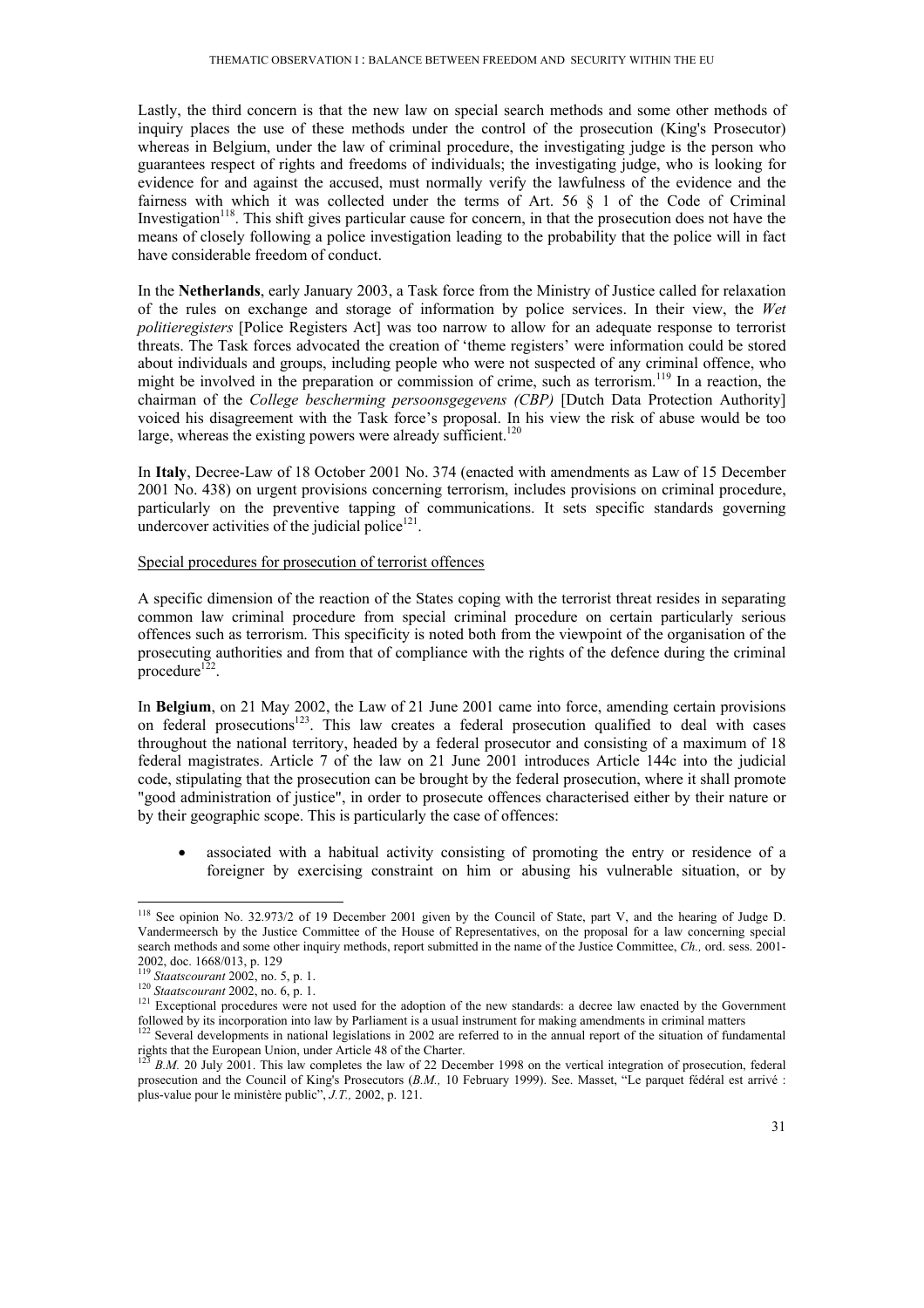participating in an association exercising this activity (trafficking in human beings; article 77b §§ 2 of the Law of 15 December 1980 on access to the territory, residents, stay by and deportation of foreigners; even non-habitual treatment of foreigners can be pursued by federal prosecution, given the international dimension of this form of crime);

- committed with violence against persons or material interests, for ideological or political reasons, with the aim of achieving objectives by terror, intimidation or threats" (article 144c Jud code, 2°);
- offences which largely involve several sectors, or which have an international dimension, particularly those of organised crime" (article 144c Jud code, 3°) (the Council of State criticised the lack of precision of the law on this point; Opinion mentioned above, p. 13);
- offences against the prohibition of conspiracy and association with criminal organisations (articles 322 to 326 of the Criminal Code).

The creation of a federal prosecution in Belgium does not only target terrorist offences and the law antedates the attacks of 11 September 2001. Nevertheless, a question of principle is raised by this law: special treatment of terrorist offenses as opposed to common law offences, while the distinction between the two is still obscure. On examining the draft law, the Belgian Council of State criticised the very wide, imprecise wording of the definition of a terrorist offence, which does not make it possible, in the Council's opinion, to identify exactly which offences can be dealt with by federal prosecution<sup>124</sup>.

In France, the Law of 15 November 2001 on day-to-day security<sup>125</sup> provides for a certain number of waivers of the Code of Criminal Procedure in order to optimise the effectiveness of the fight against terrorism:

- on the decision of the judge on freedom and detention on the petition of the public prosecutor, the police can carry out searches and domiciliary visits and the seizure of any documentary evidence without the permission of the person in whose home they take place. The searches and domiciliary visits can be made on premises other than those used as dwellings and outside the legal hours on the authorisation of the judge of freedom and detention<sup>126</sup>:
- judicial police officers and agents, as well as customs agents and authorised security agents, acting under the supervision of judicial police officers can search persons, luggage, freight, packages, goods, aircraft, vehicles and ships at airports and ports, in order to strengthen the safety of these places (Article 25 and 26);
- the new article 706-71 of the Code of Criminal Procedure (introduced by article 32 of the law on day-to-day security) also provides for the use of means of telecommunication during the procedure. It stipulates that "…when the needs of the investigation justify it, the hearing or questioning of a person and a confrontation between several persons can be made in several places on the territory of the Republic linked by means of telecommunications, ensuring the confidentiality of the transmission". The guarantees for the person questioned in that way appear to be satisfactory, in that the means of telecommunication ensure confidentiality of the transmission; the presence of an interpreter and the drawing up of minutes in each place is provided. These provisions are "…also applicable to simultaneous provision at one point in the territory of the Republic and at another point located abroad, of mutual assistance requested by foreign judicial authorities or mutual assistance executed abroad at the request of French judicial authorities".

Articles 24 to 26, which initially provided for a term ending on 31 December 2003, will be extended to 31 December 2005 by means of Article 17 of the proposal for a law on national security, if

<sup>&</sup>lt;sup>124</sup> Opinion of the Council of State, *Doc. parl.*, Ch., 2000-2001, doc. n° 0897/002, p. 13.9

<sup>&</sup>lt;sup>125</sup> Law 2001-1062, JORF on 16 November 2001, p. 18215<br><sup>126</sup> Art. 24, ibid, the exact wording of which is: : « le juge des libertés et de la détention du tribunal de grande instance peut, à la requête du procureur de la République, autoriser, par **décision écrite et motivée** … à procéder à des perquisitions… » (the Judge of freedom and detention of the Regional Court can, on the request of the public prosecutor, authorise, by a **written justified decision** ... searches to proceed ...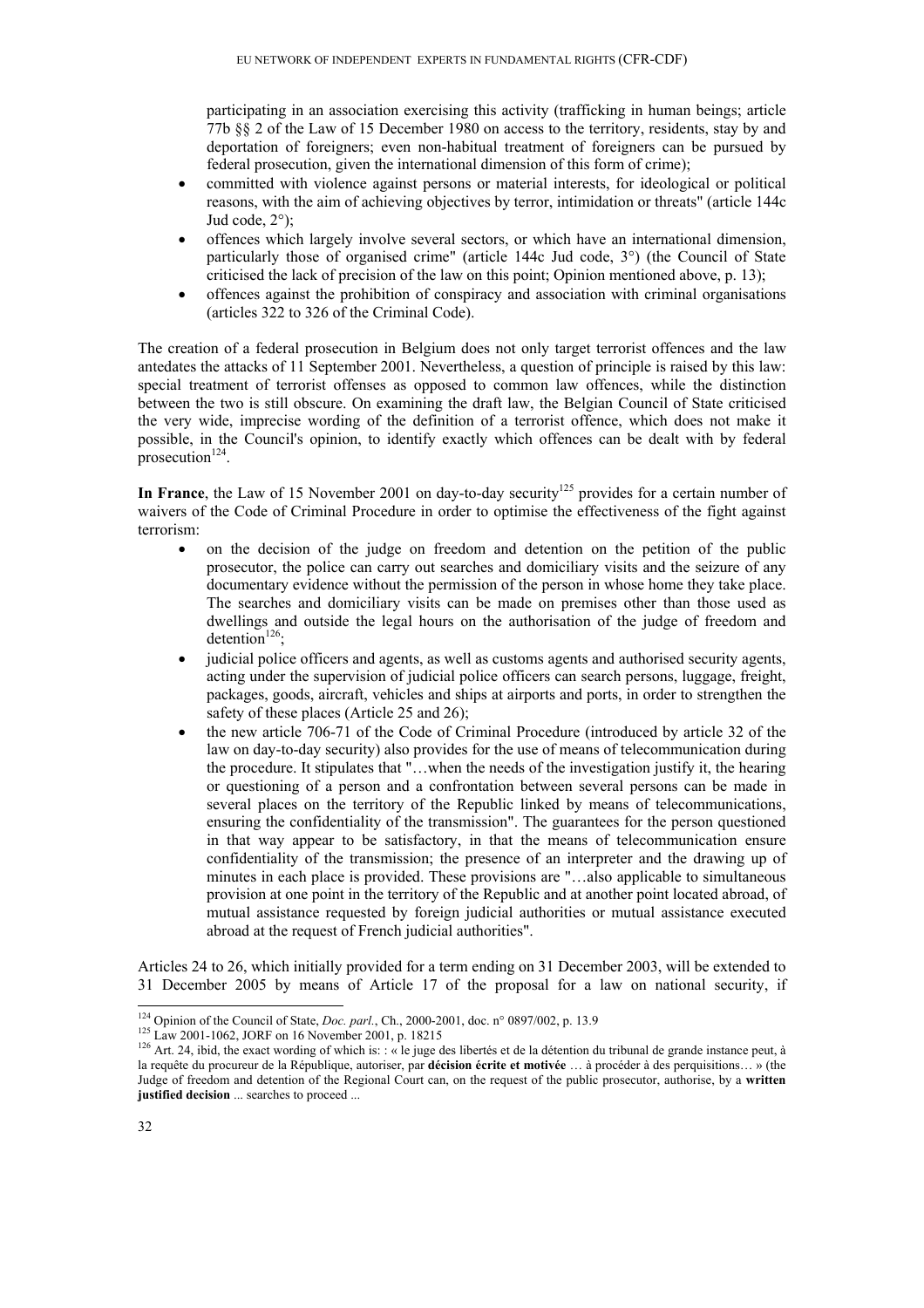applicable<sup>127</sup>. This proposal extends Article 27 of the law on day-to-day security which authorises bodily searches by palpation for security purposes, with the express consent of the person in question, in cases of serious threat to public security. Article 32 of the law on day-to-day security on the use of means of telecommunication during the criminal procedures is repeated in Law 2002-1138 of 9 September 2002 on orientation and programming of justice. By extending or repeating these provisions, exceptional measures are being normalised with the risk of delaying the submission to parliament of the report on the assessment of the application of these measures.

It is also important to mention the preliminary draft law on the fight against organised crime, the orientations of which were specified in a note from the chancellery on December 2002. This preliminary proposal provides for giving important powers to the police and to the prosecution, while significantly reducing the discussion before the investigating judge. However, the person investigated has little opportunity to prove his innocence at the time of the inquiry, called preliminary, which is left to the discretion of the public prosecutor, in that the person in question is not informed of the existence of the inquiry. The procedure is secret, non-adversarial and of unlimited duration. This strengthening of the powers of the prosecution leads to a significant imbalance between the defence and the powers conducting the inquiry, which may indicate a shift towards an accusatory type of procedure.

In Italy, Law 438/2001 amending article 270b of the Criminal Code<sup>128</sup>, increased the minimum sentence to five years and the maximum to 10 years<sup>129</sup> with significant effects on the criminal procedure; firstly, the offence described in Article 270b of the Criminal Code now belongs to the category of offences for which arrest by flagrante delicto is authorised. Secondly, the maximum duration for preliminary investigations is increased to two years, while the decision to extend this duration need not be communicated to the person in question for reasons of confidentiality of the inquiry.

Lastly, it should be noted that both Greek and Spanish legislation restricts the choice of a lawyer by a person suspected of terrorist activity<sup>130</sup>.

#### Reorganisation of law enforcement services

One of the results of the need to respond to the terrorist threat has been the reorganisation of intelligence and law enforcement services, to ensure their effective operation.

In **Austria**, although the competence of the services responsible for fighting terrorism has not been extended, they have been reorganised. The fight against terrorism was hitherto carried out by two departments of the state police service within the Federal Ministry of the Interior, whose main tasks were general observation and descriptive analysis. In addition, operative and investigative tasks were carried out by the Operative Group for Combating Terrorism.<sup>131</sup> Apart from these state police forces there also exist special anti-terrorism commands (GEK-"Cobra" and the Vienna based WEGA) which play an indispensable part in fighting terrorism. As from 1 December 2002 Departments II/C/6 and II/C/7 and the Operative Group have now been merged into the new Federal Agency for the Protection of the Constitution and the Fight against Terrorism  $(BVT)^{132}$ , which is conceived as a strong central unit with only 9 subordinate agencies in the provinces, replacing a number of 22 authorities previously

 $127$  Proposal for a law referred to above available at www.assemblee-nationale.fr

<sup>&</sup>lt;sup>128</sup> This provision was referred to above: see the text corresponding to footnote 42<br><sup>129</sup> Before these recent amendments, the sentence for the offence of participation in an association under Article 270b ranged from a minimum of four years to a maximum of eight years.

<sup>&</sup>lt;sup>130</sup> Article 7 (4) (Greek law 30900/2002) limits the right of the accused to refuse a lawyer appointed by the judicial authorities. When the trial is for a crime, which could be long due to the seriousness of the actions or their object, the accused who is not assisted by a lawyer cannot refuse to be defended by the lawyer or lawyers appointed by the judicial authorities but can, by means of a reasoned request, refuse only one of the lawyers; in this case, defence is provided by the remaining lawyers appointed by the judicial authorities. The Spanish report indicates that a lawyer is appointed by the judicial authorities for persons suspected of terrorism to prevent collaboration between those persons and their counsel.<br><sup>131</sup> Einsatzgruppe zur Bekämpfung des Terrorismus (EBT).<br><sup>132</sup> Bundesamt für Verfassungsschutz und Terrorism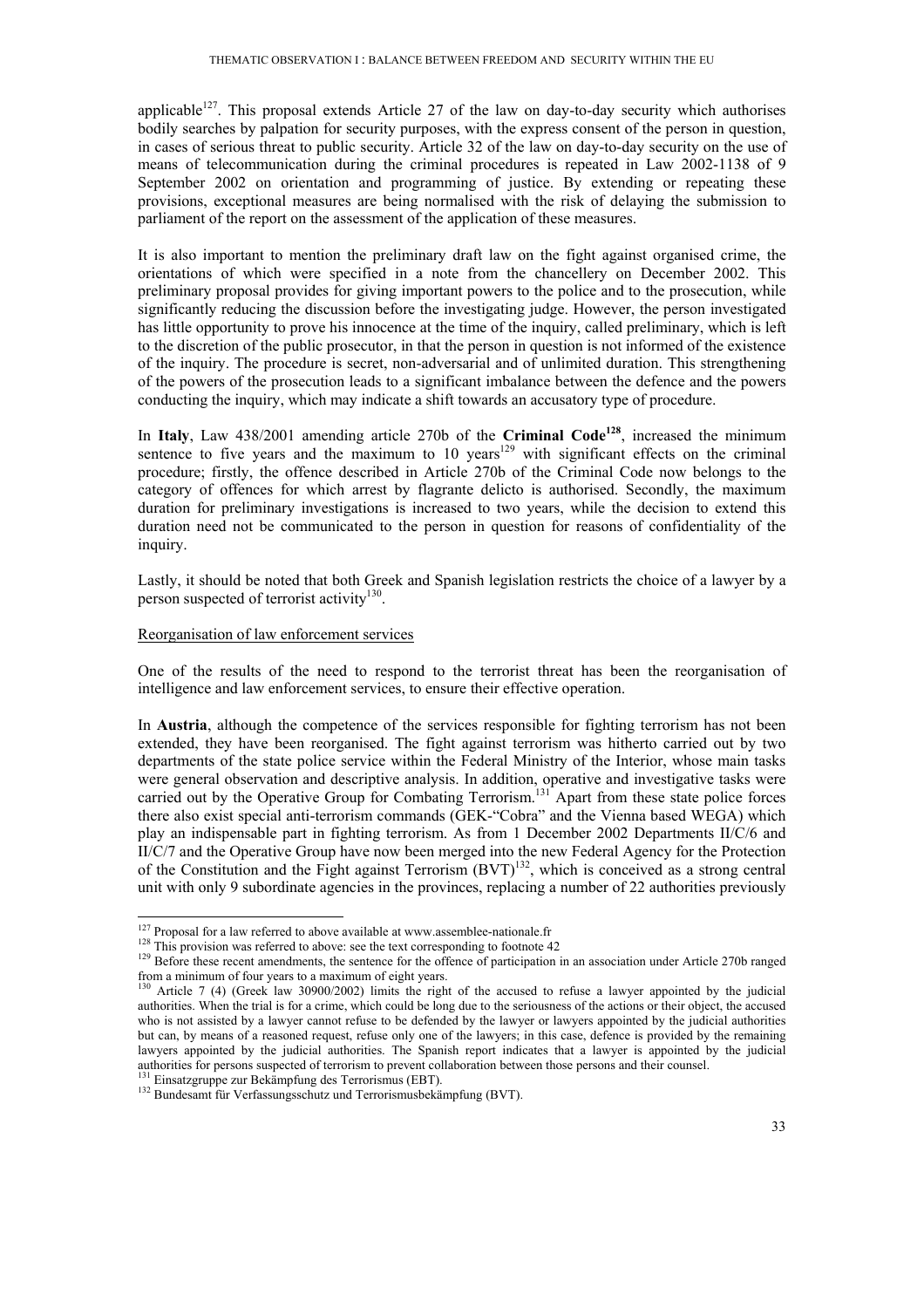competent in that field. Clearly, the new organisation's prime goal is to intensify the co-operation between the central head unit and the reporting authorities in the provinces. The new structure of the anti-terrorist police will cover all former tasks including terrorism, extremism, espionage, personal and objects security, but in future put the focus more on early cognition and comprehensive analysis. It should be noted, though, that the ongoing is a mere reorganisation of existing resources. In particular, there will be no additional executive powers vested in the BVT agency, but it is intended to better employ the existing tools offered by the legal framework. One such instrument with clearly preventive character that was already available before the attacks is the 'open' monitoring of groups without the prior need for substantiated suspicion of criminal behaviour, which the law terms extended investigation for threats (*erweiterte Gefahrenerforschung*) 133. However, for further reaching measures such as concrete observation, bugging operations, or the use of hidden police informers it is required by law that there be at least a material threat of crime. Nevertheless, officials expect the reform of the state police service to produce significant added value in form of an enhanced analysing and prevention capacity at all operative levels. Moreover, the new agency will serve as the prime contact for politics and the recently established National Security Council<sup>134</sup>. This Council is constituted as a political advisory organ with key cabinet members, high-ranking civil servants, and representatives of all parties in Parliament, whose task it is to debate crucial issues of national security and to give recommendations to the government on foreign and defence politics as well as security issues.

#### Deprivation of liberty

In the **United Kingdom**, under the terms of the *Anti-terrorism, Crime and Security Act 2001,* the Secretary of State for Home Affairs has been awarded extended power for the arrest and detention of foreigners suspected of being international terrorists or whose presence in the territory is considered as a danger for national security. This power<sup>135</sup> (ss 21-23) encroaches upon the right to liberty and security of the person in a manner that could not be justified without a derogation since it is not linked to the bringing of criminal proceedings, cannot be for the purpose of deportation as the impossibility of this is a prerequisite for the exercise of the power and is not capable of falling under any other ground specified in Article  $5(1)$  of the European Convention of Human Rights<sup>136</sup>.

A challenge to certification, as well as matters relating to the derogation, can only be heard by the Special Immigration Appeals Commission, with provision being made for a person to be appointed to represent a detained person's interests in proceedings before it (ss 25-27). The latter may be sufficient to meet any concerns about restrictions that can be imposed on the evidence to be heard openly and, since other remedies such as habeas corpus and judicial review are now excluded, it also enables the merits of the case for detention to be fully examined. However, there is only provision for appeal on points of law to the Court of Appeal and the House of Lords so there is no scope for challenging any assessment of the evidence made by the Commission.

The continuation of this detention is subject to appeal to a judicial body (the Special Immigration Appeals Commission), as well as review by that body after six months and thereafter on a threemonthly basis (ss 25-27) but the cancellation of a certificate in respect of a particular individual does not preclude a fresh one being made in respect of him or her. Although the detention is not meant to be punitive, there are no special provisions in the Act governing the circumstances in which a detained person may be kept; its potentially long duration might warrant positive efforts to facilitate family links and to secure professional and economic interests.

<sup>&</sup>lt;sup>133</sup> Cf. Section 21 of the Security Police Act (Sicherheitspolizeigesetz), Federal Law Gazette (BGBl.) No. 85/2000.<br><sup>134</sup> Established with effect of 17 November 2001, by Federal Law Gazette (BGBl.) I No. 122/2001.<br><sup>135</sup> T

being made operative in the first instance for a fifteen-month period but with provision for its renewal by Parliament for up to a year at a time until 10 November 2006 (s 29). There is also provision for the operation of this power to be reviewed before the end of each period for which it is in force (s 28).

<sup>&</sup>lt;sup>136</sup> For an analysis of the derogation by the United Kingdom on compliance with fundamental rights and in particular the European Convention Human Rights,. O. De Schutter, « La convention européenne des droits de l'homme à l'épreuve de la lutte contre le terrorisme », in E. Bribosia, A. Weyembergh (dir.), *Lutte contre le terrorisme et droits fondamentaux*, Bruylant, Bruxelles, 2002, pp. 127-140)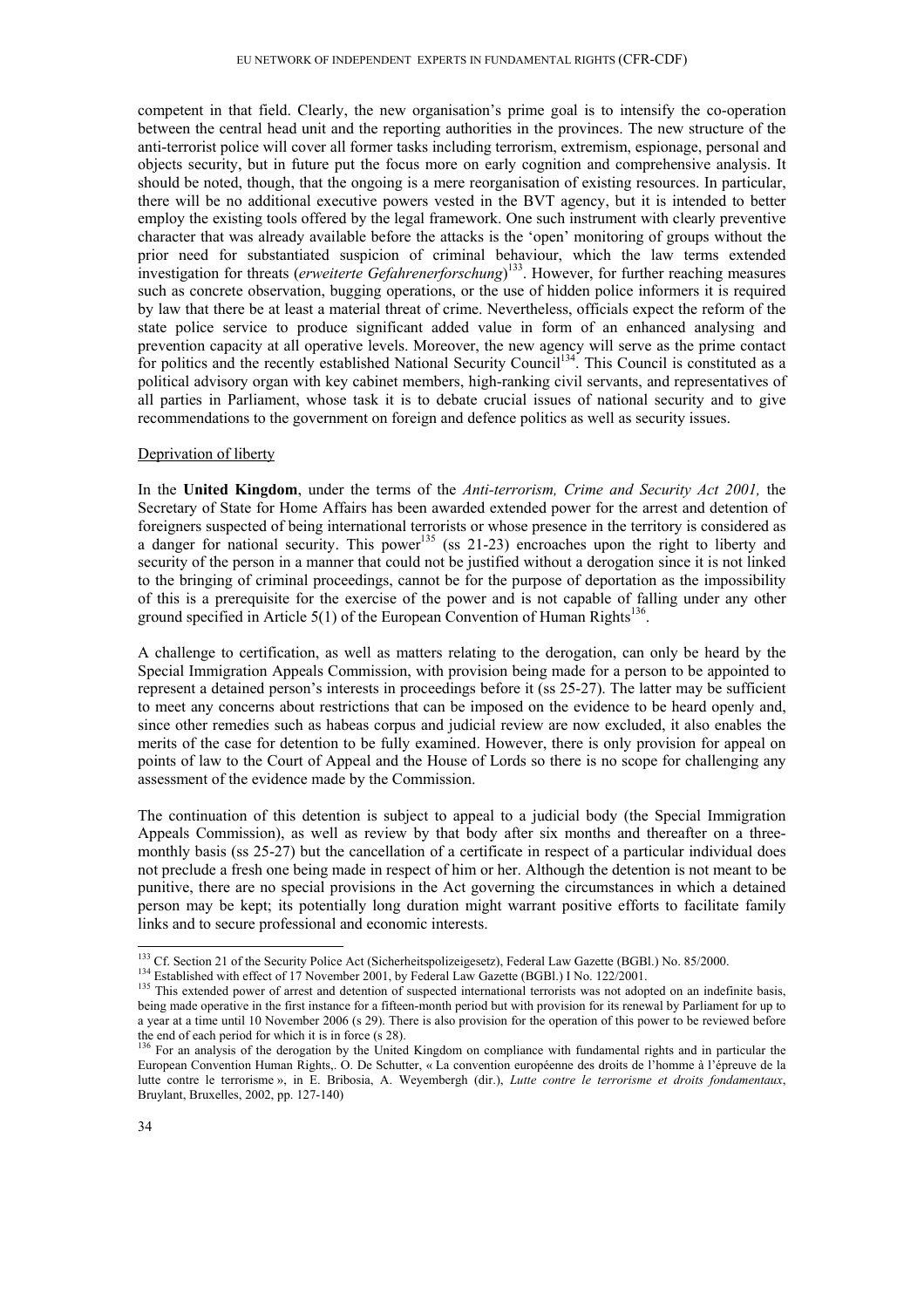This extended power of arrest and detention has been, as from 18 December 2001, the subject of a derogation made under Article 15 of the European Convention on Human Rights, pursuant to the public emergency said to be existing in the United Kingdom. This waiver was made in respect of Article 5  $\S$  1 f) of the Convention. In the terms of the text of the notification addressed to the Secretary General of the Council of Europe: it is possible that notwithstanding the intention to continue to refuse entry or to deport a detainee, there are circumstances in which it cannot be claimed that a deportation procedure is under way within the meaning of the interpretation of Article 5(1) (f) by the European Court of Human Rights in *the Chahal* case. Consequently, since the exercise of the extended power of detention may not inconsistent with the United Kingdom's obligations under Article 5 (1), the Government has decided to make use until further notice of the right of derogation conferred on it by Article 15(1) of the Convention<sup>137</sup>.

No similar derogation has been made in respect of the guarantee of liberty and security under Article 9 of the International Covenant on Civil and Political Rights.<sup>138</sup> The derogation under the Convention was formally correct but the specific evidence of a threat was not given in it and was considered by many to be lacking at the time of the Act.<sup>139</sup> The use of a less restrictive measure than detention does not appear to have been contemplated but prosecution for an offence would clearly be more appropriate than detention where this could be instituted. The derogation under Article 15 of the Convention was the subject of an opinion by the Council of Europe's Commissioner for Human Rights (Opinion 1/2001, HR Comm (2002)7). In its view the adoption of the domestic measure for this purpose before the Act inverted the general practice of the measures being sanctioned by the order and also had the potential to limit parliamentary scrutiny. It also thought that inadequate evidence had been provided of a risk to the United Kingdom. On that point, it considered that the general notification against an increase risk of terrorist activity after 11 September 2001 is not in itself sufficient to justify an exemption to the Convention and that several European States confronted with frequent long-term terrorist activity, have not thought it necessary to do so in present circumstances.

The Opinion states that "…Whilst detention under the derogating powers of the Anti-Terrorism, Crime and Security Act requires that the individual be an undeportable foreigner, it is triggered, ultimately, only on the suspicion of involvement with an international terrorist organisation. Though the reasonableness of the Home Secretary's suspicion is justiciable, it remains the case that the detention is effected without any formal accusation and subject only to a review in which important procedural guarantees are absent. The indefinite detention under such circumstances represents a severe limitation to the enjoyment of the right to liberty and security and gravely prejudices both the presumption of innocence and the right to a fair trial in the determination of ones rights and obligations or of any criminal charge brought against one. It should be recalled that an ill-founded deprivation of liberty is difficult, indeed impossible, to repair adequately."

The Opinion of the Commissioner for Human Rights adds that: since these measures are applicable only to foreigners who cannot be deported, they might appear to be ushering in a two-track system of justice, where different human rights standards respectively apply to foreigners and nationals". The English judge nevertheless held that the situation created by the Anti-Terrorism and Security act did not constitute discrimination.<sup>140</sup> A claim that the measure giving the derogation legal force within the United Kingdom and the power of detention under the 2001 Act were vitiated by their discriminatory nature in that only persons without the legal right to remain in the United Kingdom was, after initially being accepted by the Special Immigration Appeals Commission (which has jurisdiction to appear

<sup>&</sup>lt;sup>137</sup> Council of Europe, derogation under article 15 ECHR exercised by the United Kingdom/Public Danger after 11 September 2001. For the full text of the derogation, see UKHR, 2002, p. 155.<br><sup>138</sup> The Joint Committee on Human Rights, in its opinion on the Anti terrorism, Crime and Security Act 2001, pointed to a

derogation being required in respect of the Covenant and not just the Convention with regard to the proposed detention power  $(2<sup>nd</sup>$  report, Session 2001-2002, 14 November 2001 and 5<sup>th</sup> report, Session 2001-2002, 5 December 2001).<br><sup>139</sup> The Joint Committee on Human Rights accepted that there might be evidence of a threat to the life of the

that none had been presented to it and that it was thus not convinced that the requirements for a derogation under Article 15 were met.

<sup>&</sup>lt;sup>140</sup> Commissioner for Human Rights with the Council of Europe, opinion No. 1/2002 of 26 August 2002, the waiver of Article 5§1 ECHR, adopted by the United Kingdom and 2001, Doc. CommHR(2002)7.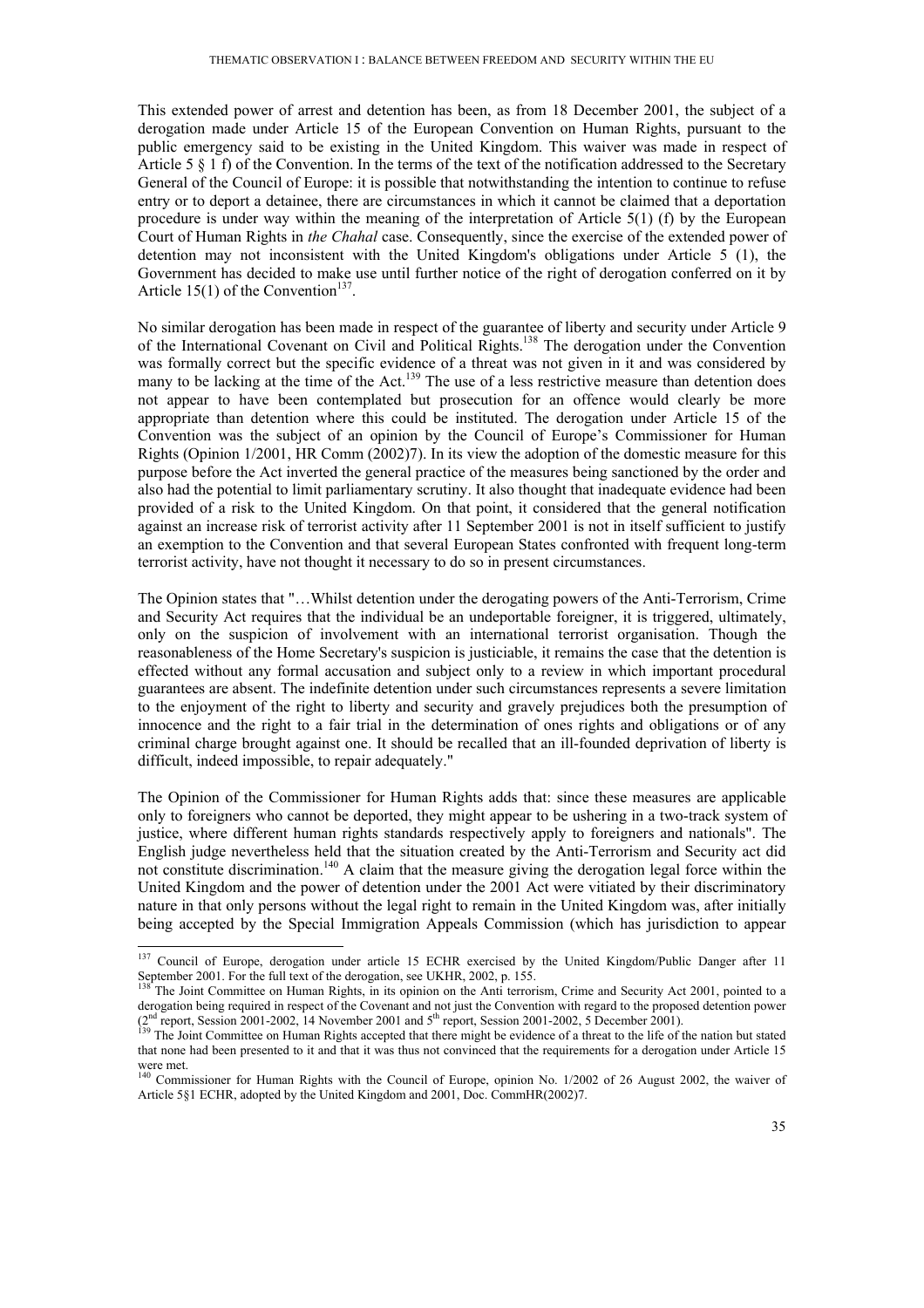appeals against detention under the Act), rejected by the Court of Appeal. In doing so it found that those affected came into a different class from those who could remain since they could be deported when there was no risk of torture in the receiving country and that the requirement not to discriminate did not oblige more extensive action to be taken than was considered necessary. The fact that no action was taken against those who had the right to remain in the United Kingdom could not, therefore, be used as a basis for challenging the action taken against those were only able to remain because they could not be deported. It was accepted that there was a state of emergency sufficient to justify a derogation under Article 15 of the European Convention but this was seen as being restricted to the threat posed by Al Quaeda and its associated networks (and no one else) so that this circumscribed the exercise of the power to certify and then detain someone as an international terrorist. It was also found that the manner of detention of the persons concerned did not amount to inhuman or degrading treatment $141$ .

It should be noted that in **Spain**, Article 55 § 2 of the Constitution provides that an exemption can be made by means of an organisational law to the normal limit of 72 hours of police or pre-trial detention without the intervention of the Courts (Article 17-2 of the Constitution) for certain specific people in the context of investigations on terrorist acts. The criminal law (LECr) introduced by the Ley Orgánica 4/1988 of 25 May 1988, provides for this extended period of time to be justified by judge before the expiration of the ordinary 72 hours delay, both in the application for and the grant of, the extension and in this case, it can be increased by from 48 hours to five days (Article 520 bis LECr)<sup>142</sup>. Judicial and parliamentary control of the application of this law to fight terrorism is required by the Constitution. Its application is not subject to appeal under Article 15 of the European Court of Human Rights.

Opinion on a government proposal for an Act on the processing of personal data by the police (HE 93/2002vp laiksi henkilötietojen käsittelystä poliisitoimessa ja eräiksi siihen liittyviksi laeiksi) $143$ . In this Opinion, the Constitutional Law Committee noted that the general prerequisite of the transfer of personal data to outside the European Union (or the European Economic Area) is that the country in question guarantees an adequate level of data protection. The Committee referred to Article 25 of the Data Protection Directive (95/46/EC) and paragraph 1 of Section 10 of the Constitution of Finland. According to the latter provision, "more detailed provisions on the protection of personal data are laid down by an Act". In practice, these "more detailed provisions" are laid down by Personal Data Act (Act No 523/1999). The Committee noted that the transfer of personal data is only possible in accordance with the relevant provisions laid down by the Personal Data Act (see especially Chapter 5 of this Act). In particular, the Committee referred to paragraph 4 of Section 9 of the Constitution, providing that "[a] foreigner shall not be deported, extradited or returned to another country, if in consequence he or she is in danger of a death sentence, torture or other treatment violating human dignity." According to the Committee, the interpretive effect of this provision entailed that personal data shall not be transferred if it is processed for the purpose of sentencing a death sentence or executing it.

A common observation applies to all these developments. International law on Human Rights is not opposed to a State taking measures to protect itself against the threat of terrorism. But as a counterpart to the restrictions that the State adopts to respond to that threat, it must imagine mechanisms by which the consequences that may result for the guarantee of individual freedoms are limited to a strict minimum. In particular, independent control mechanisms must be provided that can counter possible abuse committed by the Executive or the criminal prosecution authorities. In addition, restrictions made to individual freedoms in response to the terrorist threat must be limited to what is absolutely necessary. These restrictions were adopted to cope with an immediate threat, but one that is not necessarily permanent, and as such, they should be temporary character and be assessed regularly

 $^{141}$  A and others vs. Secretary of State for the Home Department [2002] EWCA Civ 1502, 13 BHRC 394.

<sup>&</sup>lt;sup>142</sup> Derogations were also made with regard to the the requirement of prior authorisation to search a private domicile or intercept communications in the context of such investigations, without the consent of the person concerned or flagrante delicto (Article 553 a 579 of LECr).

<sup>&</sup>lt;sup>143</sup> This bill will repeal the current Act on the Personal Data Files of the Police (Act No 509 of 1995).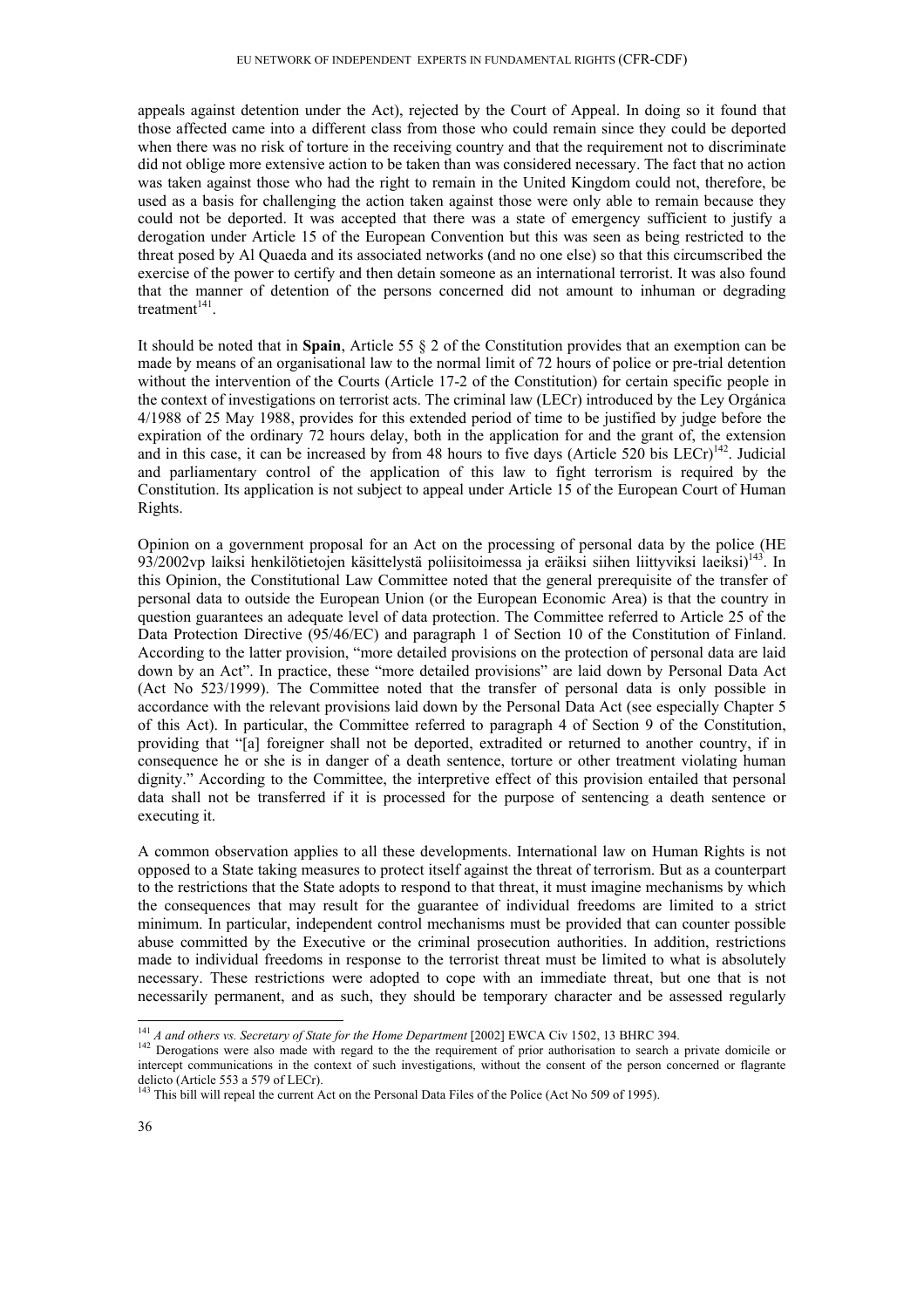under some kind of mechanism. They should be targeted sufficiently precisely and not affect other phenomena or possibly other categories of persons, on the pretext of the terrorist threat. This is also the reason why the offence of terrorism, which can justify the use of search and special measures that constitute restrictions of individual freedoms, must be defined precisely, to avoid a risk of arbitrariness in the use that is made of these measures.

## **V. Restrictive application of legislation on the residence of foreigners**

In the 29th conclusion of its extraordinary session of 20 September 2001, the "Justice and Home Affairs" Council requested the Commission to "to examine urgently the relationship between the safeguarding of internal security and compliance with the obligations and instruments of international protection". In the document, which it issued in response to that request $144$ , the Commission specified the legal mechanisms available to States for denying international protection to persons suspected of terrorist activities. The Commission document was based on two principles; on the one hand, "bona fide refugees and asylum seekers should not become the victims of recent events" and on the other hand, individuals who support or commit terrorist acts must not gain easy access to the territory of Member States of the European Union. This was, in particular, a matter of stressing the option of using the so-called exclusion clause in Article 1, F, of the Geneva Convention of 28 July 1951 on the status of refugees against persons suspected of terrorist activities or of active membership of terrorist groups. According to this clause, the Convention does not apply "to any person concerning whom there are serious reasons for believing (a) that he has committed a crime against peace, a war crime, or a crime against humanity, as defined in the international instruments drawn up to provide for such crimes (b) he has committed a serious non-political crime outside the country of refuge prior to his admission to that country and (c) he has become guilty of acts contrary to the purposes and principles of the United Nations."<sup>145</sup> In respect of this clause, the United Nations High Commissioner for Refugees noted in his Agenda for protection issued on 26 June 2002<sup>146</sup> that since the fight against terrorism was essentially a question subject to criminal law, and where the abuse of the option of asylum them must be avoided, States should take measures accompanied by appropriate legal guarantees to enforce the exclusion clause of the Convention, including, among others, the incorporation of this clause into national legislation; closer cooperation, more effective sharing of information between the HCR and the authorities responsible for asylum/immigration and the maintenance of public order; priority treatment of applications for asylum by experts when there are reasons to believe that the applicant may fall under Article 1F of the 1951 Convention.<sup>147</sup>

The Commission's working document on the "…relationship between the safeguarding of internal security and complying with international protection obligations and instruments"<sup>148</sup> corresponds specifically to this interpretation of Article 1F of the Geneva Convention. The uneasiness created by an approach consisting of reviewing a protective provision on the basis of the need for security appears to provide an explanation for the rejection of the Parliamentary report of 25 September  $2002^{149}$  on this communication and the report concerning the open coordination method<sup>150</sup>. Among other reasons, the link made between terrorism and immigration in public debate and the attempt to invoke internal security on the subject of asylum is one explanation given for the slight majority against this document.

<sup>&</sup>lt;sup>144</sup> Commission Working Document, "Relationship between the safeguarding of internal security and compliance with international protection obligations and instruments", COM(2001), 743 fiinal of 5.12.2001.<br><sup>145</sup> Under paragraph 5 of the United Nations Resolution 1373, terrorist acts are contrary to these purposes and principles.<br><sup>146</sup>

A/AC.96/965/Add I.

<sup>&</sup>lt;sup>147</sup> It should be noted that Article 7 of the proposal for a comprehensive convention on international terrorism provides that "…subscribing States shall take appropriate measures before granting the right of asylum, to ensure that asylum is not granted to any person about whom there are reasonable grounds for believing that he has committed any offence referred to in Article 2."<br> $^{148}$  COM(2001) 743 final of 5.12.2001

<sup>&</sup>lt;sup>149</sup> Evans Report of 9 July 2002, A5-0257/2002<br><sup>150</sup> Communication on common asylum policy, introducing the open coordination method – First report of the Commission on the implementation of communication COM (2000) 755 final of 22 November 2000, COM (2001) 0710 of 28.11.2001.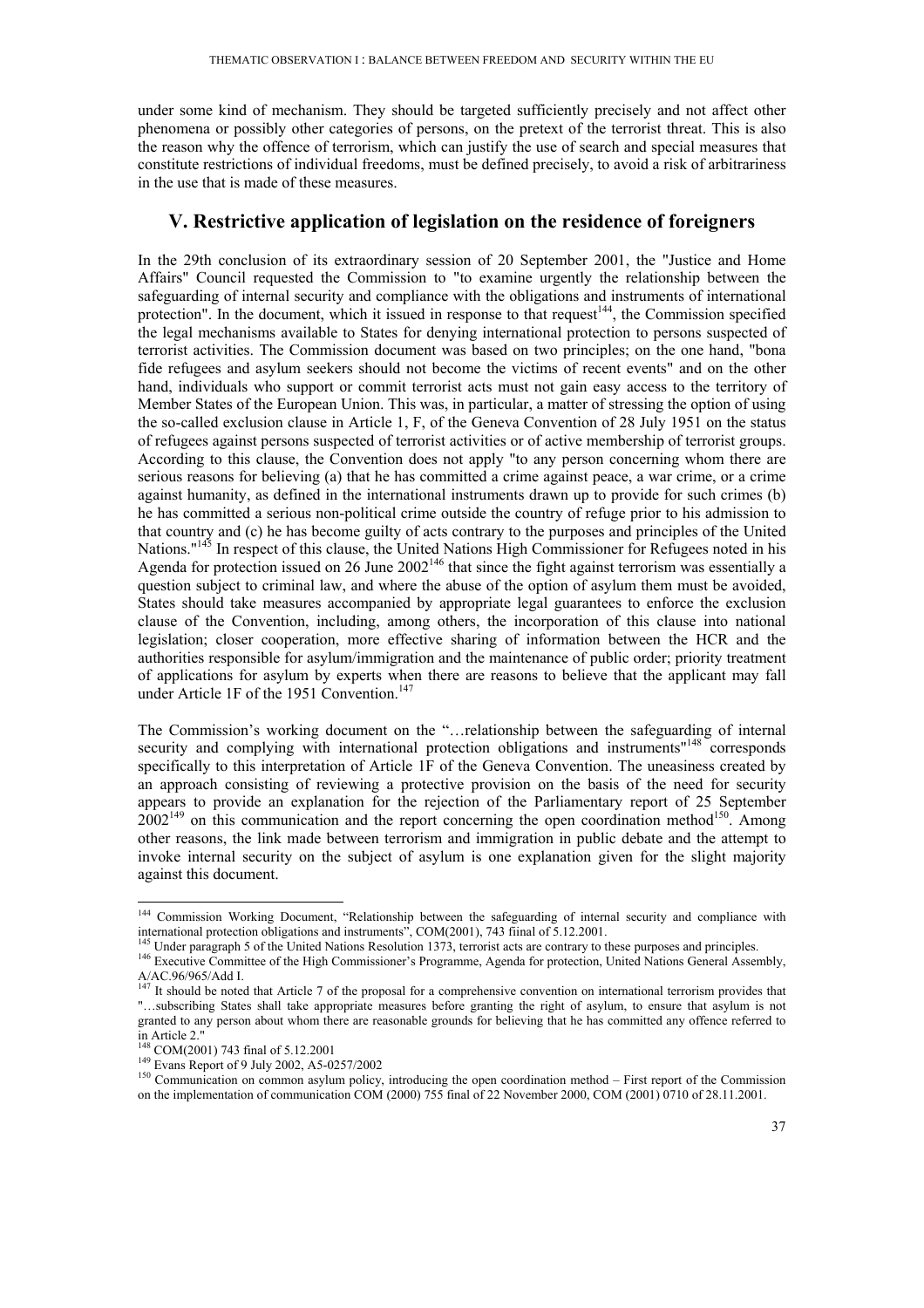At all events, whatever the reception of the working document, a review of the developments in several Member States shows an intensification of exchanges between the authorities responsible for considering applications for asylum and intelligence services, making it possible for an application for asylum to be declared inadmissible on the basis of the exclusion clause of Article 1F of the Geneva Convention, if there are reasons to believe that the applicant for asylum is guilty of terrorist activities. In certain States, there is also a tendency to expel or deport "suspicious foreigners" to States where they may be subjected to cruel, inhuman or degrading sentences or treatment, in disregard of Article 3 of the European Convention of Human Rights.

The case of Sweden gives particular cause for concern. Since 11 September 2001, Sweden seems to have changed its practice when it comes to deporting or expelling individuals to states where they risk being tortured or sentenced to death.<sup>151</sup> During the spring of 2002 Sweden received, for example, harsh criticism from both the HRC and the CAT for, among other things, the way the Government disregarded individual human rights in the campaign against terrorism. The CAT recorded its concern with regard to the implementation of and the content of the Special Control of Aliens Act from 1991 (Lag om särskild utlänningskontroll (SFS 1991:572)), known as the anti-terrorist law. It allows foreigners suspected of "terrorism" to be expelled under a procedure, which, might not be in keeping with the UN Convention against Torture, because the Government is the first and only decisionmaking instance<sup>152</sup>: the Government's decision on deportation or expulsion of asylum-seekers suspected of "terrorism" cannot be appealed or reviewed in any other way, *i.e.* the applicant is precluded from obtaining knowledge about what evidence is being relied upon to reach a decision.<sup>153</sup> On the other hand, the Act in question proscribes that in matters which are not particularly urgent, legal proceedings should be held by the district court in Stockholm, where the National Security Police Board is the opposite party (§ 6 of the Special Control of Aliens Act). The court's investigation results in an opinion, which is submitted to the Government. The opinion may be based on material, which contains important and vital information but which is withheld from the suspected asylum-seeker. The CAT recommended Sweden, therefore, to bring the Special Control of Aliens Act into line with the Convention against Torture.<sup>154</sup> The practice of removal of people based on criteria, which could lead to a breach of the non-refoulement principle, is in the CAT's view a matter of concern. It could also contradict Sweden's international commitment for the abolition of the death penalty and come into conflict with other international legal norms.

In addition, the HRC expressed its concern in March 2002 during the consideration of Sweden's fifth periodic report under the ICCPR for cases of expelling asylum-seekers suspected of terrorism to their countries of origin. The Committee underlined the fact that despite some guarantees that the expelled persons' human rights would be respected, those countries could pose serious risks to the personal safety and lives of the persons expelled, especially in the absence of sufficiently serious efforts to monitor the implementation of the promised guarantees.<sup>155</sup> The Committee seems to have had in mind the two Egyptian citizens (Muhammad Muhammad Suleiman Ibrahim El-Zari and Ahmed Hussein Mustafa Kamil Agiza) who had been forcibly returned to Egypt in December 2001.<sup>156</sup> The

<sup>-</sup><sup>151</sup> Alternative Report to the Human Rights Committee, From The Swedish NGO Foundation for Human Rights and The Swedish Helsinki Committee for Human Rights, Stockholm 2002-03-07, p. 7.

<sup>&</sup>lt;sup>152</sup> CAT/C/CR/28/6, § 6(b). An asylum-seeker who is not rejected or expelled in accordance with the Aliens Act can be expelled on the basis of § 1 of the Special Control of Aliens Act if it "1. Is necessary to the safety of the realm or, 2. Due to what is known about the alien's earlier activities or other circumstances, it can be feared that he will commit or contribute to a criminal act, which includes violence, threat of violence or compulsion for political purposes". A case of expulsion under the above legislation is normally referred to the Government by the National Security Police Board (SÄPO) but can also be raised by the Government itself. (The Special Control of Aliens Act, § 2).<br><sup>153</sup> This procedure, whereby the Government is the deciding authority, has been subjected to heavy criticism by the Swedish

Bar Association, among others. See the Opinion submitted on 20 June 2002 by Amnesty International-the Swedish Section, The Swedish Foundation for Human Rights, the Swedish Refugee Advice Centre, The Helsinki Committee for Human Rights and the Swedish Bar Association.

<sup>&</sup>lt;sup>154</sup> UN Doc. Concluding Observations of the Committee against Torture, Sweden 07/05/2002, CAT/C/XXVII:CONCL.1, § 6 (b) and  $\S$  7(c)).<br><sup>155</sup> UN Doc. CCPR/CO/74/SWE,  $\S$  12.

 $156$  AI has sent a letter to the Minister of Migration in February 2002 asking him to reiterate concern about the abovementioned case and to render information regarding the treatment of the involved persons in Egypt, including their possibility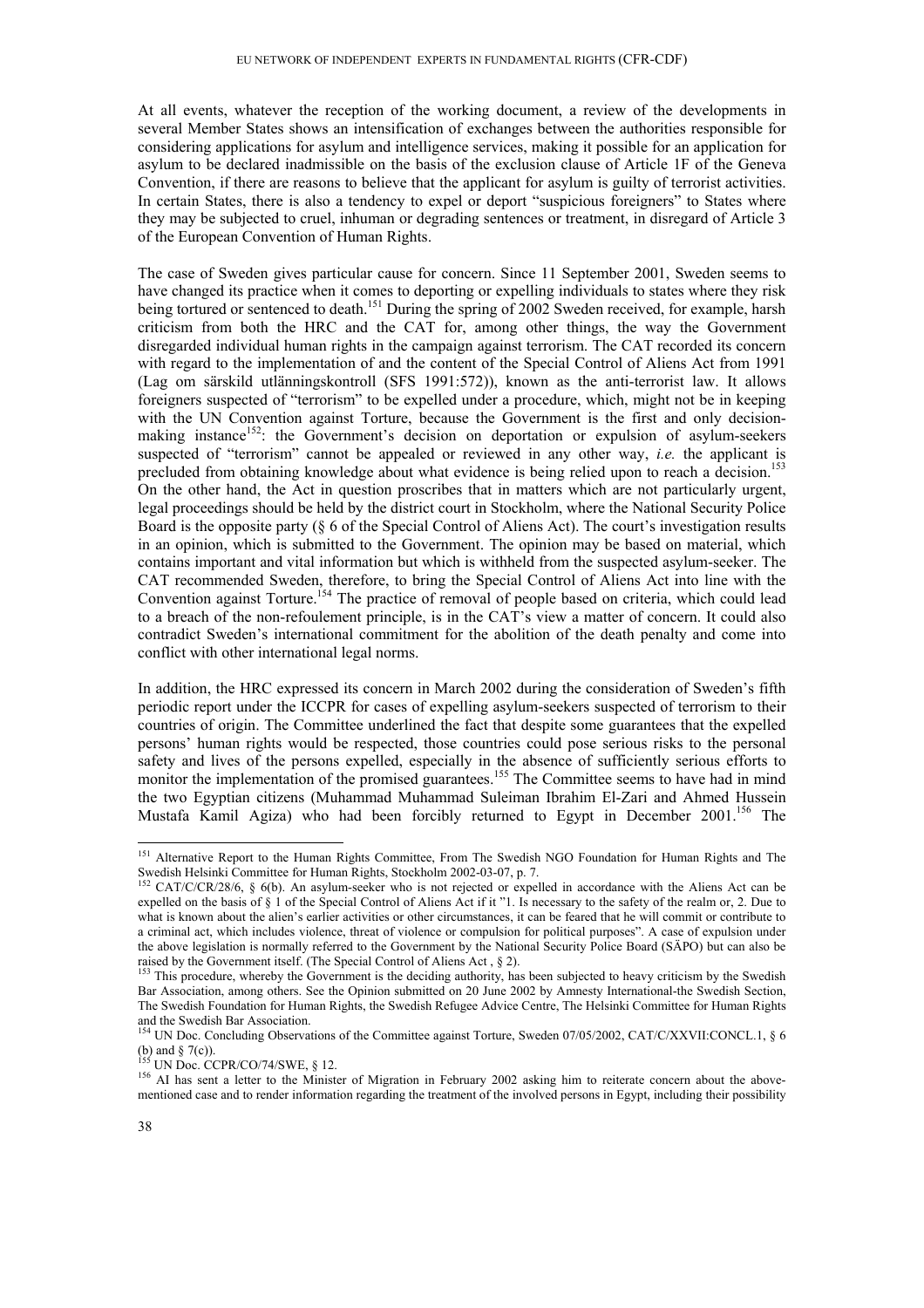unconditional ban on torture/risk for torture was substituted by guarantees on the part of Egypt's Government.<sup>157</sup> To this can be added that the criticism from the HRC was of such gravity that the Swedish Government was requested to provide the Committee within one year with relevant information, including the monitoring of the cases of those expelled. It is noteworthy that this is a measure that has never been taken before as far as Sweden is concerned.<sup>158</sup> It should be remembered that the UNHCR has emphasised that expulsion decisions must be reached in accordance with due process of law, which substantiates the security threat and allows the individual to provide any evidence, which might counter the allegations.<sup>159</sup>

In the **United Kingdom**, the *Anti-terrorism, Crime and Security Act 2001* stipulates that a dispute over a ministerial certificate regarding the application of the clause of exclusion must be determined first in any asylum claim. This power of a minister to certify that Articles 1F and 33 of the Geneva Convention of 28 July 1951 prevent someone from being entitled to be treated as a refugee (s 33) is designed to speed up the asylum process, so that this issue has to be determined first is not objectionable as the matter will be determined by the Commission. However, the stipulation that consideration would not be required in this process of any events, threats or fear which might otherwise be applicable, could result in consideration not being given to the inadmissibility of removal on the basis of the risk of ill-treatment in any receiving country, notwithstanding that a claim for asylum is not justified (s 34), and thus could lead to a violation of Article 3 of the Convention unless the person is then detained on the extended powers of arrest and detention previously discussed (based on s 25-28 of the Act). The potential scope for use being made of the exclusion clause in Article 1F (as well as that in Article 33) of the Geneva Convention of 28 July 1951 has certainly been increased by the stipulation in the Anti-terrorism, Crime and Security Act 2001 that a dispute over a ministerial certificate regarding the application of these clauses must be determined first in any asylum claim. However, there does not appear so far to be any evidence of the clauses actually being invoked more extensively than before. And there does not appear to be any pre-selection of asylum applications on grounds of country of origin, although the Nationality, Immigration and Asylum Act 2002 has reintroduced the designation of certain countries as essentially safe so that an appeal against the refusal of asylum lodged by a person from such a country has no suspensive effect on his or her removal.

Whilst it declared that the exclusion clause had not been used in **Belgium** in 2002 more extensively than in the past, the General Commissioner for refugees and stateless persons, declared that "…being aware of the terrorist threat which States are facing, he would be particularly vigilant when dealing with cases of asylum seekers coming from certain States or regions (Iraq, Algeria, Chechnya, Sudan,  $\ldots$ ),  $^{160}$ .

In Greece, according to statistics established by the HCR Bureau in Athens, there was a spectacular drop in granting refugee status, although the responsible authorities did not explicitly refer to Article 1F of the Geneva Convention. Following the events of 11 September, the review of applications for asylum - and particularly by applicants from Iraq, was "frozen" until the end of December 2001. In addition, from 1997 to 31 December 2002, the percentages of applications accepted for the grant of refugee status are 5.5 % in 1997, 3.9 % in 1998, 8.5 % in 1999, 11.2 % in 2000, 11.2 % in 2001 and

of having access to legal counsel of choice. By the end of the year 2002, AI had not received a response from the Swedish public authorities to its letter.

<sup>&</sup>lt;sup>157</sup> Several NGOs have objected that the implementation of the guarantees given by the Egyptian government in the above referred case has not effectively been monitored. The Swedish Embassy personnel visited the expellees while in prison only twice in three months, the first time some five weeks after the return/expulsion and under the supervision of the detaining authorities (C.Söderbergh, Secretary-General of AI, the Swedish Section, made a reference to this case in a speech delivered during the Human Rights days in Stockholm on 18 November 2002. He expressed his deep concern about the way in which the public authorities have acted.). Furthermore, some Swedish NGOs were troubled by the way in which a reference to the UN Resolution 1373 has been made in the written motivation in the decision to expel both Egyptian men, i.e., it is claimed that the decision was based on the Sweden's relation to other countries rather than the potential threat to the national security.<br><sup>158</sup> CCPR, Concluding observations: Sweden. 24/04/2002. CCPR/CO/74/SWE, § 17.<br><sup>159</sup> UNCHR,

November 2001, § 21.

<sup>&</sup>lt;sup>160</sup> Letter of 3 March 2003 from the General Commissioner for Refugees and Stateless Persons to the expert of the network responsible for collecting information on Belgium.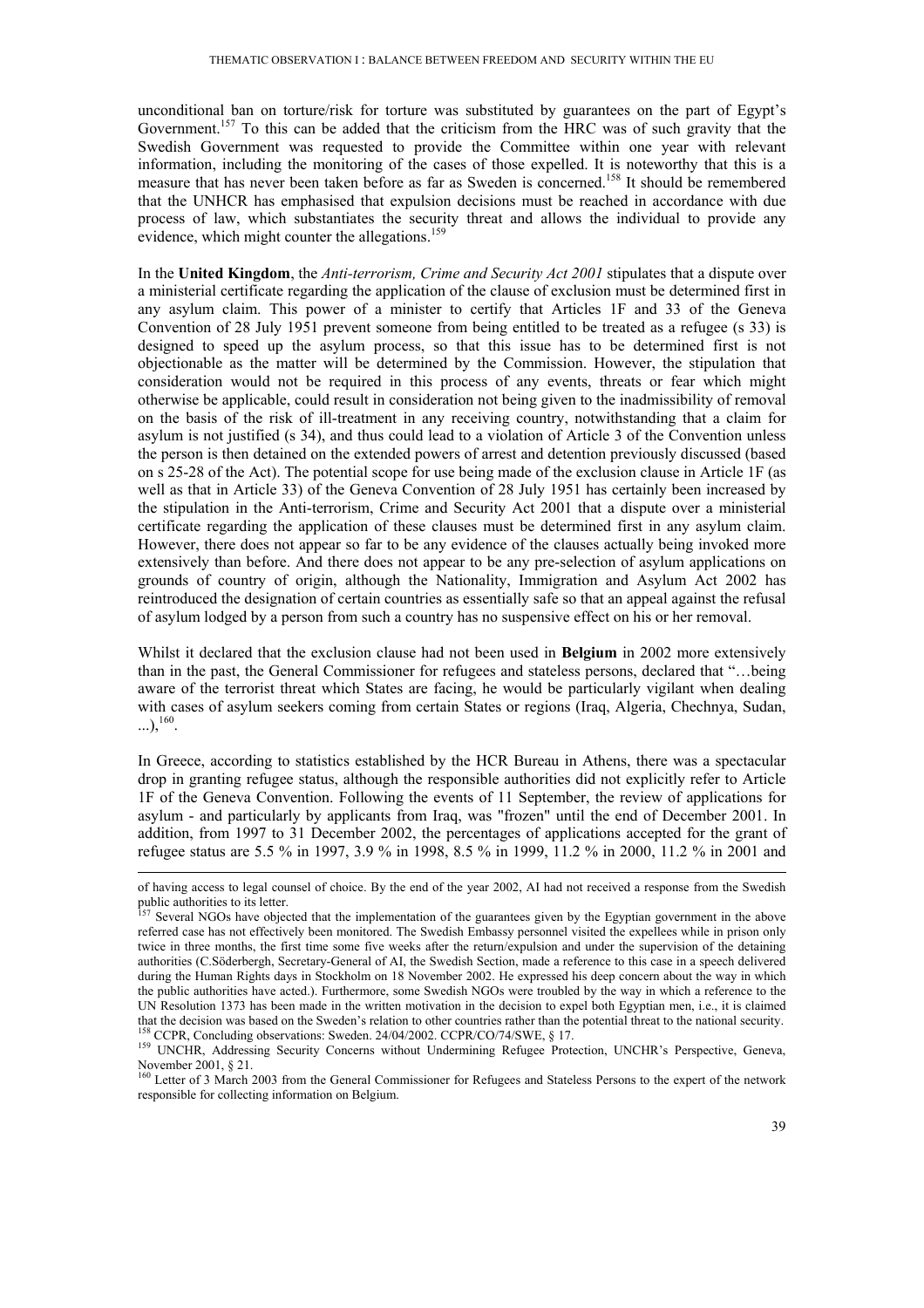0.4 % in 2002. After adding persons authorized to reside in Greece "for humanitarian reasons", the percentages of acceptances are 9.5 % in 1997 11.3 % in 1998, 32.2 % in 1999, 20.1 % in 2000, 22.5 % 2001 and 1% in 2002. Although the HCR avoids making an official link with the events of 11 September, it appears reasonable to think that there is causal relationship.

In **Denmark**, most of the amendments brought by the above-mentioned legislative package<sup>161</sup> introduce new measures in the legislative instruments coping with foreigners, whether they are asylum seekers, refugees, immigrants or persons under other forms of international or national protection (subsidiary protection, humanitarian clause). The *Danish Extradition Act* has been amended introducing the possibility of extradition based on political offences and the extension of the scope of extradition to any type of criminal activity. It establishes a difference of treatment between Danish citizens of other origin than Danish and there is lack of safeguard in case of possible inhuman or degrading treatment after extradition and/or in case of unfair trial in the country of origin. The *Danish Aliens Act* has been amended to enforce cooperation between the immigration and intelligence services on data access without consent of the person affected. Furthermore, there is now a possibility of being expelled even in presence of a real risk in the country of origin ; the possibility of expulsion of foreigners – even those who have been granted refugee status –in case of unconditional imprisonment and disregarding the factual situation confirms it.

In **Germany**, modifications of the Foreigners Law<sup>162</sup> by the *Act for the Fight Against Terrorism* can be noted, some of these measures being intended to facilitate control of the identity of foreigners. Also, the number of special reasons for denying an otherwise claimable residence permit was considerably extended (among others: threat of the free democratic basic order; participation in politically motivated acts of violence; member of an association that supports the international terror). The regulation about the admission of a foreigner's removal or the removal of a person seeking asylum reproduces Art.  $1^{st}F$ , of the Geneva Convention word for word.<sup>163</sup> Individuals giving wrong details in relevance of security despite instruction during the visa procedure and face to face at the Foreigners Office, usually will be expulsed. In the central index for foreigners, data about foreigners will be saved in considerably extended size; the index will be expanded to be a central visa file. The police offices and the secret services now have easier access to this data bank.

Lastly, in **Italy**, the new legislation on terrorism has not altered the standards concerning the right to asylum and immigration. No hostile behaviour by the government with regard to nationals of certain States has been reported.

## **VI. Elimination of the finance of terrorism**

### VI.1. Freezing of assets upstream of notification of offences

Article 8, par. 1 and 2 of the United Nations Convention on the suppression of the financing of terrorism requests contracting States to criminalize acts of financing terrorism and to adopt measures needed to identify, detect, freeze or seize any funds used or intended to be used to commit terrorist offences, and the proceeds of such offences, for possible confiscation. The process of ratification of

<sup>&</sup>lt;sup>161</sup> Lov (2002:378) on the ending af straffeloven, retsplejeloven, lov om konkurrence- og forbrugerforhold på telemarkedet, våbenloven, udleveringsloven samt lov om udlevering af lovovertrædere til Finland, Island, Norge og Sverige [Law (2002:378) changing Act regarding the Penal Code, Act on Administration of Justice, the Telecommunication Competition and Consumer Act, Order on the weapons and explosives Act, Extradition Act and The Extradition Act regarding Finland, Island, Norway and Sweden].

<sup>162</sup> Art. 11-16 Act for the Fight against Terrorism: Modifications of the Ausländergesetz [Foreigner Act], the Asylverfahrensgesetz [Asylum Procedure Act], the Act about the Ausländerzentralregister [Central Register Act regarding Foreigners] as well as modifications of three foreign-law decrees.

<sup>&</sup>lt;sup>163</sup> Section 51 (3) Foreigners' Act in the wording of Art. 11 Act for the Fight against Terrorism. With this, the legislator wanted to ensure that the need for protection of the person concerned and the offence fact excluded (no protection as refugee) would be weighted; see Bericht des Innenausschusses [Report of the Committee on Home Affairs], Bundestagsdrucksache 14/7864, p. 8, in addition of Art. 11 No. 9. – The UNHCR criticizes section 51 (3) as a mixing of art. 33 (2) and  $1<sup>st</sup>$  F of the Geneva Convention.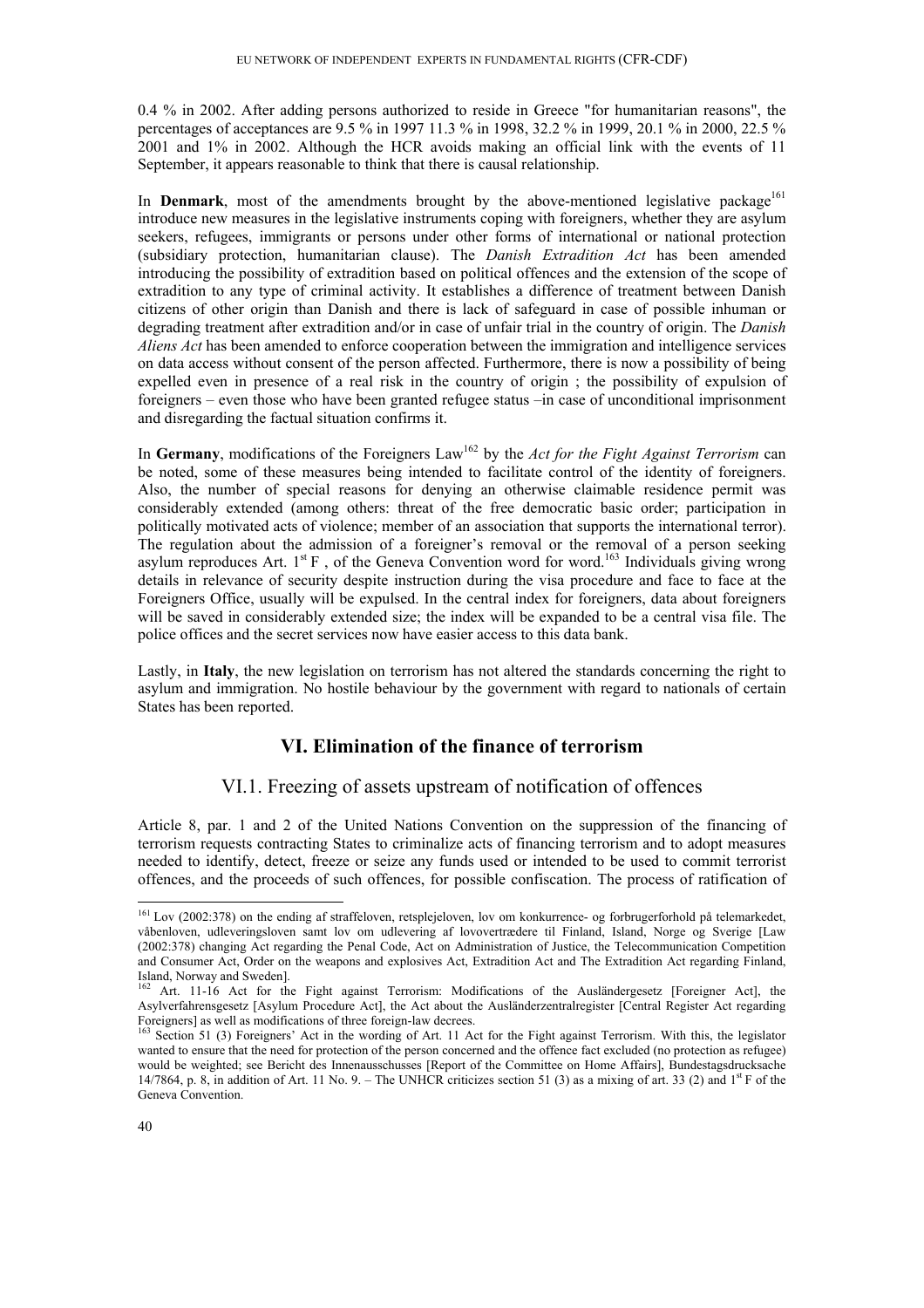this important instrument accelerated sharply after the attacks on 11 September 2001. In addition, United Nations Security Council Resolution 1373 on the freezing of terrorist assets and the finance of terrorism recommends making a crime "criminalize the wilful provision or collection, by any means, directly or indirectly, of funds by their nationals or in their territories with the intention that the funds should be used, or in the knowledge that they are to be used, in order to carry out terrorist acts" (Article 1a). This resolution also specifies that the funds, financial assets or economic resources of persons who "commit, or attempt to commit, terrorist acts or participate in or facilitate the commission of terrorist acts" shall be frozen along with those of persons or bodies associated with them (Article 1b).

Following the adoption of United Nations Security Council Resolution 1373, the European Union assumed two common positions on 27 December 2001<sup>164</sup>. Member States also decided to criminalize the finance of terrorism, freezing assets of certain persons or bodies identified in an appendix to the Common Position 2001/931/EPSC as assisting terrorism (a). At the same time, police and judicial cooperation have been strengthened in respect of groups, organizations and individuals listed in the Appendix (b). The list which contains names which are updated twice a year, has been drawn up on the "the basis of precise information or material in the relevant file which indicates that a decision as been taken by a competent authority in respect of the persons, groups and entities concerned, irrespective of whether it concerns the instigation of investigations or prosecution for a terrorist act an attempt to perpetrate, participate in or facilitate such an act based on serious and credible evidence or clues, or condemnation for such deeds." (Article 1 § 4 of Common Position 2001/931/CFSP). The compilation and modification of the list are carried out by the Council on the basis of confidential criteria which have not been defined in advance.

(a) On 27 December 2001, the Council also adopted Regulation  $2580/2001^{165}$  since Community intervention was needed to implement the asset-freezing provisions of the Common Position 2001/631/CFSP and a ruling was necessary to draw up the list stipulated by Article 2 § 3 of the Regulation.<sup>166</sup> The concepts of "...funds and other financial assets or economic resources" are defined in a wide sense, and including "…including funds of any kind, tangible or intangible, movable or immovable, how ever acquired, legal documents or instruments of any kind, including electronic or digital, evidencing title to or interest in, such assets, including but not limited to bank credits, travellers' cheques, bank cheques, money orders, shares, securities, bonds, drafts and letters of credit".<sup>167</sup>

The Common Position 2001/931/CFS was later updated several times<sup>168</sup> and also guided the actions of the Union against the Al Qaida movement<sup>169</sup>. This body of standards gave rise to a series of annulment actions, some of which in particular question the grounds of the measure, namely, the right of the

<sup>&</sup>lt;sup>164</sup> Council Common Position 2001/930/CFSP on fighting terrorism, OJ L344 of 28.12.2001, p. 98 and Council Common Position 2001/931/CFSP on the application of specific measures to the fight against terrorism. OJ L344 of 28.12.2001, p. 93.<br><sup>165</sup> Council Regulation 2580/2001 of 20 December 2001, OJ L344 of 28.12.2001, p. 70.<br><sup>166</sup> Counc

<sup>2001/931/</sup>CFSP, OJ L 337 of 13.12.2002, p. 93; Decision 2002/974 of the Council of 12 December 2002 implementing Article 2§3 of Regulation 2580/2001, OJ L337 of 13.12.2002, p. 85. 169 Common Position Position of the Council of 27 May 2002 adopting restrictive measures against Usama bin Laden, Al-Qaida, the

Taliban and associated individuals, groups, undertakings and entities, repealing common positions 96/746/CFSP, 119/77/CFSP, 2001/154/CFSP and 2001/771/CFSP and Council Regulation 881/2002 of 27 May 2002 imposing certain specific restrictive measures directed against certain persons and entities associated with Usama bin Laden, the Al-Qaida network and the Taliban, and repeating Council Regulation (EC) n° 467/2001 on prohibiting the export of certain goods and services to Afghanistan, strengthening the flight ban and extending the freeze of funds and other financial resources in respect of the Taliban of Afghanistan, OJ L 139 of 29.2002, p. 9. Article 6 of the Regulation provides that no one who freezes funds in an effort to apply the Regulation in good faith can be held liable. These lists are integrated in the national law of the Member States for their application. Thus in Belgium, see the Ministerial Decree of the Minister Finance of 14 February 2003 amending Ministerial Decree of 15 to 2000 and execution of the Royal Decree of 17 February 2000 on restrictive measures applied to the Talibans in Afghanistan. B.M. 21 February 2003.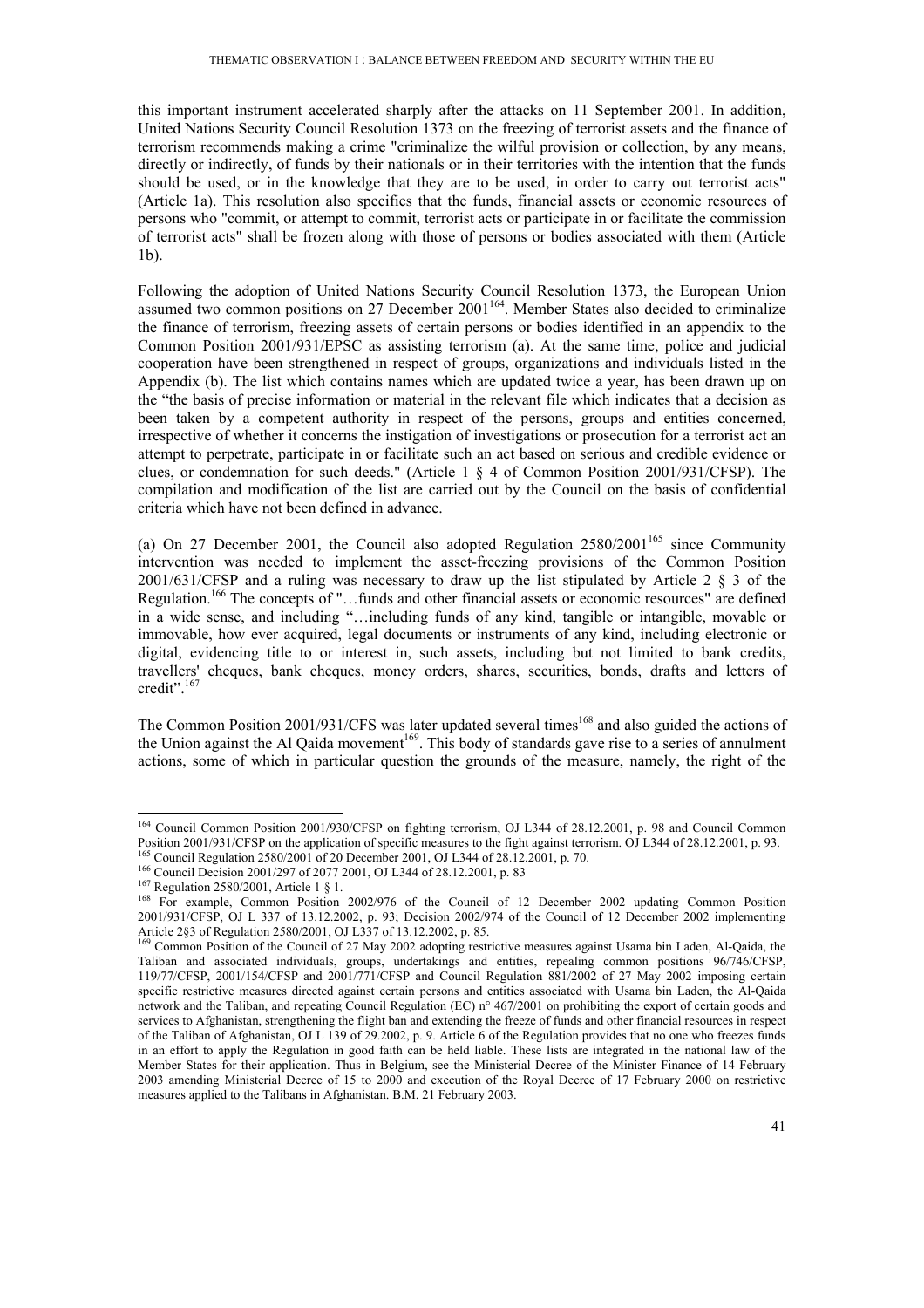persons in question to engage in an armed struggle<sup>170</sup>, whilst others prefer to adopt the formal framework of the adoption of these texts or the breaching of their political activities<sup>171</sup>. The provisions in question here are particularly Article 1 of the Additional Protocol to the European Convention Human Rights on property rights and Article 6 of the European Convention of Human Rights laying down the right to a fair trial. These measures affect the presumption of innocence<sup>172</sup> because the freezing of assets prejudges the guilt of persons who have not been convicted of a crime.

(b) The persons, groups or entities concerned exclusively by Article 4 of the Common Position 2001/631/CFSP on specific measures for police and judicial cooperation to prevent and fight terrorist acts<sup>173</sup>. At this time, in fact, there is no judicial control of the measures adopted in the context of Title V of the Treaty on European Union in the legal order of the European Union.<sup>174</sup> This situation cannot be reconciled with Articles 6 and 13 of the European Convention of Human Rights nor, a fortiori, with Article 47 of the Charter of Fundamental Rights. No doubt in the decision of inadmissibility given on 23 May 2002 on the joint applications *SEGI and others* and *Gestoras Pro-Amnistia and others vs. the European Union*, the European Court of Human Rights ruled that the plaintiffs cannot be considered "victims" of an infringement of their rights, in the meaning of Article 34 of the European Convention of Human Rights, as a result of the adoption of the two common positions in question on 27 December 2001 in the framework of CFSP (common position 2001/930/CFSP on combating terrorism and common position 2001/931/CFSP on the implementation of specific measures for police and judicial cooperation to combat terrorism)<sup>175</sup>. The Court considered in fact that recognising the plaintiffs as "victims" in this situation would be equivalent to accepting that the individual's right to lodge complaints under the European Convention of Human Rights could be used to prevent an infringement of the Convention, and would thus extend the concept of "a potential victim" to a violation beyond which this concept had been used in the past. It based its opinion on the observation that the "common positions" adopted in the context of CFSP are not, as such, directly applicable in the Member States and the implementation requires the adoption of concrete provisions in national law in the appropriate legal form in each Member State.

However, it would be a mistake to conclude from the *Segi and others* judgment that the absence of any judicial control in the context of Title V of the Treaty of European Union is an acceptable principle. The fundamental rights of the persons include the right to be protected against damage to his/her honour and reputation and the right to be presumed innocent until guilt is established. But these two rights may be threatened, or violated, by the positions of the Council adopted in the context of the CFSP that identifies certain individuals or organizations in order to attribute certain responsibilities to them, and asks the Member States to adopt measures against them, or that simply designates these

 $170$  The organization of Mujahadeen of the people of Iran entered an appeal, using as a secondary argument that this decision caused it "considerable" prejudice and infringed the higher legal rule of "revolt against tyranny and oppression". Appeal filed on 26 July 2002 by the organization of Mujahadeen of the people of Iran against the Council of the European Union (Case T-28/02), OJEC, n° C247, 12 October 2002, p. 20. Also see the appeal introduced on 31 July 2002 by Osman Ocalan in the name, the Independent Workers Party of Kurdistan (PKK) and Serif Vaniy in the name of the National Congress of Kurdistan (KNK) against the Council of the European Union (case 5-222/02) OJEC, n° C 233, 28 September 2002, p. 32<sup>171</sup> See, in particular, the action lodged by 3 Swedes of Somali origin above (*Initiatives nationales*).

<sup>&</sup>lt;sup>172</sup> See ECHR judgment of *Allenet de Ribemont vs. France* of 10 February 1995 (breach of the presumption of innocence can be made not only by a judge or a court but also by public authorities: § 36).

See Decision 2003/48/JHA of 19 December 2002 Implementation of Specific Measures for Police and Judicial Cooperation to Fight Terrorism in Accordance with Article 4 of the Position 2001/931/CFSP. This decision provides, in particular, for the appointment of specialized services or magistrates (articles 2 and 3) within the police services and judicial authorities (Eurojust or other), an optimal exchange of information with Europol, an urgent priority treatment to be given to requests for mutual assistance concerning persons and groups included in the list (Article 6) and maximum access by the authorities of other Member States to information on the target persons and groups (Article 7). European Parliament's and the Council's explicit reference to fundamental rights, to limit the Member States' use of Eurojust and Europol in their fight against terrorism under Article 4 of the Common Position 2001/931/CFSP, must be approved. (Conclusions of the JHA Council, doc. 15691/02 (press 404), Annex II).

<sup>&</sup>lt;sup>175</sup>ECHR., ruling of 23 May 2002, joined pl. n° 6422/02 and n° 9916/02, *Segi and others vs. Germany autres and others (15 Member States of the European Union)* and *Gestoras Pro-Amnistia and others vs. Germany and others* ., ruling of 23 May 2002, joined pl. n° 6422/02 and n° 9916/02, *Segi and others vs. Germany autres and others (15 Member States of the European Union.*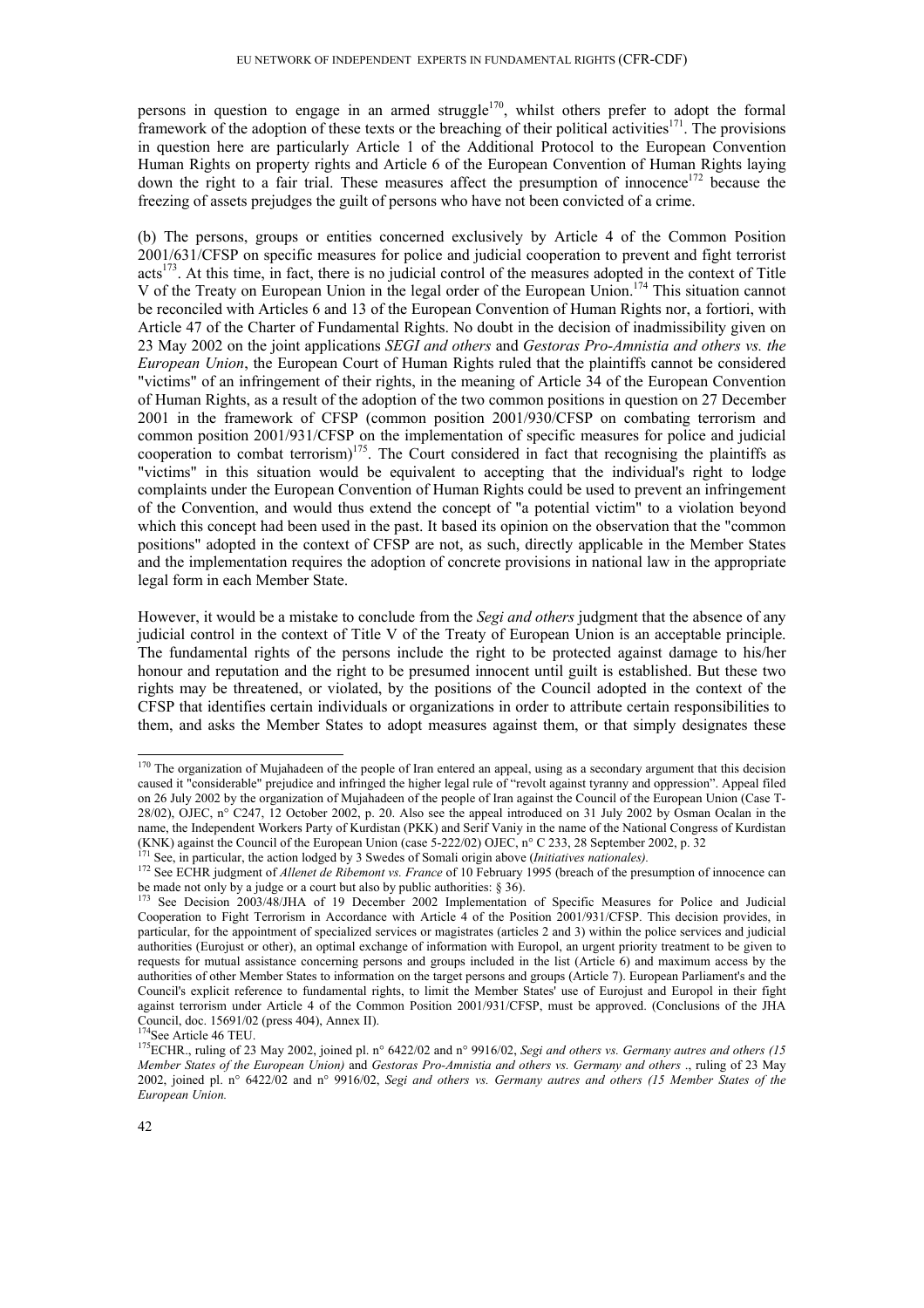individuals or organisations by certain terms that could jeopardise their reputation. This is the reason, moreover, that the European Court of Human Rights considered that the circumstance that two of the plaintiffs were listed in the annex to the Common position 2001/91/CFSP was troublesome, but it refused to draw the consequent conclusions from this observation. If the Court of First Incidence of the European Communities, before which a complaint has been lodged by the organisations in question!, should consider that it is not competent to investigate these complaints, it will be difficult not to conclude that the legal protection of the individual is insufficient with regard to the potential consequences of common positions or actions adopted under Title V of the Treaty of European Union.

do not however have the right of equal recourse to the Courts, since their inclusion on this list does not at first sight, jeopardize personally and individually their rights and freedoms, but tends to affirm that priority should be given to inquiries concerning them<sup>176</sup>. It does however appear that the disreputable stigmatisation incurred by a body or individual in the list must not be neglected, and that the absence of any satisfactory remedy for the protection of their fundamental rights must be seen as regrettable<sup>177</sup>.

Aside from questions of the confidentiality of the collection of information, which must not result in a complete absence of control, an important question remains, that of the veracity and reliability of information which results in inclusion in the list, the danger of abuse of asset freezing increasing with a lack of a definition of a terrorist offence. Undeniably, the means of drawing up this list do not appear to be satisfactory in their present form, since the choice of an administrative procedure (inclusion in a list by a governmental body) concerns a field which should fall strictly within the authority of the judiciary. In addition, inclusion in the list, which can result simply from an investigation launched in a Member State, will require the other Member States to freeze the assets of the persons listed, although no control by the judicial authorities of those States is envisaged  $178$ .

The initiatives taken by the Member States are strongly convergent, since they were taken under the United Nations Convention on the suppression of the financing of terrorism, United Nations Security Council Resolution 1373, and Regulation 2580/2001 on the implementation of the freezing of assets. The last of these instruments is directly applicable in the Member States, only sanctions for breaches of the Regulation having to be adopted by the States.<sup>179</sup>

<sup>&</sup>lt;sup>176</sup> On 31 October 2002, the two Basque organisations lodged a complaint with the Court of First Instance of the European Communities against the Decision of the Council of Ministers to include them on the common list of terrorist organisations (case T333/02, OJ C 19 of 25.1.2003, p. 36 and case T-338/02, OJ C 7 of 1.1.2003, p. 24). The plaintiffs notably claim infringement of the presumption of innocence, the right to effective remedy since the common position cannot be the object of annulment proceedings, freedom of expression, and the right to respect of private life. They also argue the absence of prior consultation of the European Parliament, violation of their right to defence since they were not informed of their inclusion on the list.

<sup>177</sup> See ECHR , Dec. *Segi and others* (pl. 6422/02) and *Gestoras Pro Amnistia and others* (pl. 9916/02) of 23 May 2002 (inadmissibility for absence of the capacity of victim in the meaning of Article 34 of the Convention) on the appeal of two Basque organizations SEGI and Gestoras Pro Amnistia) close to ETA, after they were included in the list to be the subject of strengthened police and judicial cooperation, against the 15 Member States of the European Union before the European Court of Human Rights,). Referring to the Common Positions 2001/930/CFSP and 2001/931/CFSP adopted on 27 December 2001 by the Council of the European Union, the petitioners complained that they did not have the option as individual plaintiffs, of challenging the decisions and measures taken jointly by the 15 Member States in the context of the Common Position before a Community judge. The organisation *Segi* considered that these Common Positions directly and personally breached the rights granted to it by the Convention (breach of the right of presumption of innocence, of the right to a fair trial, of the right to freedom of expression and association, of the right to an effective recourse and of the right to property, these being Articles 6, 6§2, 10, 11 and 13 of the Convention and 1 of the Protocol n° 1).

On 31 October 2002, the two Basque organizations also introduced an action before the Court of First Instance of the European Communities against the Decision of the Council of Ministers including them on the list of terrorist organizations. The plaintiffs argue the absence of prior consultation of the European Parliament, breach of their right of defence for not having been informed of their inclusion on the list and not benefiting from a means of remedy against the Council Decision, and infringement of their freedom of opinion. They also argued that their inclusion on the list of terrorist activities potentially makes their economic resources unavailable. The petitioners claim compensation (Europe Agency 8 January 2003).<br><sup>178</sup> A proposal for a framework decision on the implementation in the European Union of decisions to freeze as

elements of evidence would to apply principle of mutual recognition to decisions to freeze assets, from a judicial cooperation perspective.

<sup>&</sup>lt;sup>179</sup> In application of Article 9 of Regulation 2580/2001.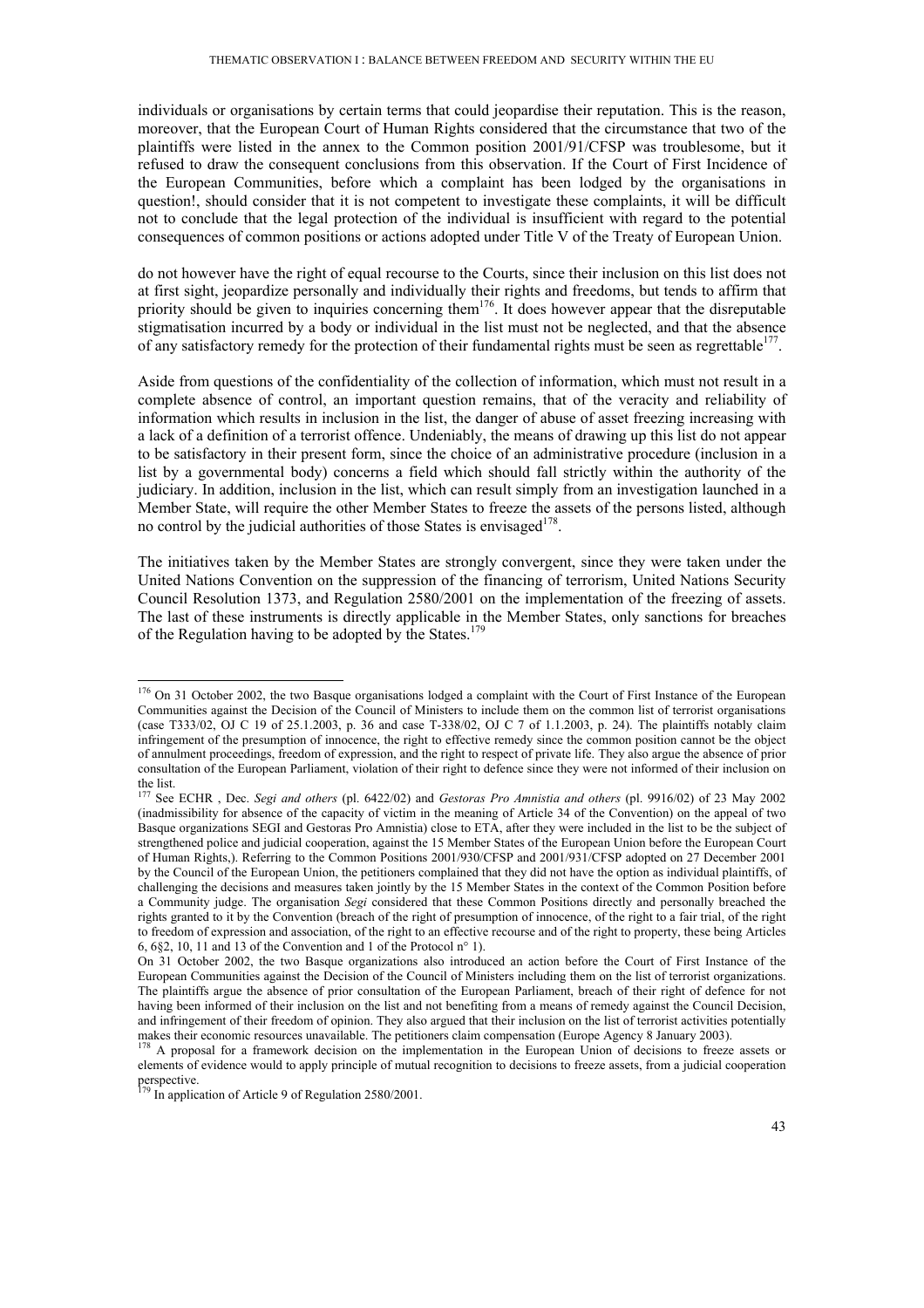Thus, **Belgium** has enacted Royal Decree of 2 May 2002 on restrictive measures against certain persons and bodies in the context of the fight against terrorism<sup>180</sup>. Under Article 2, persons convicted of a breach of Regulation 2580/2001 are liable to a prison sentence of from eight days to five years and a fine from  $\epsilon$  25 to 25,000<sup>181</sup>. This Decree is retroactive in respect of situations prior to the date of its publication, since it comes into force from 28 December 2001. It appeared necessary, however, for the legislative chambers to deal with this problem by means of a proposal for a law "…on the implementation of restrictive measures adopted by the Council of the European Union against States, certain persons and bodies" voted by the House of Representatives on  $27$  February  $2003^{182}$ . This proposal nevertheless contains other questionable aspects in that it allows the implementation of Common Positions (which are not binding, however) by Royal Decree, *ipso facto* circumventing Parliament.

On 9 April 2002, **Spain** ratified the international convention on the suppression of the financing of terrorism<sup>183</sup>. In addition, in 2002 it submitted a draft law on the prevention and seizure of financing of terrorism, which is yet to be approved by the Senate. The purpose of this legislation is to block transactions and movements of capital belonging to terrorist entities and to prevent opening of financial accounts where one of the parties to the transaction is associated with terrorist groups or organizations. A Monitoring Committee will direct and control these activities.

In **Ireland,** Sections 12-44 of the Criminal Justice (Terrorist Offences) Bill, 2002<sup>184</sup> deal with the suppression of financing of terrorism by making provision for the measures necessary to enable ratification by Ireland of the UN Convention for the Suppression of the Financing of Terrorism, 1999. The definition of financing terrorism in Section 13 is quite broad and provides that a person is guilty of the offence if s/he, inside or outside the State, directly or indirectly, unlawfully and wilfully, provides, collects or receives funds intending that they be used or knowing that they will be used to carry out an act that is an offence under Irish law and within the scope of a treaty annexed to the abovementioned 1999 Convention<sup>185</sup>. Attempts to commit such an offence are also covered. A scheme for freezing and confiscating funds used or allocated for use in connection with the offence of financing terrorism is inserted into the Criminal Justice Act, 1994 by Sections 21-43.<sup>186</sup> A procedure (based on the Proceeds of Crime Act, 1996) for the freezing, restraint or confiscation of funds, by means of a court order, in the possession or control of a person that are being used or may be intended for use in committing, or facilitating the commission of, a terrorist offence or an offence of financing

<sup>180</sup> Published in the *Moniteur Belger* of 28 May 2002. This decree was adopted specifically on the basis of Article 1 of the law of 11 May 1995 on the implementation of decisions of the United Nations Security Council (Published in the *Belgian Monitor* on 29 July 1995); this article provides that the King can take the necessary measures, by a reasoned decree of the Council of Ministers, for the implementation of mandatory decisions taken by the Security Council under the United Nations Charter. Article 4 of the law also imposes a general sanction on the breach of measures contained in the implementation decrees of this law, of eight days' to five years' imprisonment and a fine of  $\epsilon$  25 to 25,000.

<sup>&</sup>lt;sup>181</sup> In view of the contrast between the strict sentences inflicted on those who on the one hand refrain from freezing the funds of persons and organizations in this list and on the other hand, the immunity provided by Articles 6 of Regulation 881/2002 of the Council of 27 May 2002, imposing restrictive measures in respect of Usama bin Laden, Al-Qaida, the Taliban and associated individuals, groups, undertakings and entities (see a)) on those who in all good faith but erroneously freeze funds, it is to be apprehended that a tendency to freeze assets will occur even in the case of doubts on the identity of these persons with those listed on the European instruments.

<sup>&</sup>lt;sup>182</sup> Doc 50/2210 submitted to the Chamber on 6 January 2003. The penalties stipulated were taken from those found in Royal Decree of 2 May 2002.<br><sup>183</sup> Publication of 23 May 2002.

<sup>&</sup>lt;sup>184</sup> For the full text of the Bill and Explanatory Memorandum see: www.irlgov.ie. Parliamentary debates on this legislation can also be accessed at this address.

<sup>&</sup>lt;sup>185</sup> The Conventions appended to the 1999 Convention are the Convention on the Elimination of Illegal Seizure of Aircraft; Convention on the Elimination of Illegal Acts against the Safety of Civil Aviation; Convention on the Prevention and Punishment of Crimes Against Internationally Protected Persons including Diplomatic Agents; International Convention on the Taking of Hostages; Convention on the Physical Protection of Nuclear Material; Protocol on the Elimination of Illegal Acts of Violence at Airports Serving International Civil Aviation supplementary to the Convention on the Elimination of Illegal Acts against the Safety of Civil Aviation; Convention on the Elimination of Illegal Acts against the Safety of Maritime Navigation; Protocol on the Elimination of Illegal Acts against the Safety of Fixed Platforms located on the Continental Shelf; and the International Convention on the Elimination of Terrorist Bombing.

<sup>186</sup> Sections 14, 15 and 16 provide for interim, interlocutory and disposal orders, which have the effect of freezing certain funds. These provisions mirror Sections 2-4 of the Proceeds of Crime Act, 1996.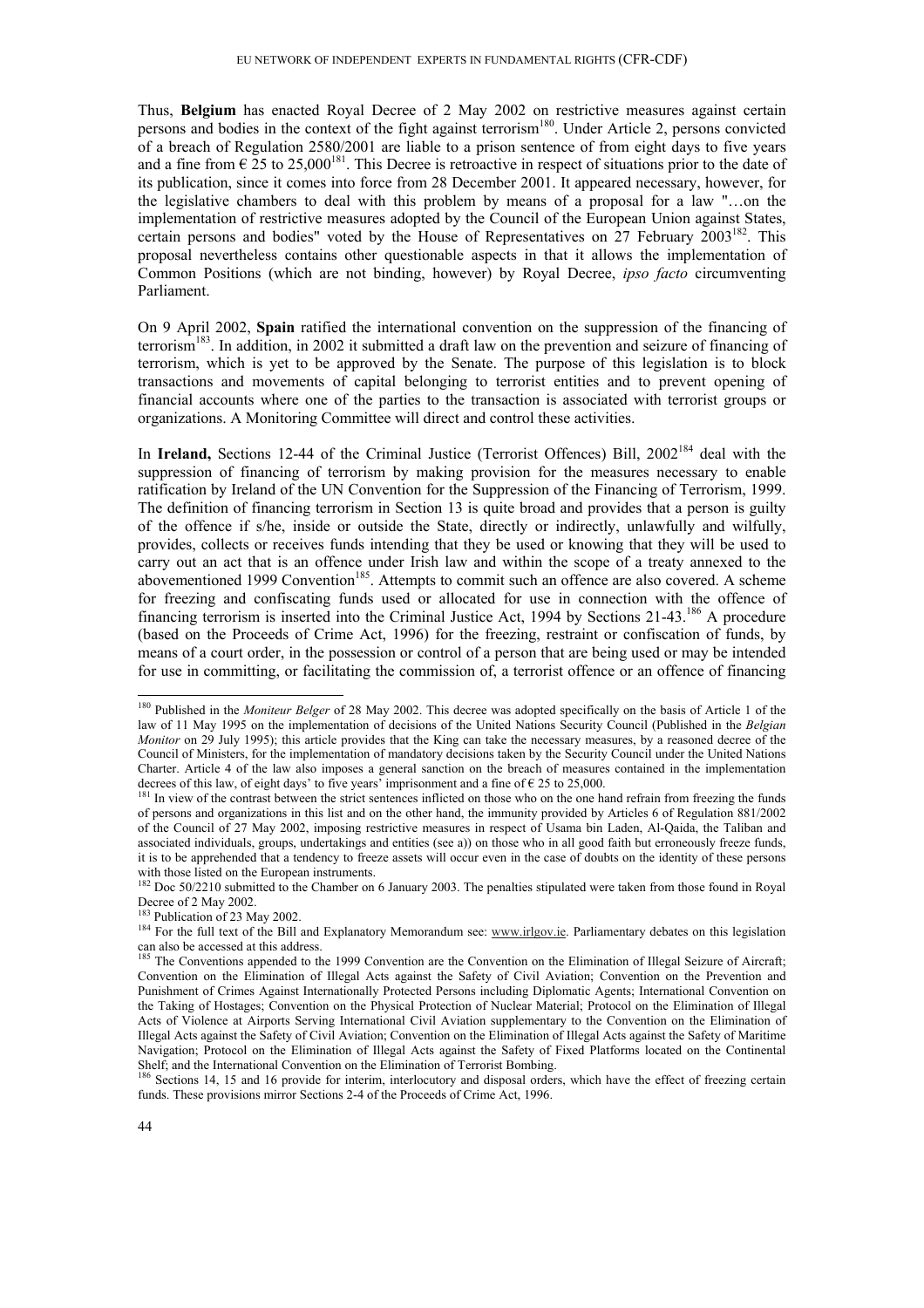terrorism is provided for by Sections 14-20. Une répartition de la charge de la preuve est prévue : Section 18 (based on Section 8 of the 1996 Act) makes provision for the use of opinion evidence by a member of An Garda Siochana (Irish Police) not below the rank of Chief Superintendent with the proviso that the High Court must be satisfied that there are reasonable grounds for that opinion. The section also stipulates that the standard of proof to be applied is that applicable to civil proceedings, i.e. the balance of probabilities.

In the **United Kingdom**, the UN Convention for the Suppression of the Financing of Terrorism has been ratified, entering into force on 10 April 2002. The offences created by this will be added to the list of extraditable offences. Par ailleurs, on constate que unlike the power of forfeiture (ss 1-3 of the Anti-terrorism, Crime and Secutity Act 2001), that relating to the freezing of assets is not restricted to use in connection with terrorism (ss 4-14). In particular it covers their use in respect of action detrimental to the United Kingdom economy. Not only could this apply to economic activity that is entirely legitimate where it takes place but also fails to give any criteria by which detriment to the economy is to be assessed so that the potential exercise of the power might not be anticipated. The lack of criteria will also handicap judicial scrutiny of any exercise of this power. These provisions are thus not entirely consistent with the controls permitted over the peaceful enjoyment of possessions.

**Italy** has ratified the Convention of New York of 9 December 1999 on the suppression of the financing of terrorism<sup>187</sup>. In view of the contents of Resolution 1373 of United Nations Security Council, the Government has also formed a financial security Committee responsible to the Minister of Economy and Finance<sup>188</sup>. The prevention of Mafia type activities (law of 19 March 1990 n° 55) is thus strengthened for the offences listed in Article 270b which includes the finance of terrorism (decree 374/2001, *supra*, concerning the definition of terrorism), by stipulating disciplinary sanctions, the suspension or revocation of the authorisation to exercise banking activities, already provided in respect of the harbouring of stolen goods, money laundering, use of money, goods or other assets of illicit origin<sup>189</sup>. The main problem raised by the new standards concerns the punishment of conduct which contributed only occasionally to the achievement of the association's aims, the option of criminalising support given to an association which has not involved the effective membership of a person in that association, entails the risk of breaching the principle of lawfulness by the creation of new repressive schemes not sanctioned by law.

For its part, Sweden has engaged in discussions on decision (SC/7206) concerning three Swedish citizens (originally from Somalia) who were accused of being associated with a terrorist organisation and whose assets were frozen on this basis within just a few days despite their strong denial of any connections with Al-Qaida. Several Swedish NGOs have expressed criticism with regard to withholding information within the UN Security Council about the case in question and thereby not giving any opportunity to the accused to dispute the decision.<sup>190</sup> It is of utmost importance that those under suspicion of having committed a crime are not penalised until their guilt has been proven in a

<sup>&</sup>lt;sup>187</sup> Text approved by the House of Representatives on 19 December 2002, not yet published in the Official Journal. Parliament did not limit itself to including the Convention in the national legislation but introduced standards which modify and coordinate the content of the Convention with the legislation in force. The most important standard which was modified is Article 25d of Legislative Decree No. 231 (Discipline of administrative responsibility of individuals, companies and associations even those not having a legal existence). The new version provides for financial sanctions or prohibitions for perpetrators of offences whose objective is terrorism or the subversion of the democratic order or offences " which breach Article 2 of the International Convention on the elimination of the finance of terrorism including New York and 9 December 1999".

<sup>&</sup>lt;sup>188</sup> Decree Law of 12 October 2001 No. 369 (incorporation into national legislation of 14 December 2001 No. 431); urgent measures for the elimination of and fight against finance of international terrorism. The committee, which has an annually renewable assignment, provides coordination of data on breaches of the embargo on and the freezing of assets, nationally and internationally. It also coordinates all initiatives adopted against financing of terrorism, acting as a data and information collection centre and having the power to request the CONSOB (national exchange bureau) and the special fiscal police corps to carry out inspections.

<sup>&</sup>lt;sup>189</sup> Following a recent judgment by the Supreme Court (Cassazione penale, sez. II, sentenza del 22 novembre 2000), financing by means of transfers to bank accounts abroad must be treated as though it had taken place in Italy resulting in the application of Article 270b of the Criminal Code.

Alternative Report to the Human Rights Committee, p. 45.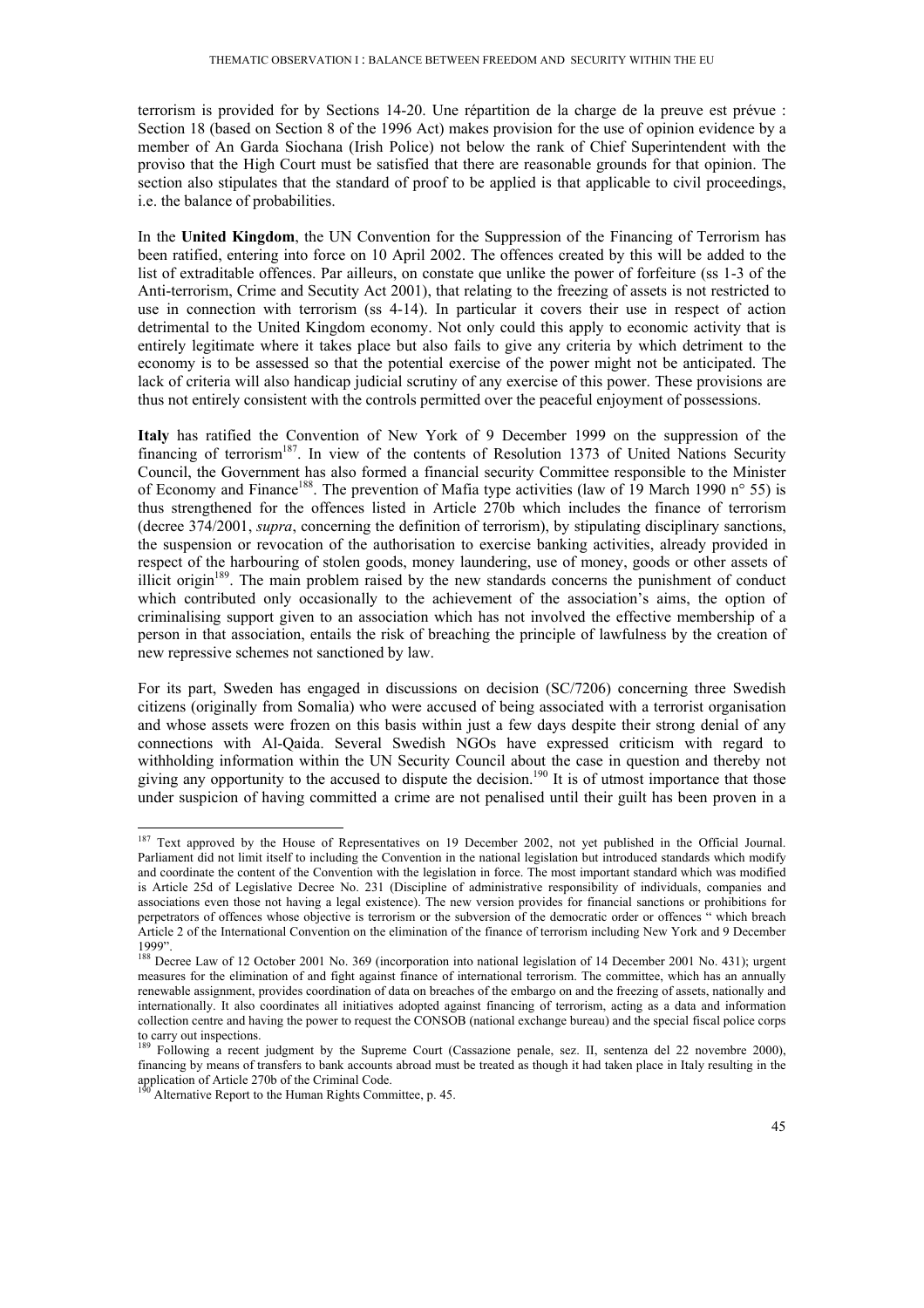fair trial by an independent court. According to the Swedish Red Cross this fundamental legal principle has obviously not been taken into consideration in the case of the three Swedes.<sup>191</sup> They were sentenced without a hearing and without a chance to defend themselves. Initially, they were denied legal aid despite the fact that they had no resources whatsoever at their disposal. In other words, the Swedish Government has been criticised for the way in which it has enforced the UN resolutions and EU regulations.<sup>192</sup> The issue is currently subject of proceedings in Luxemburg (at the ECJ), focusing primarily on the actions by EU and Sweden in the matter. The three Swedes as well as the organisation Al Barakaat initiated an action for annulment before the Court of first instance of the EC on 10 December 2001 challenging, *inter alia*, the EU decision to freeze their assets (Annex I to Regulation No (EEC) 881/2002).<sup>193</sup> The Court of first instance pronounced on 7 May 2002 its decision on the part of the application dealing with a claim for provisional measures in the case T-306/01R, *Abdirisak Aden, Abdulaziz Ali, Ahmed Yusuf, Al Barakaat International Foundation v. EU and the European Commission*. The claim was rejected.<sup>194</sup> Meanwhile the names of the three Swedish citizens have been struck from the sanctions list as the result of an agreement between them and the  $US$ .<sup>195</sup>

In preparation for the ratification of the UN Convention for the Suppression of the Financing of Terrorism from 1999196 a new act (Lag om straff för finansiering av särskilt allvarlig brottslighet i vissa fall, m.m; (SFS 2002:444)) (Act on Punishment for the Financing of Especially Serious Crimes in Certain Circumstances (2002:444) and a new regulation (Förordning om åtgärder mot penningtvätt och finansiering av särskilt allvarlig brottslighet i vissa fall, (SFS 2002:552)) were approved and entered into force on 1 July 2002. The new act criminalises the financing of terrorist crimes in accordance with Article 2 of the UN Convention. It also comprises explicit rules concerning jurisdiction, forfeiture of funds, used or allocated for the purpose of committing the offences set forth in Article 2. In addition, the Act requires companies covered by the Act on Measures against Money Laundering (SFS 1993:768) to examine any transaction, which can be assumed on reasonable grounds to be intended for the financing of the crimes covered by the law (i.e., the terrorist crimes enumerated in the Convention and its annex). The companies shall report any circumstances that may be indicative of such transactions to the Swedish FIU.

Lastly, it should be remembered that **Austria**, **Finland**, **Greece** and **France** have ratified the International Convention on the suppression of the financing of terrorism<sup>197</sup>. In Luxembourg, a proposal for a law No. 4954, submitted on 16 May 2002, on the suppression of terrorism and its finance and approving the International Convention on the suppression of the financing of terrorism of 10 January 2000, has not yet been adopted<sup>198</sup>.

## VI.2 Confiscation of crime-related property

The Danish Presidency of the European Union took an initiative on 13 June 2002 for a framework decision of the Council on the confiscation of crime-related proceeds, instrumentalities and property<sup>199</sup>, in order to harmonize the legislative provisions and regulations of Member States. In

<sup>191</sup> Svenska Röda Korset, Flykting & Folkrätt, 19 October 2002, p. 2. See also A.Wigenmark, *Bekämpning av terrorism efter*

<sup>9/11,</sup> Rättigheter i farozonen, MR-INFO, Frivilligorganisationernas fond för mänskliga rättigheter Nr 04-2002, pp. 1-2.<br><sup>192</sup> Alternative Report to the Human Rights Committee, p. 47.<br><sup>193</sup> Regeringens förhållande till riks

Their petition for temporary measures was rejected on the grounds that since they were entitled to social assistance by the Swedish authorities, the petition this did not prove that the freezing of their assets constituted serious damage, only able to be repaired with difficulty (Order of 7 May 2002 in the case T-306/01 R).<br><sup>195</sup> See www.ud.se and SC/7490, 27 August 2002.

<sup>&</sup>lt;sup>196</sup> Prop. 2001/02:149 Sveriges tillträde till Förenta nationernas internationella konvention om bekämpande av finansiering av terrorism. The Convention entered into force for Sweden on 6 July 2002.

<sup>&</sup>lt;sup>197</sup> See above, note 7.<br><sup>198</sup> A draft law No. 4937 was submitted on 10 April 2002 for the approval of the International Convention for the Elimination of Terrorist Bombing, enacted by the United Nations General Assembly on 15 December 1999.<br><sup>199</sup>Initiative of the Kingdom of Denmark on the adoption of the Council Framework Decision on Confiscation of Crime-

Related Proceeds, Instruments and Property. O.J. C 18 up to August 2002, p. 3. The first framework decision 2001/500/JHA of the Council on 26 June 2001 on money laundering, the identification, tracing, freezing, seizing and confiscation of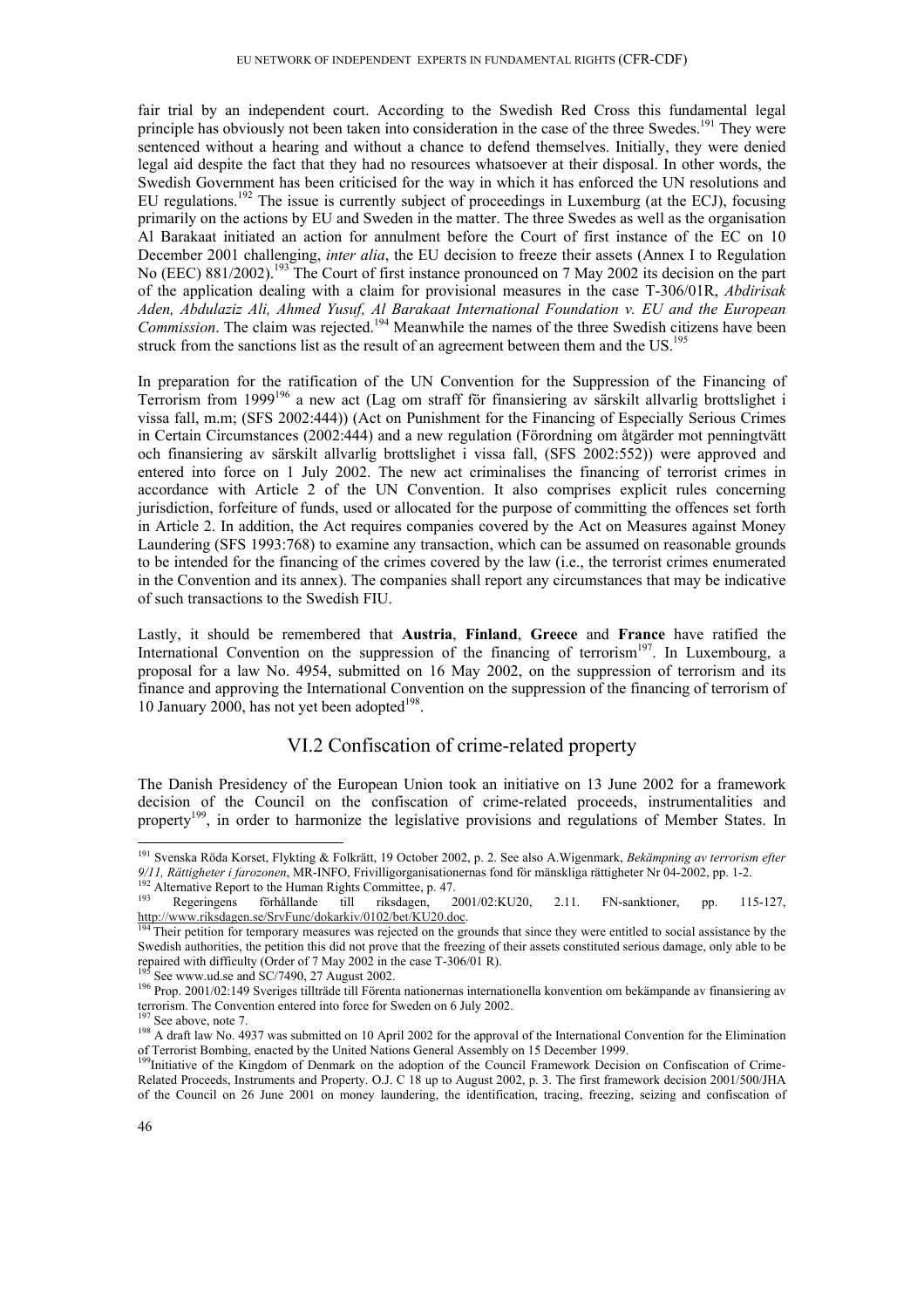keeping with Article 2 of this initial proposal, each Member State is requested to adopt the measures required to enable it to confiscate all or a part of the instrumentalities and proceeds resulting from offences punishable by a sentence of imprisonment exceeding one year, or property whose value corresponds to those proceeds. The power of confiscation also extends to property belonging to a person convicted of a criminal act, even if it has no bearing on the criminal offence, where the offence generates large profits and is punishable by a maximum of six years' detention (Article 3 (1)). Under these conditions, confiscation can also be extended to property in the possession of the spouse or the partner of the person concerned; States can make an exception for property held for more than three years prior to the commission of the criminal offence. Lastly, under the provisions of Article 3 (4), it devolves on the person concerned by the measure of confiscation to establish the probability that the property was acquired legally; it appears that there is a reversal of the burden of proof rather than the sharing of that burden.<sup>200</sup>

This last provision has been criticized both by the Council of Justice and Home Affairs of 14-15 October 2002<sup>201</sup> and by Parliament in its resolution published on 7 November 2002. The European Parliament suggested the following main amendments<sup> $202$ </sup>:

- each sentence of confiscation should be proportional to the offence committed $^{203}$ ;

- the extended powers of confiscation stipulated in Article 3 § 1 of the Danish initiative should only come into force, if the offence is likely to have generated large profits and the origin of the goods cannot be determined<sup>204</sup>;

- the extension of the powers of confiscation to the spouse or partner is admissible only if the prosecution proves that the goods acquired illegally by the person found guilty belong only fictively to the spouse or partner<sup>205</sup>;

- the burden of proof of the illicit origin of the property devolves on the prosecution and not on the defence.

While restricting the scope of the application of confiscation, the draft text amended by Parliament retains the option of confiscating goods or proceeds resulting from the commission of offences other than the offence of which the person in question is being accused. This can constitute the source of some legal uncertainty. In the last version dated 19 December 2002 of the Council framework decision on confiscation of crime-related proceeds, instrumentalities and property<sup>206</sup>, this extended power of

November 2002.<br><sup>203</sup> Ibidem, amendment 2 of Article 2.

instruments and the proceeds of crime. It provides for the harmonisation of national provisions on the confiscation of assets procured by organized crime and more specifically attempts to ensure that Member States did not formulate or entertain any reservations regarding the provisions for confiscation in the Convention on Laundering, Search, Seizure and Confiscation of the Proceeds from Crime, signed in Strasbourg on 8 November 1990 (which all Member States have ratified) in particular where an offence was punished by a prison sentence or detention of a maximum duration of over one year. This framework decision proved insufficient, however.

<sup>&</sup>lt;sup>200</sup> Under the provisions of Article 12 on confiscation and seizure of the United Nations Convention of 12 December 2000 against trans-national organized crime, the contracting States can require that the perpetrator of an offence shall show the legal origin of alleged crime-related proceeds or other assets, which may be the object of confiscation, if this requirement complies with the principles of their national law and the nature of the judicial procedure and other procedures.<br><sup>201</sup> See the Conclusions of the JHA Council of the EU of 14-15 October 2002, partially published on 28 Octo

provision should only apply to those cases where the prosecution has shown that the property concerned had not been acquired in a legal way".

 $202$  Legislative Resolution of the European Parliament on the proposal for council decision concerning the initiative of the Kingdom of Denmark for the adoption of a framework decision of the Council on confiscation of crime-related proceeds, instrumentalities and property: 10697/2002-C5-0375/2002-2002/0818 CNS, rapporteur Di Lello Finuofi GUE presented on 7

<sup>&</sup>lt;sup>204</sup> *Ibidem*, amendment 3 of Article 3  $\S$  1 a) and c). The view of the LIBE Committee to specify the meaning of "indeterminate origin" of goods was not adopted. The expression referred to property which a person convicted of a criminal offence has available or which he owns, even through an individual, the value of which is disproportionate in comparison to his declared income for tax purposes, or his activities and of which he cannot justify the legal origin.<br><sup>205</sup> *Ibidem*, amendment 43 Article 3 § 2: (...) if it is not shown that these goods belong to the person convicted

offence and that, fictionally the spouse or partner has or owns the same.<br><sup>206</sup> Draft framework decision of the Council on the confiscation of crime-related proceeds, instruments and property, version

published on 23 January 2003, 5299/03 DROIPEN 3.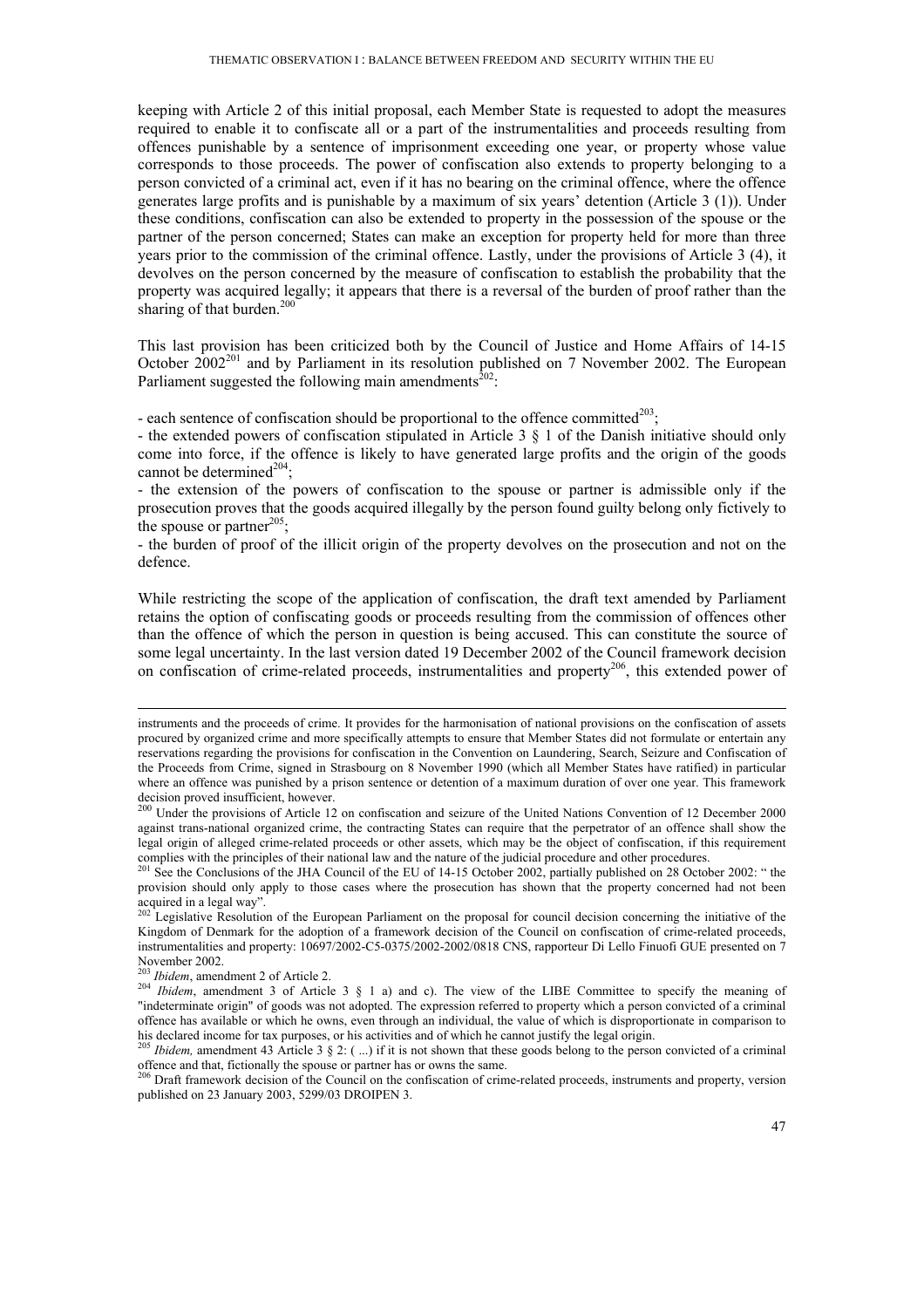confiscation is only authorized when the person in question is convicted of one of the exhaustively listed offences<sup>207</sup>, and under conditions pertaining to the maximum sentence of detention provided for these offences and the type of offence<sup>208</sup>.

Without incorporating the amendments proposed by Parliament word by word into national legislation, the proposal for a framework decision stipulates, among other things, that it cannot result in a change in the obligation to respect fundamental rights (...) including the presumption of innocence (Article 3c). It is specified that the national Courts can only proceed to the confiscation of goods, if they are fully convinced of their criminal origin, either on the basis of concrete elements or of the disproportion between the value of goods held by the convicted person and his/her legal income (Article 3.2).

The version of the proposal for a framework decision dated 19 December 2002 appears to be in compliance with case-law on the subject of the European Court of Human Rights. In its judgment in the case of *Philipps v. the United Kingdom* of 5 July 2001<sup>209</sup>, the Court held that the principles set out in Article 6 § 1 of the European Convention of Human Rights, such as the rights of a person being prosecuted to be presumed innocent and the obligation of the prosecution to shoulder the burden of proof of the accusations against the person in question, apply to the procedure for the carrying out the sentence of confiscation. It held that, although this right was not absolute since all legal systems practice presumptions both in fact and in law, to which the Convention is not an obstacle provided that the contracting States do not go beyond certain limits in taking account of the seriousness of the issue and safeguarding the rights of the defence (judgment in the case of *Salabiaku v. France* of 7 October 1988, Series A n° 141-A,  $\S$  28)<sup>210</sup>. Although a reversal of the burden of proof is inconsistent with Article 6 of the Convention, the sharing of the burden of proof on the basis of legal or de facto presumptions is accordingly admissible provided, in particular, that the presumption or the share of the burden of proof is regulated by law and the accused is able to present his/her arguments in a public judicial procedure and that the real power of assessment in respect of both the factual and the legal elements, is left to the judge. $2^{11}$ 

Alongside the proposal for a framework decision on confiscation, another Danish initiative was intended to widen the scope of mutual recognition and to strengthen the framework of cooperation<sup>212</sup> by authorizing the direct execution by Member States of decisions to confiscate illegal gains handed down by the judicial authorities of another Member State without control of double criminality, when the property is the result of an identified offence such as participation in organized crime or acts of terrorism under conditions defined in article 5 § 1 of the framework decision.

Several initiatives by Member States must be reviewed since they concern the introduction of the sentence of confiscation of crime-related income and can be associated with the trends that have just been mentioned. **Belgium** recently adopted a law on the extension of the option of seizure and confiscation in criminal matters<sup>213</sup>. Article 4 of the law introduces the sharing of the burden of proof between prosecution and the accused on the subject of the origin of suspect assets. It devolves on the prosecution to show that the person convicted gained certain material advantages, that there are

 $^{207}$  The offences under the framework decision concerning the fight against terrorism are set down in a list (see Article 3, 1.b).

<sup>&</sup>lt;sup>208</sup> It is stipulated that the offence must be of a profit-generating nature, although the Commission has expressed reservations on this provision, in view of the framework decision on the fight against terrorism  $^{209}$  ECHR, judgment *Philipps vs. United Kingdom (pl. n°* 41087/98) of 5 July 2001.

<sup>210</sup> See § 40 of judgment *Philipps vs. United Kingdom*.<br><sup>210</sup> See § 40 of judgment *Philipps vs. United Kingdom*.<br><sup>211</sup> See ECHR judgment Pham Hoang vs. France of 25 September 1992, Series A n° 243. In the judgment *Philip Kingdom,* the court held that an English court could decide not to make presumptions if, in its opinion, there was a major risk that the application of presumption could be unfair to the accused.

<sup>&</sup>lt;sup>212</sup> Initiative of the Kingdom of Denmark in adoption of a framework decision on the execution of confiscation decisions of the European Union, OJ C 184 off 2.8.2002, p. 5. This initiative was also subject to amendments by the European Parliament: see Legislative Resolution for the adoption of a framework decision of on the execution of confiscation decisions of the European Union, 10701/2002-C5-0375/2002-2002/0816 CNS, rapporteur Di Lello Finuofi GUE presented 7 No <sup>213</sup> Law of 19 December 2002 on extended possibilities of seizure and confiscation and criminal matters, B. M., 14 December 2003 (entered into force on 24 February 2002).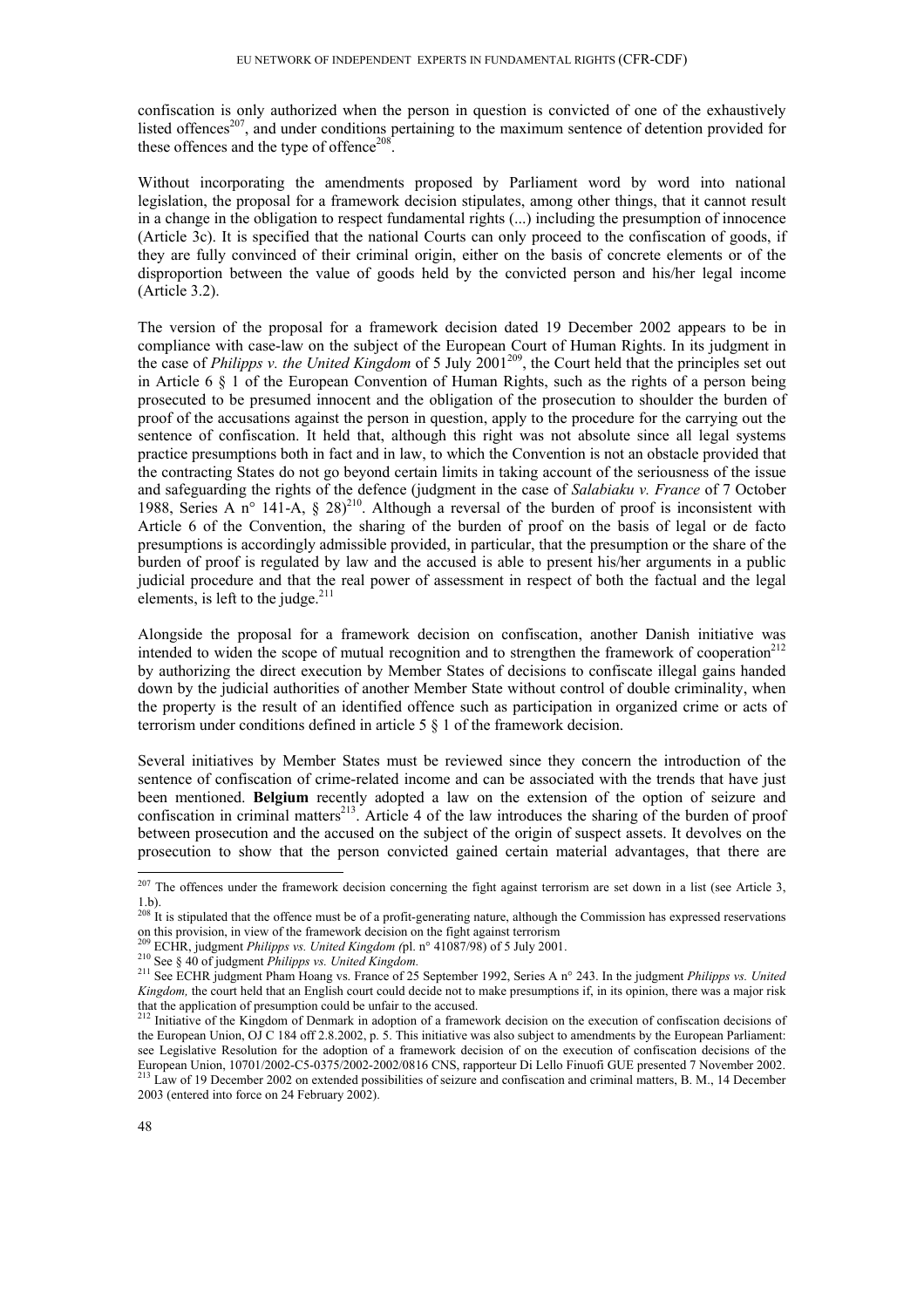*serious and concrete indications* that these assets are the result of the commission of an offence and that the person convicted has not given a plausible explanation to the contrary. The "serious and concrete indications" can be deduced from any reliable element submitted to the Court in a regular manner that shows a disproportion between the temporary or ongoing increase in assets and expenditures by the convicted person during the relevant period (the period elapsing between five years preceding the indictment and the date of judgment) both of which must be stated by the prosecution and, on the other hand, the temporary or ongoing increase in the assets and expenditure of the convicted person during that period for which the person in question has no plausible explanation showing that it does not result from the acts for which he has been convicted, or similar acts.<sup>214</sup> The sharing of the burden of proof as defined in respect of the illicit origin of the goods appears to comply with the case-law of the European Court of Human Rights.

Other characteristics of the Belgian law should also be mentioned. The new law allows for distraint on any equivalent assets. It gives the prosecution the option of instituting,, with the consent of the Court, a special inquiry on material advantages and gives the Court the option to impose separate confiscation. Like the European proposal, Belgian legislation also provides for an extension of the option of confiscation, not only to confiscation of assets resulting from the offence for which the person is convicted, but also for those which result from similar acts.

In **Italy**, the new article 270b of the Criminal Code also provides for the mandatory confiscation of objects which were used to commit an offence and all objects which constitute the price, profit, the income or the employment of the income generated by the offence.<sup>215</sup>

In Ireland, Section 22 of the Criminal Justice (Terrorist Offenses) Bill, 2002, Section 22 of the Criminal Justice (Terrorist Offences) Bill, 2002<sup>216</sup> enacts confiscation orders, with a detailed provision for the value assessment of funds subject to confiscation by amending Part II of the Criminal Justice Act, 1994. All of the powers contained in the 1994 Act in respect of drugs trafficking offences are now extended to terrorist offences. These include, *inter al*, provisions relating to bankruptcy, money laundering, search warrants, disclosure of information by designated bodies etc.

When the Member States adopte measures to transpose the framework decision on confiscation of crime-related proceeds, instrumentalities and property, it is essential for them to take account of the limits set by the European Court of Human Rights in its judgment *Phillips vs. Royaume-Uni* of 5 July 2001

In this case where the applicant alleged that the statutory assumption made against him by the court which issued a confiscation order following his conviction for a drugs offence violated his right to a fair trial under Article 6 of the Convention, the Court finds that this provision has not been violated only after having noted the safeguards contained in the Drug Trafficking Act 1994. Thus, "the assessment was carried out by a court with a judicial procedure including a public hearing, advance disclosure of the prosecution case and the opportunity for the applicant to adduce documentary and oral evidence. The court was empowered to make a confiscation order of a smaller amount if satisfied, on the balance of probabilities, that only a lesser sum could be realised. The principal safeguard, however, was that the assumption made by the 1994 Act could have been rebutted if the applicant had shown, again on the balance of probabilities, that he had acquired the property other than through drug trafficking. Furthermore, the judge had a discretion not to apply the assumption if he considered that applying it would give rise to a serious risk of injustice". This latter condition appears to be particularly important in the view of the Cour, the judgment of which insists that "in respect of every item taken into account the judge was satisfied, on the basis either of the applicant's admissions or

<sup>&</sup>lt;sup>214</sup> See new article 43d § 3 of the Criminal Code, introduced by Article 4 into the Law of 19 December 2002 on extended options of seizure and confiscation and criminal matters, B. M., 14 December 2003 (entered into force on 24 February 2002).<br><sup>215</sup> Decree Law of 18 October 2001 (incorporated after amendment, into the Law of 15 December 200

*urgenti per contrastare il terrorismo internazionale.* <sup>216</sup> For the full text of the Bill and Explanatory Memorandum see: www.irlgov.ie. Parliamentary debates on this legislation

can also be accessed at this address.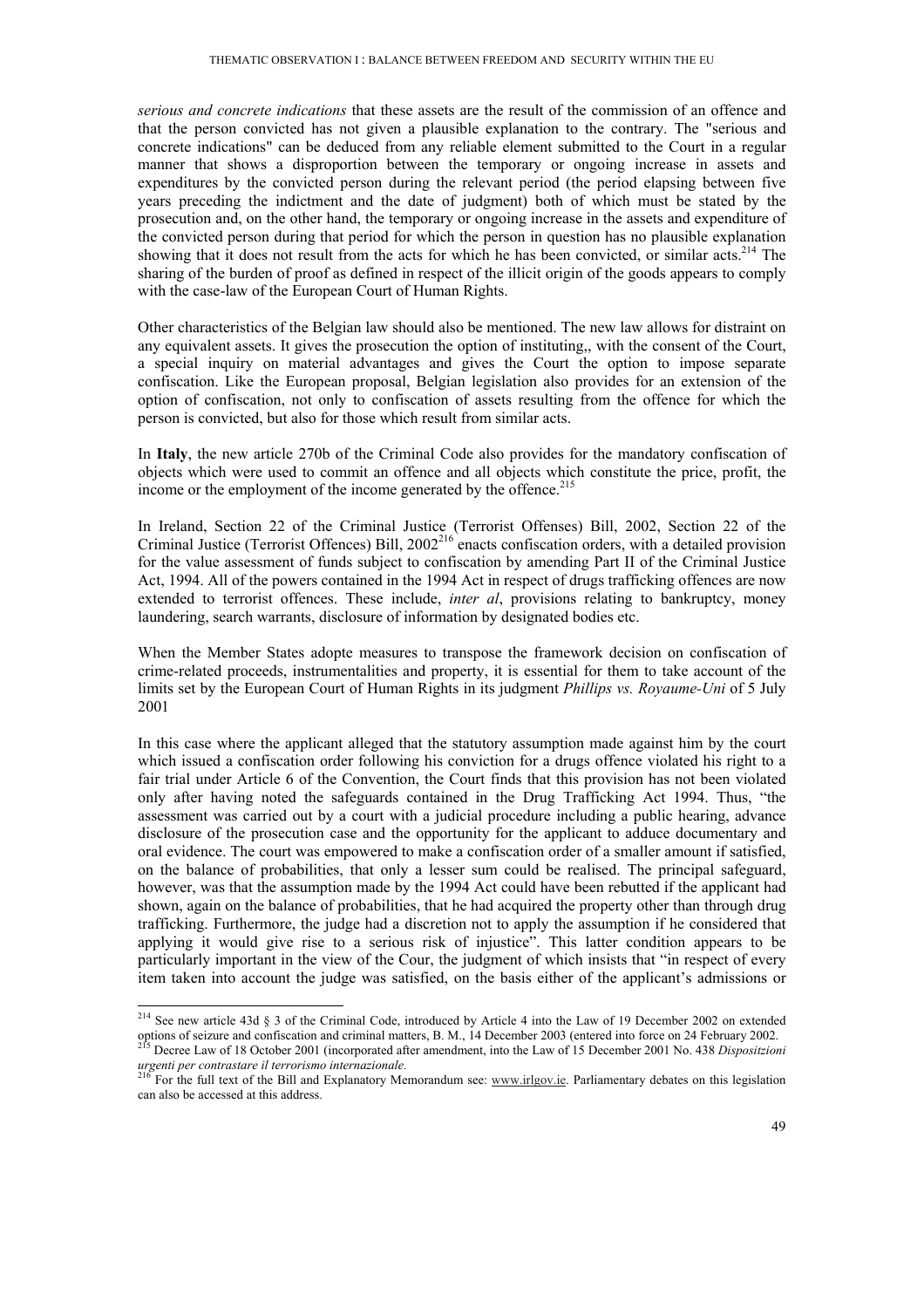evidence adduced by the prosecution, that the applicant owned the property or had spent the money, and that the obvious inference was that it had come from an illegitimate source"<sup>217</sup>.

> \* \* \*

<sup>-</sup><sup>217</sup> Eur. Ct. H.R. (2<sup>nd</sup> section), *Phillips v. the United Kingdom*, judgment of 15 July 2001, §§ 43-44.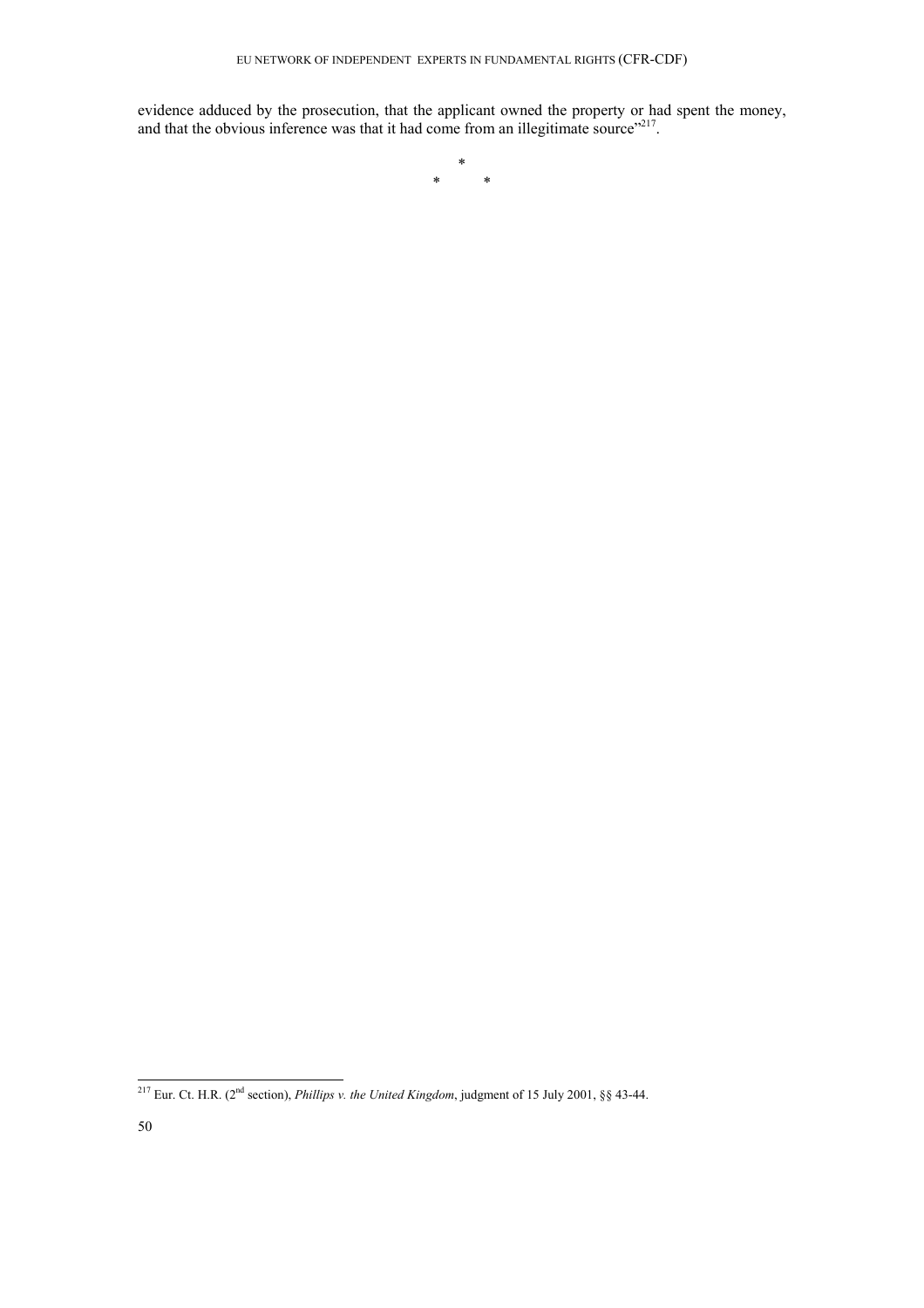## **VII. General conclusions**

*Main conclusions that can be drawn from this Thematic Comment* 

1. A review of the measures adopted by the Member States for the transposition of the Council framework decision of 13 June 2002 on combating terrorism shows that the States' transposition measures have not solved the problem of the imprecise definition in this instrument – for the most part, the definition of terrorism given in the framework decision is simply reproduced in national criminal law. In addition, since qualifying an offence as "terrorist" justifies the use of special methods of inquiry (point IV of the Comment below) that entail major interference in private life, the distinction between "terrorist" offences and other offences must be sufficiently precise to meet the condition of lawfulness to which the legitimacy of this interference is subject. This is not the case when the distinction between two offences is described exclusively by the gravity of their consequences and the objective of the perpetrator.

In the current state of the law of the European Union, the refusal by a Member State to abide by its obligation to cooperate under the framework decision on the European arrest warrant of 13 June 2002 can be justified by its concern for complying with its obligation to respect fundamental rights. But in uncertain situations, when the risk of an infringement is not clearly established, the State will hesitate to refuse to surrender a person to the Member State issuing the warrant. Because of the organisation of the procedure for referral for a preliminary ruling under Title VI of the Treaty on European Union, the European Court of Justice is not really in a position to impose a uniform interpretation of the framework decision on the European arrest warrant, which accentuates the risk of applying political considerations and the negotiation within the Council to the requirements for fundamental rights.

3. The Member States are parties to the European Convention of Human Rights. Consequently, in the context of the judicial cooperation that they have chosen to enact with non-member States, they must refrain from assisting those third States when it appears that this means an individual risks violation of his/her fundamental rights, including the case of a flagrant denial of justice. This prohibition defines the limits to judicial cooperation that can be envisaged with the United States. It also plays a role as concerns the exchange of personal data. Under Article 25 of Directive 95/46/EC, the transfer of personal data to a third country for processing can only take place if the third country in question provides an adequate level of protection. There are doubts at this time about whether the protection offered by the United States is adequate. In any case, the decision of the European Commission, adopted under Article 25 § 6 of Directive 95/46/EC stating that processing of personal data in the United States offers sufficient guarantees, can only be accepted within the limits imposed by Article 8 of the Charter of Fundamental Rights of the European Union and by Article 8 of the European Convention of Human Rights and the Council of Europe Convention for the Protection of Individuals with regard to Automatic Processing of Personal Data. In the absence of full compliance with the principles of pertinence and proportionality, and a right to the individual of modification to the benefit of whose personal data is transferred, there is a real risk of infringement of these various guarantees. Similarly, Article 18 of the Europol Convention adopted by Act of Council on 26 July 1995 defines the conditions under which Europol can transmit personal data recorded by its services to third party States or bodies. But the conditions set by Article 18, including the conditions by which an adequate level of data protection is guaranteed by the non-member State or body, must be interpreted taking into account the general requirements of Article 8 of the Charter of Fundamental Rights of the European Union, as well as Article 8 of the European Convention of human rights and the Convention for the Protection of Individuals with regard to Automatic Processing of Personal Data. From the standpoint of these provisions, and particularly Article of 8 § 3 of the Charter of Fundamental Rights, the absence of an independent control authority competent for supervising the transmission of data by Europol and the uses made of this data by the United States authorities is grounds for particular concern.